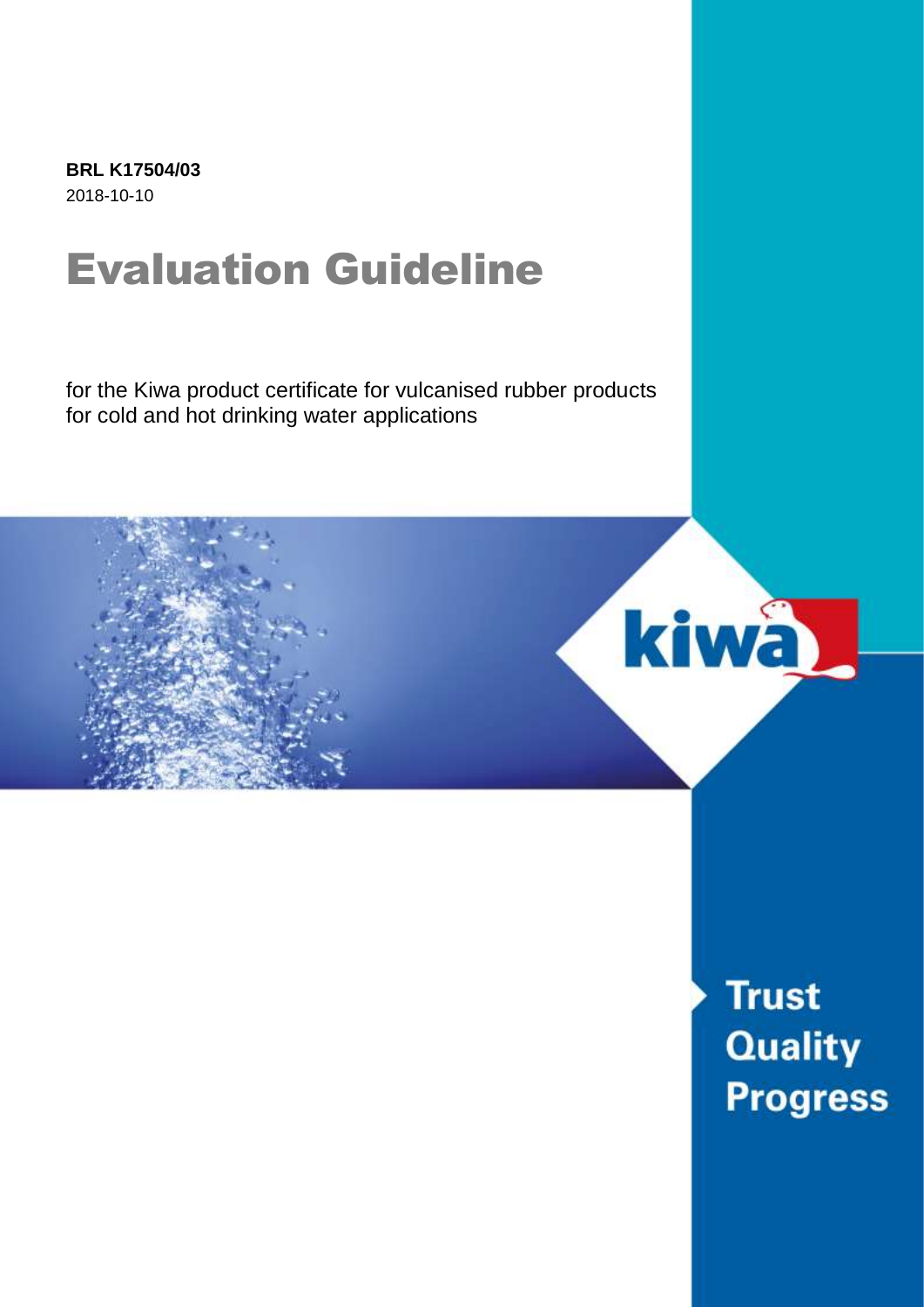

### **Preface**

This evaluation guideline has been accepted by the Kiwa Board of Experts CWK , wherein all the relevant parties in the field of vulcanised rubber products for drinking water applications are represented. This Board of Experts also supervises the certification activities and where necessary require the evaluation guideline to be revised. All references to Board of Experts in this evaluation guideline pertain to the above mentioned Board of Experts.

This evaluation guideline will be used by Kiwa in conjunction with the Kiwa-Regulations for Certification. This regulation details the method employed by Kiwa for conducting the necessary investigations prior to issuing the product certificate and the method of external control.

#### *Specific additional information*

The requirements in this evaluation guideline cover the mechanical requirements of EN 681-1 for the applications WA, WB and WE at different temperature levels.

In this guideline additional requirements are included for some special features to rings, such as a hard nose or a hard base, a hard under-layer or fixation rings.

This evaluation guideline is to be assessed by the Board of Experts at least every 5 years, but at the latest on 2023-10-10.

**Kiwa Nederland B.V.** Sir Winston Churchilllaan 273 Postbus 70 2280 AB RIJSWIJK The Netherlands

Tel. +31 88 998 44 00 Fax +31 88 998 44 20 info@kiwa.nl www.kiwa.nl

#### **© 2018 Kiwa N.V.**

All rights reserved. No part of this report may be reproduced, stored in a database or retrieval system, or published, in any form or in any way, electronically, mechanically, by print, photoprint, microfilm or any other means without prior written permission from the publisher.

The use of this evaluation guideline by third parties, for any purpose whatsoever, is only allowed after a written agreement is made with Kiwa to this end.

#### **Validation**

This evaluation guideline has been validated by the Director Certification and Inspection of Kiwa on 2018-10-10.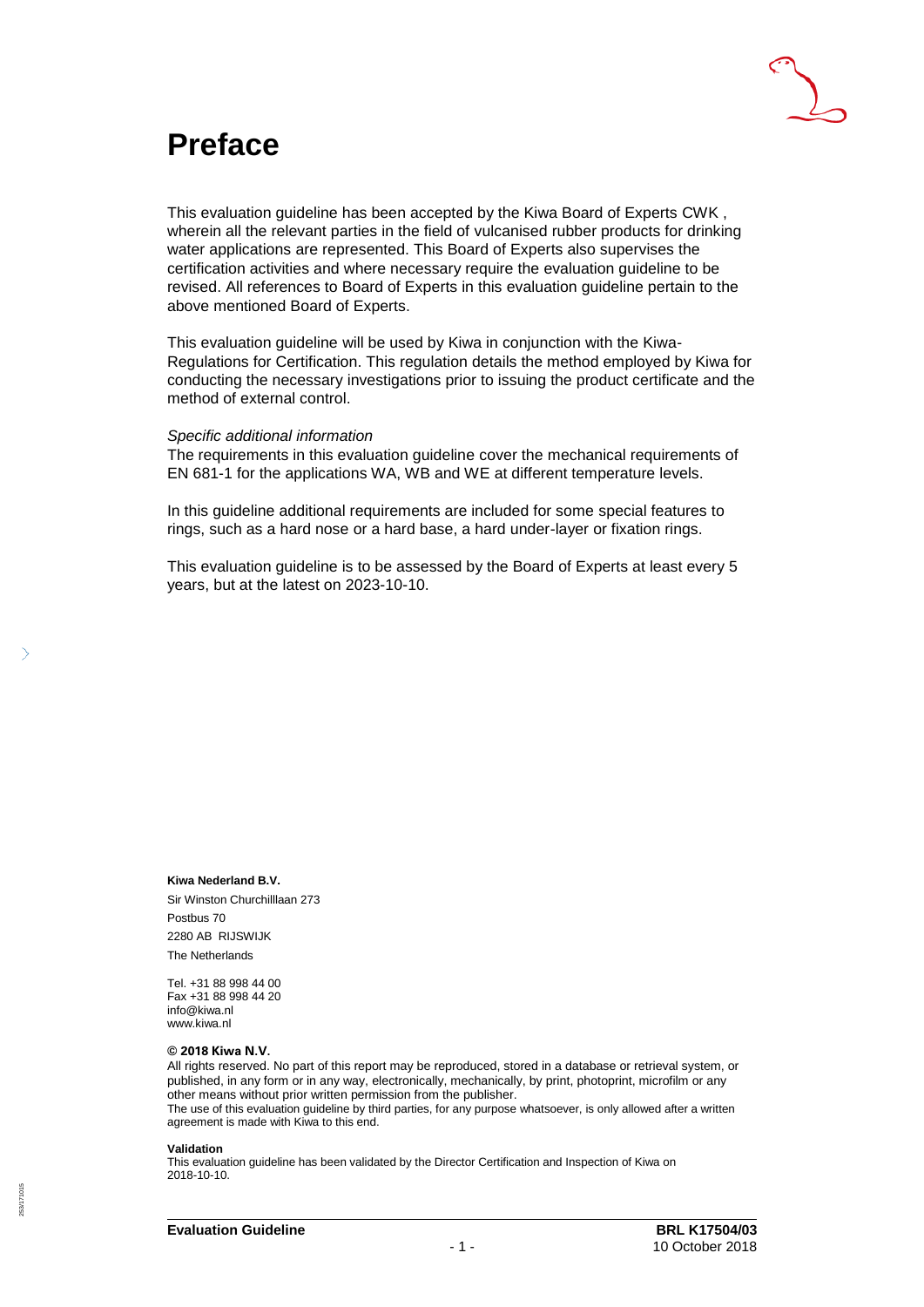### **Contents**

| 1                                                                           | Introduction                                                                                                                                                                                                                                                   | 4                                                  |
|-----------------------------------------------------------------------------|----------------------------------------------------------------------------------------------------------------------------------------------------------------------------------------------------------------------------------------------------------------|----------------------------------------------------|
| 1.1                                                                         | General                                                                                                                                                                                                                                                        | 4                                                  |
| 1.2                                                                         | Field of application / scope                                                                                                                                                                                                                                   | 4                                                  |
| 1.3                                                                         | Acceptance of test reports provided by the supplier                                                                                                                                                                                                            | 4                                                  |
| 1.4                                                                         | Quality declaration                                                                                                                                                                                                                                            | 5                                                  |
| $\mathbf{2}$                                                                | <b>Terms and definitions</b>                                                                                                                                                                                                                                   | 6                                                  |
| 3                                                                           | Procedure for granting the quality declaration                                                                                                                                                                                                                 | 7                                                  |
| 3.1                                                                         | Pre certification tests                                                                                                                                                                                                                                        | 7                                                  |
| 3.2                                                                         | Granting the quality declaration                                                                                                                                                                                                                               | 7                                                  |
| 4                                                                           | <b>Requirements and test methods</b>                                                                                                                                                                                                                           | 8                                                  |
| 4.1<br>4.1.1                                                                | General<br>Types of rubber seals                                                                                                                                                                                                                               | 8<br>8                                             |
| 4.2<br>4.2.1<br>4.2.2                                                       | <b>Materials</b><br>General<br>Blends of rubber polymers                                                                                                                                                                                                       | 9<br>9<br>9                                        |
| 4.3<br>4.3.1<br>4.3.2<br>4.3.3<br>4.3.4                                     | <b>Functional requirements</b><br>General<br>Fitness for contact with drinking water<br>Resistance to chemicals<br>Effect of rubber products on the pipe and/or fitting material                                                                               | 9<br>9<br>$\boldsymbol{9}$<br>10<br>10             |
| 4.4<br>4.4.1<br>4.4.2<br>4.4.3                                              | Appearance, homogeneity and dimensions<br>Appearance<br>Homogeneity<br><b>Dimensions</b>                                                                                                                                                                       | 10<br>10<br>10<br>10                               |
| 4.5<br>4.5.1<br>4.5.2<br>4.5.3<br>4.5.4<br>4.5.5<br>4.5.6<br>4.5.7<br>4.5.8 | Physical and mechanical properties of the rubber<br>General<br>Hardness<br><b>Mechanical properties</b><br>Compression set<br>Compression set in water (class III rubbers only)<br><b>Stress relaxation</b><br>Resistance to ozone attack<br>Swelling in water | 10<br>10<br>11<br>11<br>12<br>13<br>13<br>14<br>15 |
| 4.6<br>4.6.1<br>4.6.2                                                       | Properties for special types of products<br>General requirements<br>Behaviour at elongation                                                                                                                                                                    | 15<br>15<br>15                                     |
| 4.7<br>4.7.1<br>4.7.2<br>4.7.3                                              | Sampling, test material and test pieces<br>Sampling<br><b>Test material</b><br>Test pieces                                                                                                                                                                     | 16<br>16<br>16<br>16                               |
| 5                                                                           | <b>Marking</b>                                                                                                                                                                                                                                                 | 17                                                 |
| 5.1                                                                         | Certification mark                                                                                                                                                                                                                                             | 17                                                 |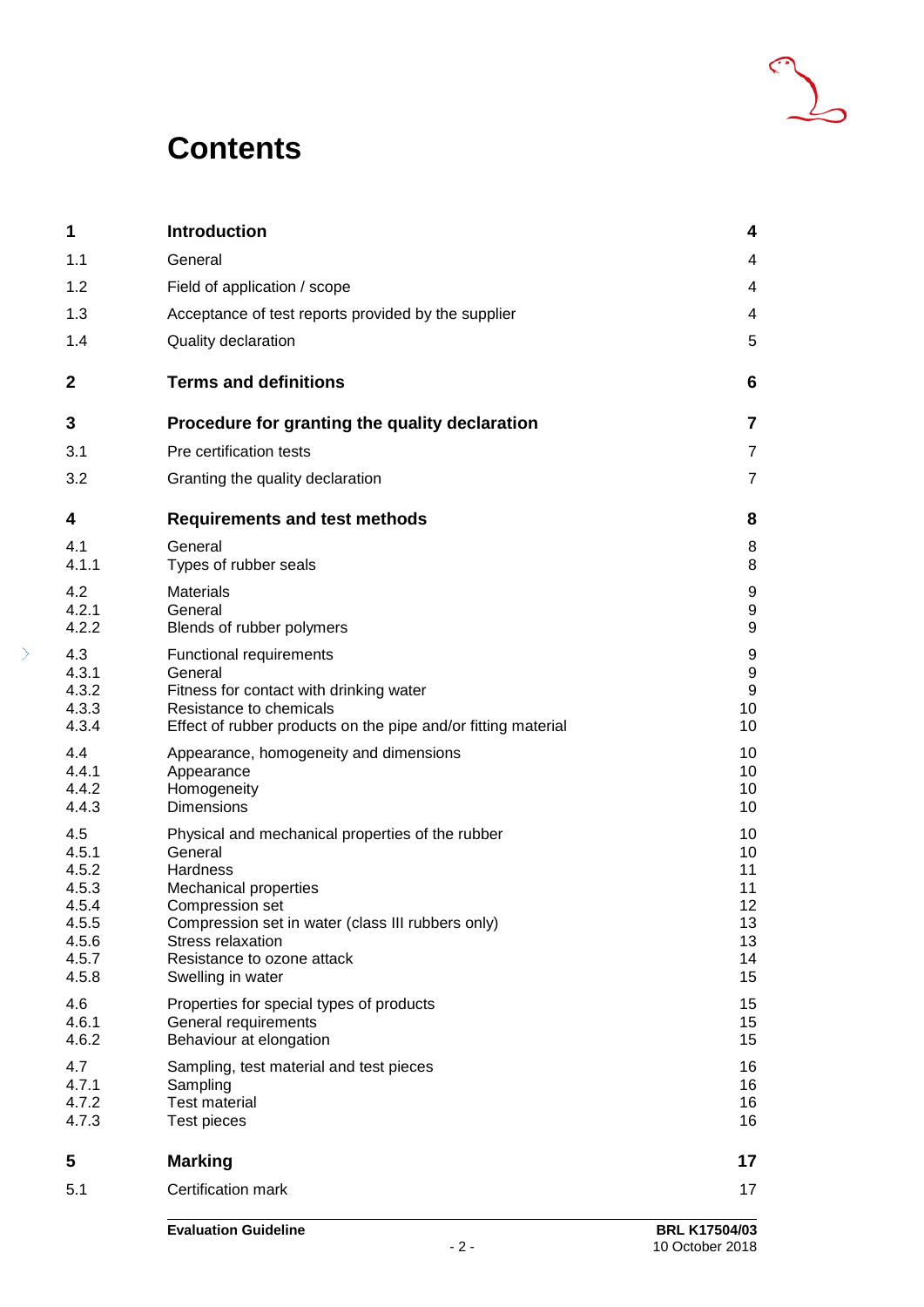| 6                     | Requirements in respect of the quality system                                          | 18             |
|-----------------------|----------------------------------------------------------------------------------------|----------------|
| 6.1                   | Manager of the quality system                                                          | 18             |
| 6.2                   | Internal quality control/quality plan                                                  | 18             |
| 6.3                   | Procedures and working instructions                                                    | 18             |
| 6.4                   | Quality control of rubber products                                                     |                |
| 7                     | <b>Summary of tests and inspections</b>                                                | 19             |
| 7.1                   | <b>Test matrix</b>                                                                     | 19             |
| 7.2                   | Inspection of the quality system                                                       | 20             |
| 8                     | Agreements on the implementation of certification                                      | 21             |
| 8.1                   | General                                                                                | 21             |
| 8.2<br>8.2.1<br>8.2.2 | <b>Certification staff</b><br><b>Qualification requirements</b><br>Qualification       | 21<br>21<br>22 |
| 8.3                   | <b>Report Pre certification tests</b>                                                  | 22             |
| 8.4                   | Decision for granting the certificate                                                  | 22             |
| 8.5                   | Lay out of quality declaration                                                         | 22             |
| 8.6                   | Nature and frequency of external inspections                                           |                |
| 8.7                   | Interpretation of requirements                                                         | 23             |
| 8.8                   | Sanction policy                                                                        | 23             |
| 9                     | <b>Titles of standards</b>                                                             | 24             |
| Annex A.              | Summary of the material requirements for rubber products and rubber<br>sheets          | 26             |
| Annex B.              | <b>Categorisation of O-ring sizes</b>                                                  | 30             |
| Annex C.              | <b>Explanations (informative)</b>                                                      | 31             |
| Annex E.              | <b>Model IQC schedule</b><br>36                                                        |                |
| Annex F.              | Difference between requirements on raw material and those on products<br>(informative) | 41             |
| Annex G.              | <b>Test pieces from products</b>                                                       | 42             |
| Annex H.              | Testing in case the products are O-rings                                               | 43             |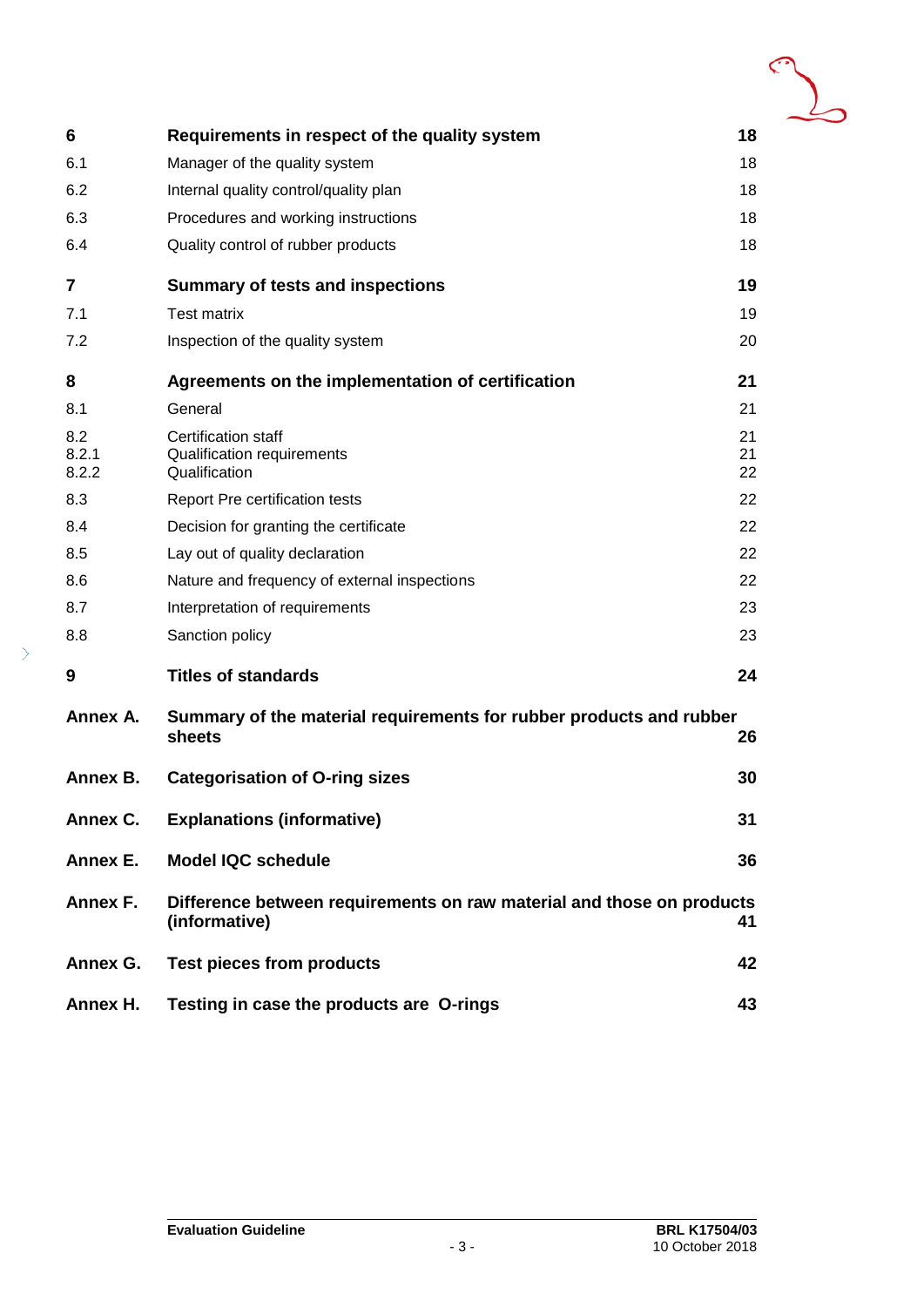## <span id="page-4-0"></span>**1 Introduction**

### <span id="page-4-1"></span>**1.1 General**

This evaluation guideline includes all relevant requirements which are adhered to by Kiwa as the basis for the issue and maintenance of a certificate for vulcanised rubber products for cold and hot drinking water applications.

This evaluation guideline replaces BRL K17504/02 dated 3 September 2009, including amendment of 11 October 2013. Certificates issued on the basis of this guideline keep their validity.

For the performance of its certification work, Kiwa is bound to the requirements as included in NEN-EN-ISO/IEC 17065 "Conformity assessment - Requirements for bodies certifying products, processes and services".

### <span id="page-4-2"></span>**1.2 Field of application / scope**

The products are intended to be applied as sealing systems for drinking water. For other applications as mentioned here a more explicit testing might be necessary to assure a correct function of the products. Special types of products are described in more detail in paragraph 2.1.

In this evaluation guideline the products are classified in the following areas of use:

- I Water supply at temperatures up to 50 °C (see footnote 1).
- II Water supply at temperatures intermittently up to 110 °C, or water supply up to 110 °C in serviceable piping systems.
- III Hot water circulation systems based on the classification class 2 in ISO 10508.

### I is equal to that used in EN 681-1.

II is based on the one mentioned in EN 681-1. The difference is a limitation with respect of the application area: discontinuously (intermittent) hot or easy serviceable. III is for the more severe conditions applicable for these systems. Here a continuously high temperature of 70°C is assumed for the system (class 2 of NEN-ISO 10508). To set the requirements for this class III, a lifetime expectation of at least 50 years for a piping system is assumed for setting up the tests in this Evaluation Guideline. This is in line with the requirements for such systems as given in EN 806-2.

In this guideline the different classes are referred to as class I, II and III.

Certification is intended for actual products (seals). To reduce unnecessary testing it is also possible to issue a certificate on a rubber material intended to be used for the production of products afterwards. Having such a certificate will reduce the tests needed to be carried out on the actual products.

### <span id="page-4-3"></span>**1.3 Acceptance of test reports provided by the supplier**

When by the manufacturer reports from test Institutions or laboratories are produced in order to demonstrate that the product meets the requirements of this evaluation guideline, the institute or laboratory shall meet one of the applicable accreditation norms, being;

- EN-EN-ISO/IEC 17025 for laboratories;
- EN-EN-ISO/IEC 17020 for inspection bodies;
- EN-EN-ISO/IEC 17065 for certification bodies certifying products.

This requirement is being considered to be fulfilled when a certificate of accreditation can be shown, either issued by the Board of Accreditation (RvA) or one of the

l

<sup>&</sup>lt;sup>1</sup> In the Netherlands the maximum allowed drinking water temperature in piping systems is 25°C.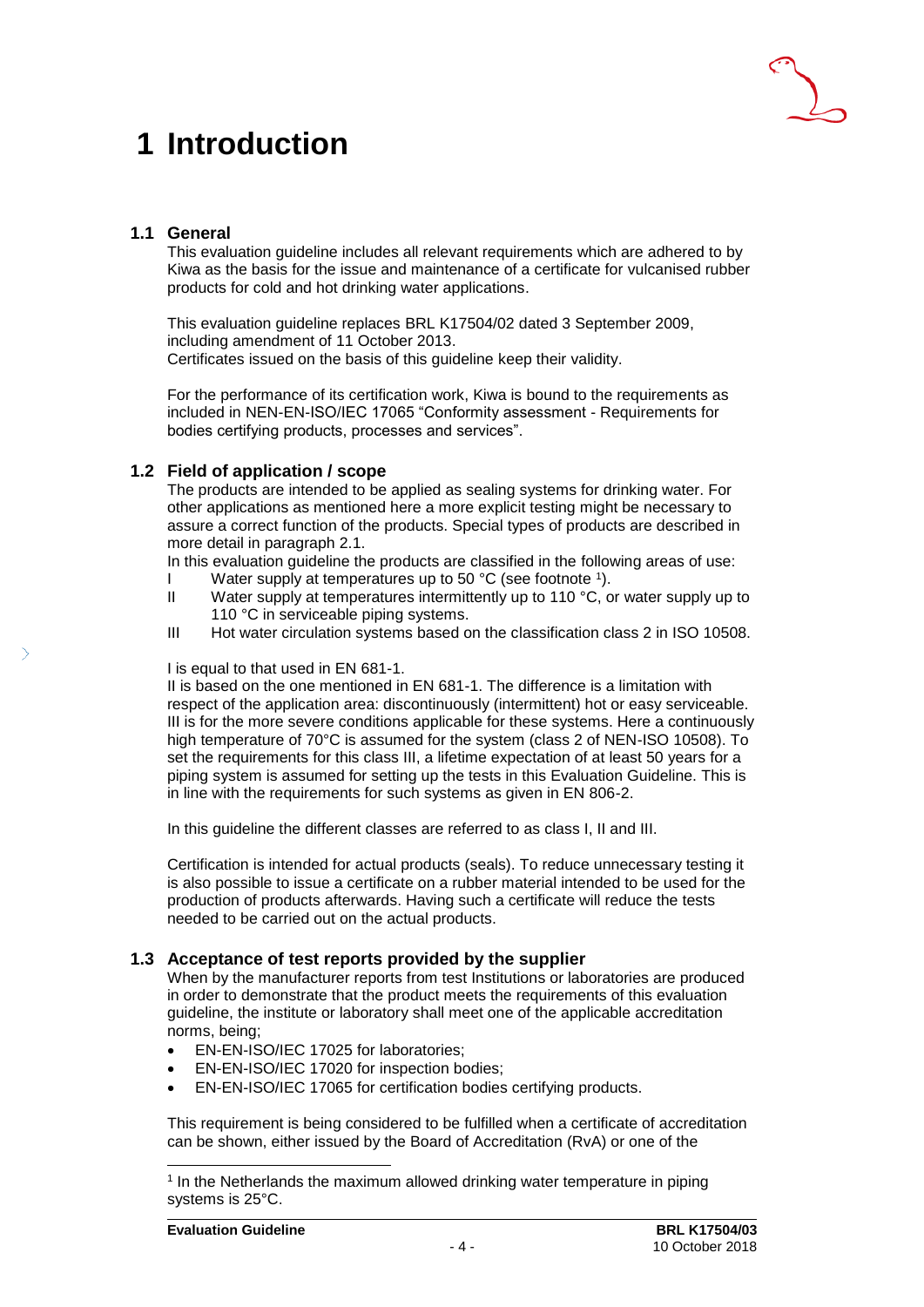

institutions with which the RvA an agreement of mutual acceptance has been concluded.

The accreditation shall refer to the examination as required in this evaluation guideline. When no certificate of accreditation can be shown, Kiwa will verify whether the accreditation norm is fulfilled.

### <span id="page-5-0"></span>**1.4 Quality declaration**

 $\mathcal{P}$ 

The quality declarations to be issued by Kiwa are described as Kiwa product certificate.

A model of the certificate to be issued on the basis of this Evaluation Guideline has been included as an Annex.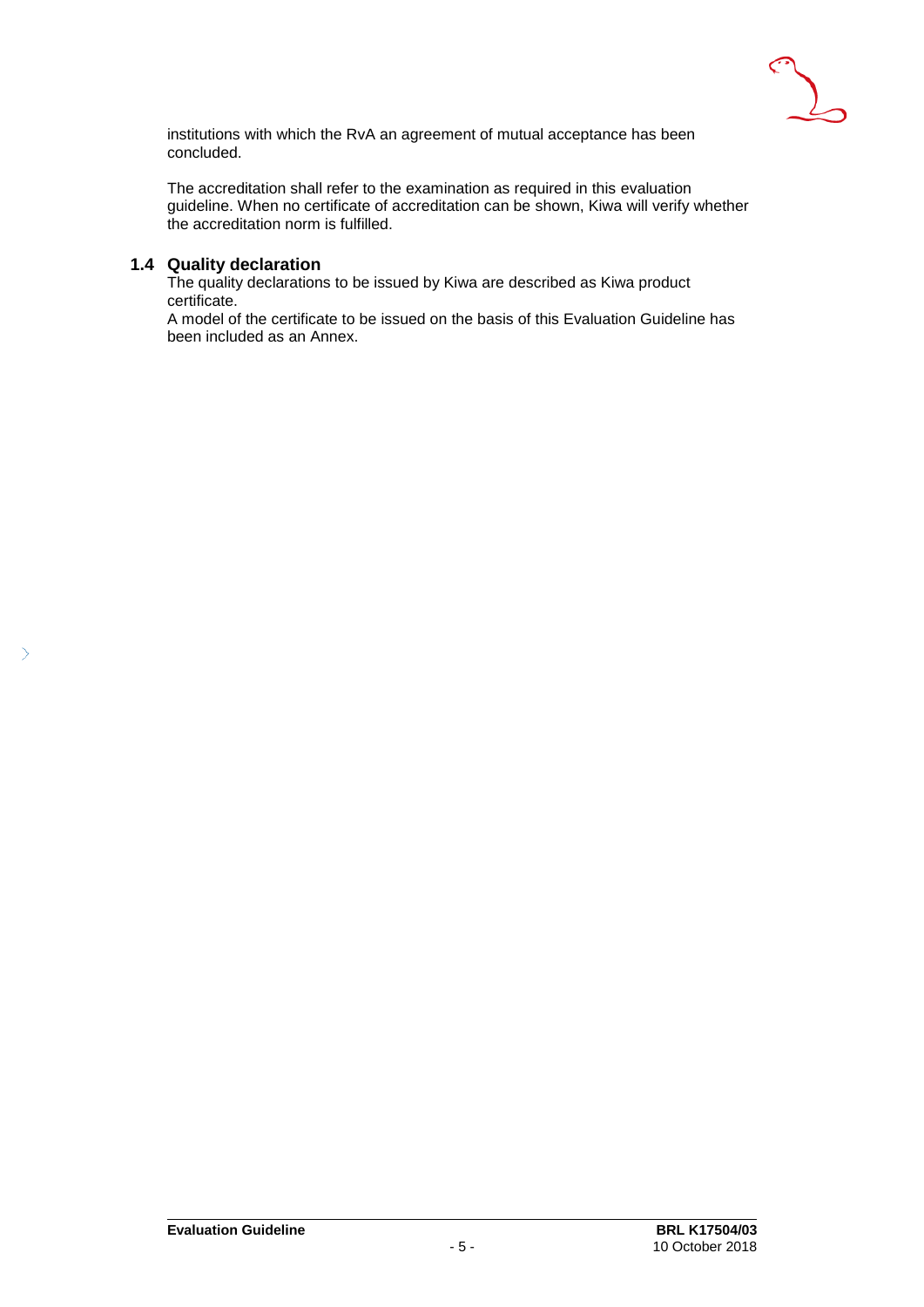

### <span id="page-6-0"></span>**2 Terms and definitions**

In this evaluation guideline the following terms and definitions are applicable:

**Evaluation Guideline**: the agreements made within the Board of Experts on the subject of certification.

**Board of Experts**: The Board of Experts "CWK".

**Supplier:** the party that is responsible for ensuring that the products meet and continue to meet the requirements on which the certification is based.

**IQC scheme**: a description of the quality inspections carried out by the supplier as part of his quality system.

**Product requirements**: requirements made specific by means of measures or figures, focusing on (identifiable) characteristics of products and containing a limiting value to be achieved, which limiting value can be calculated or measured in an unequivocal manner.

**Pre-certification tests**: tests in order to ascertain that all the requirements recorded in the Evaluation Guideline are met.

**Inspection tests**: tests carried out after the certificate has been granted in order to ascertain whether the certified products continue to meet the requirements recorded in the Evaluation Guideline.

#### *Remark*

The test matrix contains a summary showing what tests Kiwa will carry out in the precertification stage and in the event of inspections as well as showing the frequency with which the inspection tests will be carried out.

**Product certificate**: a document, in which Kiwa declares that a product may, on delivery, be deemed to comply with the product specification recorded in the product certificate.

**Tap water** (origin NEN 1006:2002): water intended for drinking, cooking, food preparation or other domestic purposes.

Furthermore, especially for the class III seals, there are two principles in use:

- sealing because of a low rate of stress relaxation which keeps the pressure between the surfaces high enough for a long period of time; for this the term 'compression sealing' is used in this guideline; most known using this principle of sealing are rubbers like EPM, EPDM, NBR, SBR.
- sealing because of swelling in combination with a material that has an outstanding resistance to aging and can deal with swelling without deterioration; for this the term 'swelling sealing' is used in this guideline; this principle is in practice only used by IIR, although also FKM might seal using this principle.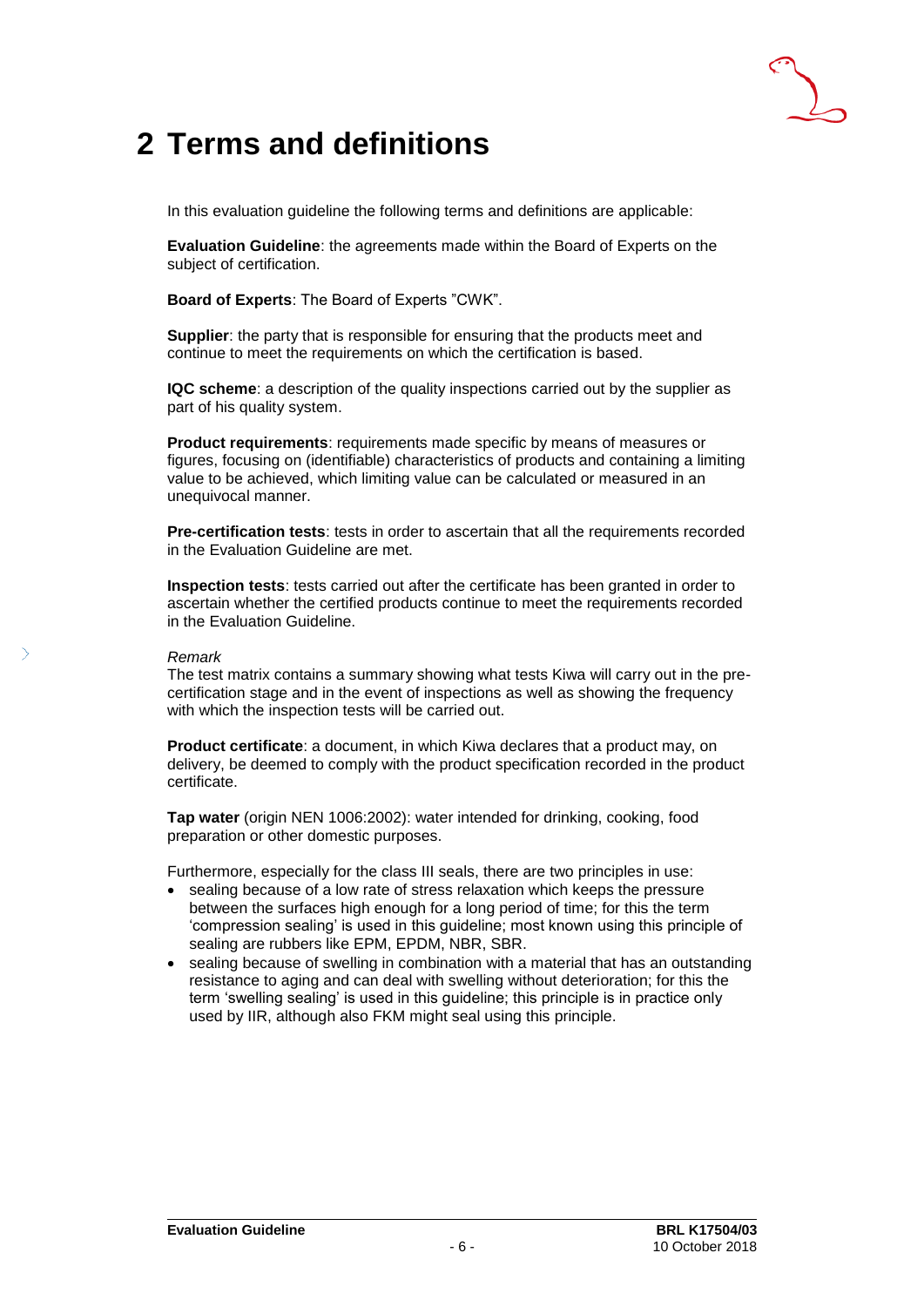

### <span id="page-7-0"></span>**3 Procedure for granting the quality declaration**

### <span id="page-7-1"></span>**3.1 Pre certification tests**

The pre certification-tests to be performed are based on the (product) requirements as included in this evaluation guideline including the test methods and contain, depending on the nature of the product to be certified:

- Type testing to determine whether the products comply with the product and/or functional requirements,
- Production Process Assessment
- Assessment of the quality system and the IQC-scheme,
- <span id="page-7-2"></span>• Assessment on the presence and functioning of the remaining procedure

### **3.2 Granting the quality declaration**

After finishing the pre-certification tests the results are presented to the person deciding on granting of certificates. This person evaluates the results and decides whether the certificate can be granted or additional data and/or tests are necessary.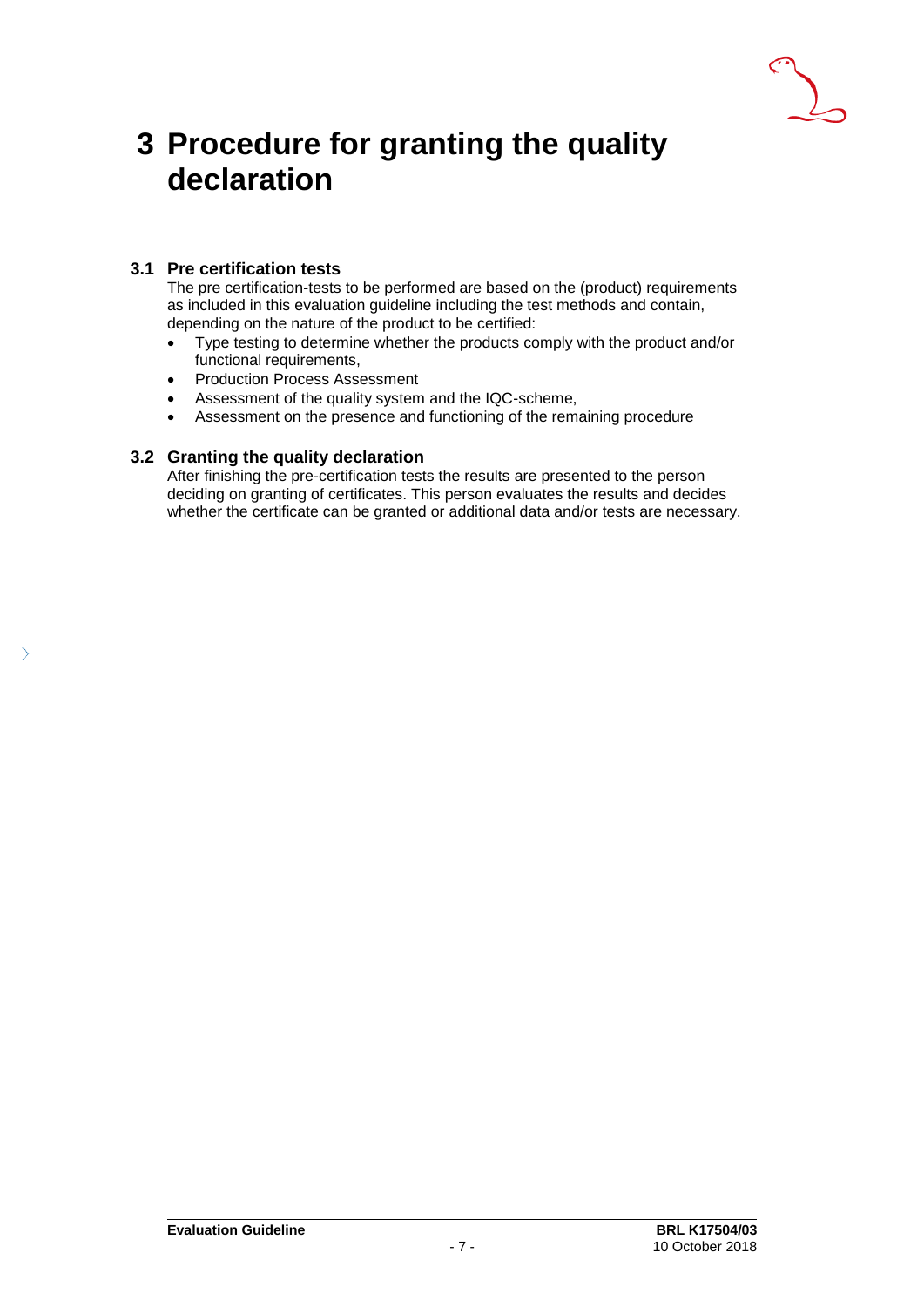

### <span id="page-8-0"></span>**4 Requirements and test methods**

### <span id="page-8-1"></span>**4.1 General**

This chapter contains the requirements the rubber products have to fulfil. These requirements will make part of the technical specification of the products, as included in the certificate.

In case a product is meant to be used for more than one class, for instance for class I and II or for class II and III or even for all three classes, only testing for the highest class is assumed to be sufficient for the purpose of certification as meant under this evaluation guideline.

### <span id="page-8-2"></span>*4.1.1 Types of rubber seals*

### *4.1.1.1 Solid rubber products*

The rubber shall fulfil the requirements of this Evaluation Guideline in paragraph 4.4 and 4.5.

Joints shall also fulfil the requirements in paragraph 4.6.1 and 4.6.2. In case joints are present in class II or class III products such products having a joint shall be used for testing.

### *4.1.1.2 O-rings*

The rubber shall fulfil the requirements of this Evaluation Guideline in paragraph 4.4 and 4.5.

Joints shall also fulfil the requirements in paragraph 4.6.1 and 4.6.2. In this Evaluation Guideline test methods for O-rings are included in annex H. In annex B a classification of O-ring sizes in groups is given. For each group the compression set at the relevant elevated temperature has to be verified before approval by a certification institute can be granted.

### *4.1.1.3 Rubber products combining two different rubber compounds (i.e. a hard and a soft rubber)*

Both rubbers shall fulfil the requirements of this evaluation guideline. The adhesion between the two rubbers shall fulfil the requirements of paragraph 4.6. In cases where one of the rubbers is meant to be a kind of back up ring, only the rubber for the product shall fulfil all requirements. The rubber used for the back-up function shall fulfil the requirements with respect to the toxicological aspects (4.3.2) and the mechanical properties (4.5.3). The adhesion between the two rubbers shall fulfil the requirements of paragraph 4.6.

The adhesion between both types of rubber shall be at least 100 N/25 mm when tested according to ISO 813. In cases where the test piece is too small for a test according to ISO 813 the rubber shall tear and not detach when it is tried to separate the bond.

### *4.1.1.4 Rubbers vulcanized or attached to rigid materials*

The rubber shall fulfil the requirements of this evaluation guideline in paragraph 4.4 and 4.5. The adhesion between rubber and the other material shall be at least 100 N/25 mm when tested according to ISO 813. In cases where the rigid parts are too small for a test according to ISO 813 the rubber shall tear and not detach when it is tried to separate the bond.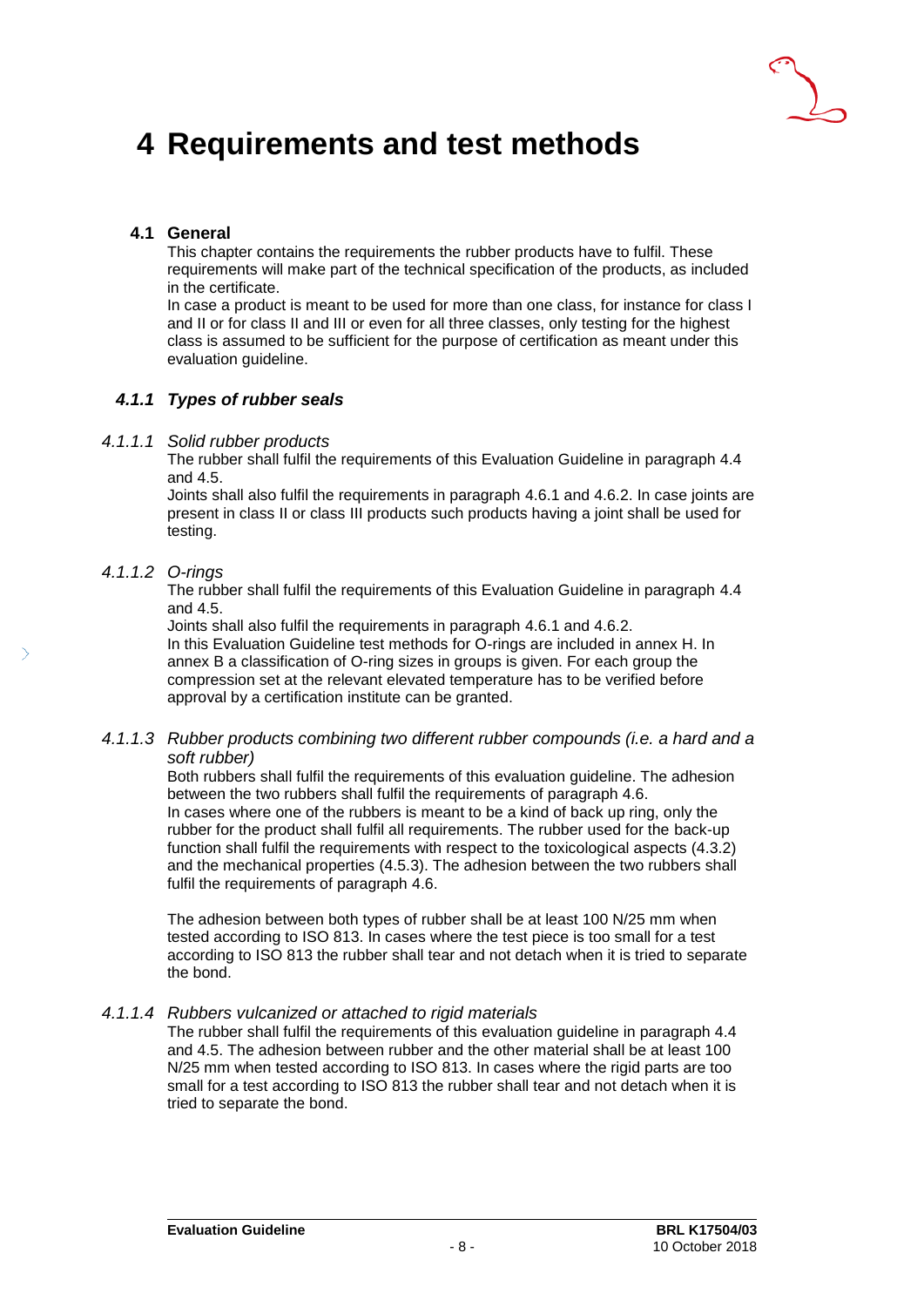

### *4.1.1.5 Rubber products containing other rigid non-adhered materials (eg metal springs)*

The rubber shall fulfil the requirements of this evaluation guideline in paragraph 4.4 and 4.5.

The non-rubber material shall not have a negative influence on the functioning of the rubber, for instance by having sharp edges that could cut the rubber under deformation. This shall be judged by deforming the complete assembly in a way as intended during use followed by an inspection for damage to the rubber (outside and inside).

### *4.1.1.6 Product containing voids (not porosity)*

The rubber shall fulfil the requirements of this evaluation guideline in paragraph 4.4 and 4.5.

Joints shall also fulfil the requirements in paragraph 4.6.1 and 4.6.2.

In cases where the part containing the void has to function in the same manner as a solid rubber the complete product shall fulfil the requirements for the compression set as given in section 4.5.4 measured at the place of the void.

### <span id="page-9-1"></span><span id="page-9-0"></span>**4.2 Materials**

### *4.2.1 General*

<span id="page-9-2"></span>Within the scope of this evaluation guideline all types of vulcanised rubber may be used for manufacturing products.

### *4.2.2 Blends of rubber polymers*

Blends of rubber polymers may only be used for the manufacture of products with permission of the manufacturer of the pipes and/or fittings. Both the customer and the inspection body shall be notified of the ratio of the polymers used.

### <span id="page-9-4"></span><span id="page-9-3"></span>**4.3 Functional requirements**

#### *4.3.1 General*

l

The rubber products shall be suitable for the intended purpose. The design, the type(s) of rubber selected and the construction shall be such that, with regard to the type of application, a good sealing of the joints under normal circumstances is assured. Depending on the type of product and the construction used the materials have to be tested as follows:

### *4.3.2 Fitness for contact with drinking water*

<span id="page-9-5"></span>To prevent deterioration of the drinking water quality, the following regulatory requirements apply.

Products and materials, which (may) come into contact with drinking water or warm tap water, are not allowed to release substances in quantities which can jeopardise the health of the consumer or the quality of the water. Therefor the products or materials have to meet the toxicological, microbiological and organoleptical requirements which are laid down in the valid "Materials and chemicals in the supply of drinking water and warm tap water Regulation" (published in the Government Gazette). This means that the procedure for obtaining a recognised quality declaration, as meant in the valid Regulation, has to be concluded with positive results.

Products and materials with a quality declaration<sup>2</sup>, issued by e.g. a foreign certification body, are allowed to be used in the Netherlands, provided that the

 $2$  The "Regulation" (article 16) states: "A quality certificate issued by an independent certifying body in another Member State of the European Union than the Netherlands or in another signatory state to the Agreement on the European Economic Area shall be considered the equivalent of a recognised quality statement, provided the Minister deems the quality certificate of the other state in compliance with similar or better criteria than those set forth in the present Regulation."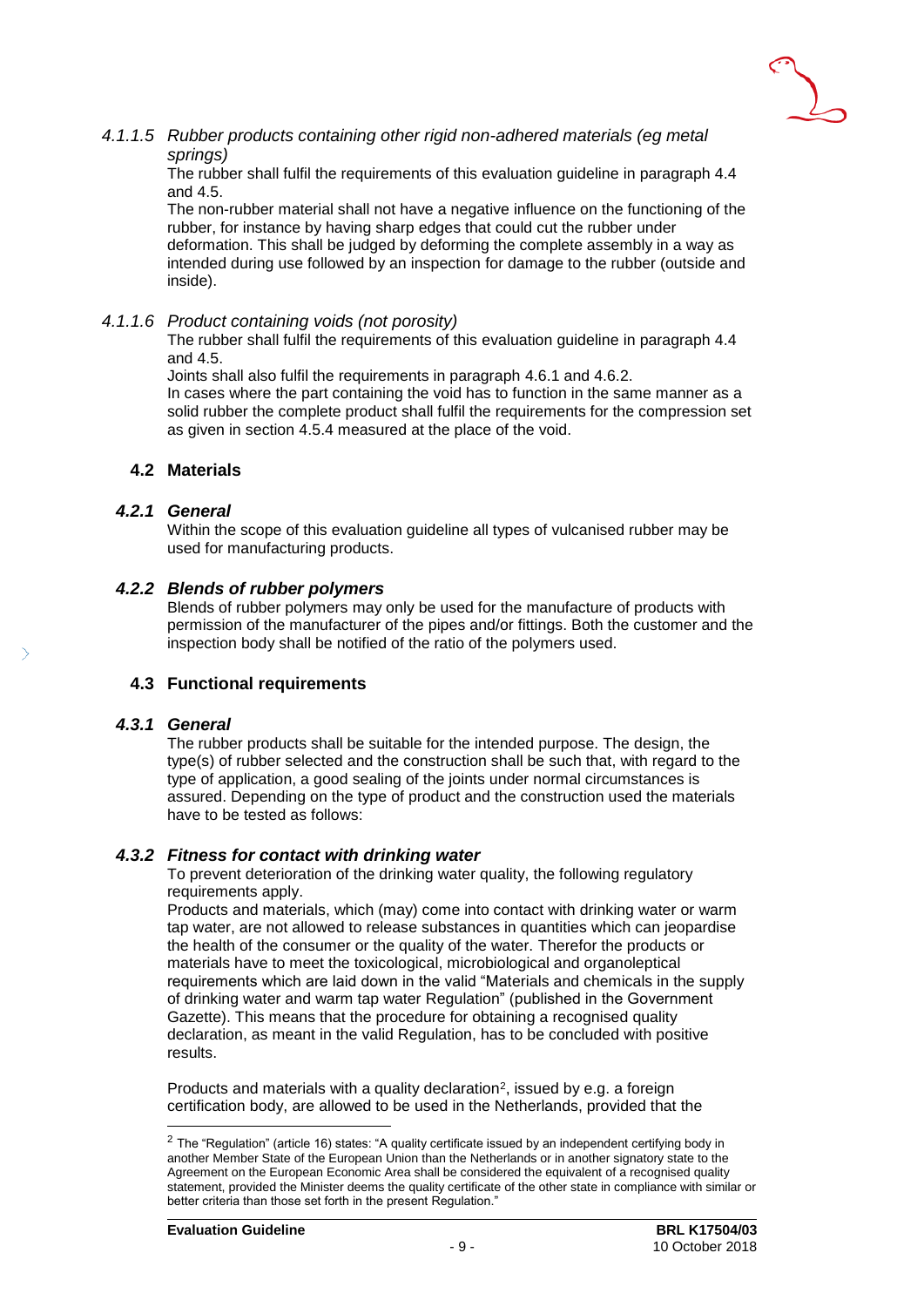

<span id="page-10-0"></span>Minister has declared this quality declaration at least equivalent to the quality declaration as meant in the Regulation.

### *4.3.3 Resistance to chemicals*

<span id="page-10-1"></span>The rubber products have to be resistant to any chemicals drinking water can contain under usual circumstances.

### *4.3.4 Effect of rubber products on the pipe and/or fitting material*

The rubber products may not contain substances that, under normal circumstances, can have an adverse effect on the material of the pipes and fittings. In case of doubt a suitable method to verify this can be taken out of ISO 3865.

### <span id="page-10-3"></span><span id="page-10-2"></span>**4.4 Appearance, homogeneity and dimensions**

### *4.4.1 Appearance*

The appearance of the rubber products shall comply with ISO 9691. For the appearance of O-rings also reference can be made to ISO 3601-3. The appearance is judged on, at least five, random selected rubber products.

### *4.4.2 Homogeneity*

<span id="page-10-4"></span>The rubber products may not contain foreign bodies and shall be free of cracks, entrapped air, bubbles or other irregularities, i.e. ISO 9691. For testing take a random selection of at least five products and cut them in flat slices or parts of about 2 mm in thickness. Stretch the slices approximately 100% and record the findings.

### *4.4.3 Dimensions*

<span id="page-10-5"></span>The nominal measurements of the rubber products and the acceptable deviations shall be in accordance with the figures stated by the manufacturer and they shall be laid down in a drawing. Tolerances shall be specified from the appropriate classes of ISO 3302.

For dimensions of O-rings also reference could be made to NEN-ISO 3601-1. Determine the dimensions by means of appropriate measuring equipment (see ISO 23529).

### <span id="page-10-7"></span><span id="page-10-6"></span>**4.5 Physical and mechanical properties of the rubber**

### *4.5.1 General*

Unless stated otherwise, tests shall be carried out at a temperature of 23 °C according to ISO 23529.

The allowed tolerances for all mentioned test durations and test temperatures shall be according to ISO 23529.

For tests carried out at the production location during inspection, a temperature between 15 °C and 30 °C is allowed.

Annex G and H describe details about the preparation of test pieces from products and testing in case the products are O-rings.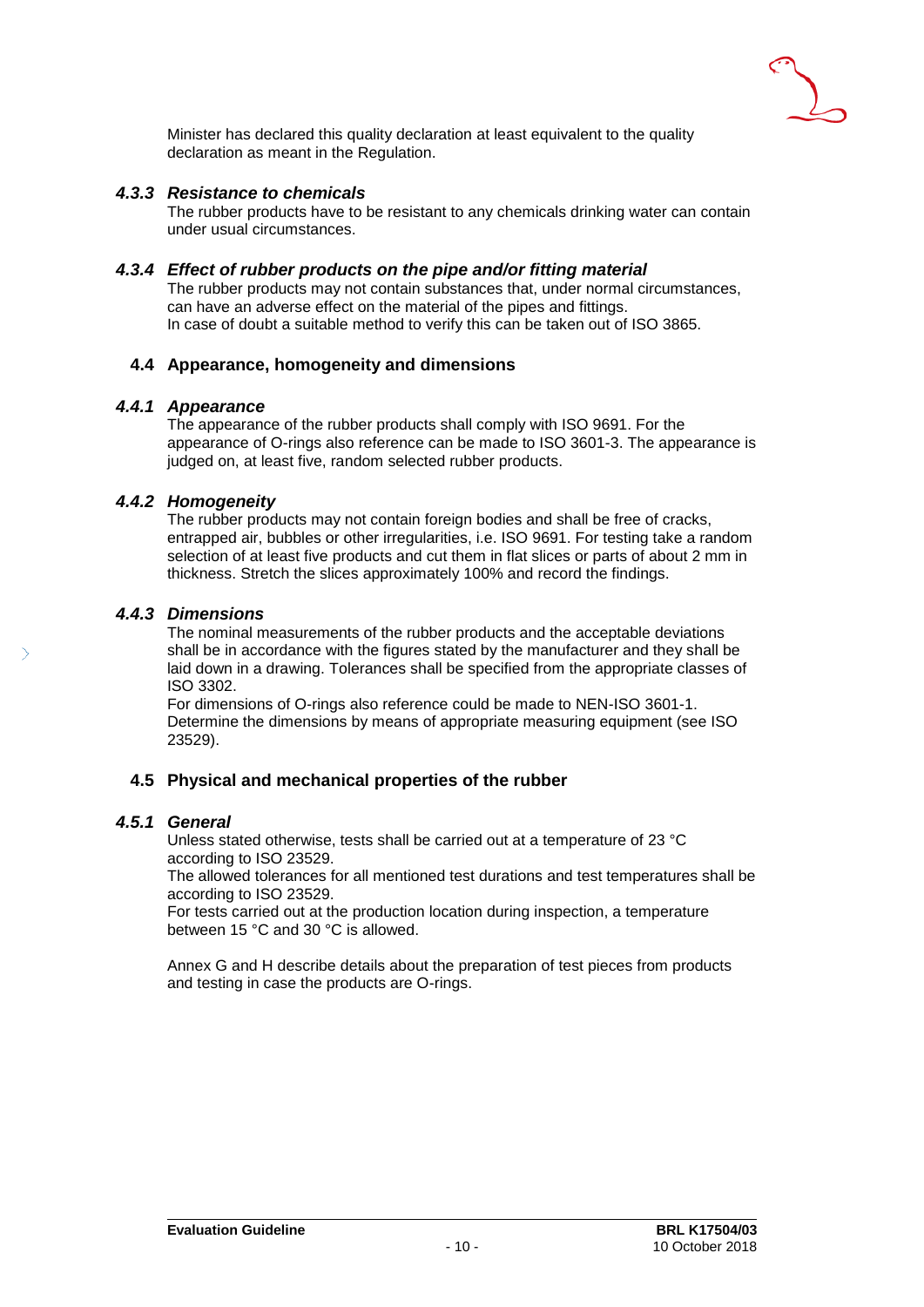

### <span id="page-11-0"></span>*4.5.2 Hardness*

### *4.5.2.1 General*

The hardness shall be suitable for the material and the construction of the joints for which the rubber products are intended.

Therefore the hardness shall be set in consultation between the manufacturer of the pipes and fittings and the manufacturer of the rubber products.

Then the hardness concerned shall be reported to the inspection body as nominal hardness with the tolerance range  $\pm$  5 IRHD.

The hardness shall be determined according to NEN-ISO 48.

Only in the case where the form and the dimensions of the ring do not allow measurement according to the standard mentioned previously, or in case of a check measurement (non destructive), the apparent hardness shall be determined in a way which both parties (buyer and manufacturer) have agreed upon. In that case the following issues must be laid down and submitted to the certification institute, for approval: the nominal apparent hardness plus the corresponding tolerance, the method of measurement and the place(s) of measurement.

### *4.5.2.2 Difference in hardness*

The difference in hardness (the difference between the highest and lowest value measured) of a product shall not exceed 5 IRHD.

### *4.5.2.3 Class of hardness*

The products shall have a nominal hardness falling within the range of values of table 1. The manufacturer shall submit the value of this nominal hardness, which shall be within the range of a class of hardness. All other tolerances only apply within the nominal hardness range of one class, as specified in table 1.

| Class of hardness<br>in IRHD | Tolerance range of hardness<br>class in IRHD |
|------------------------------|----------------------------------------------|
| 40                           | $> 36$ and $< 45$                            |
| 50                           | $> 46$ and $< 55$                            |
| 60                           | $> 56$ and $< 65$                            |
| 70                           | $>66$ and $< 75$                             |
| 80                           | $> 76$ and $< 85$                            |
| 90                           | $> 86$ and $< 95$                            |

Table 1 - Class of hardness

### *4.5.2.4 Hardness after ageing*

After ageing according to NEN-ISO 188 for a period of 168 hours at a temperature of 70 °C (class I) or 125 °C (class II and III), the hardness (see 4.5.2.1) may not have changed by more than +8/-5 IRHD.

For the swelling products used for class III

<span id="page-11-1"></span>After ageing according to NEN-ISO 188 for a period of 504 hours at a temperature of 125 °C shall be within the limits -5 and +10 IRHD.

### *4.5.3 Mechanical properties*

The tear resistance measured according to NEN-ISO 34-2 shall be at least 20 N. See annex G and H.

Tensile strength and elongation at break according to NEN-ISO 37 shall, depending on the class of hardness, meet the requirements laid down in table 2B, 2C or 2D. Dumbbell shaped test pieces of type 2 shall be used preferably. In case of O-rings the test may be carried out on complete rings, depending on the product dimensions, see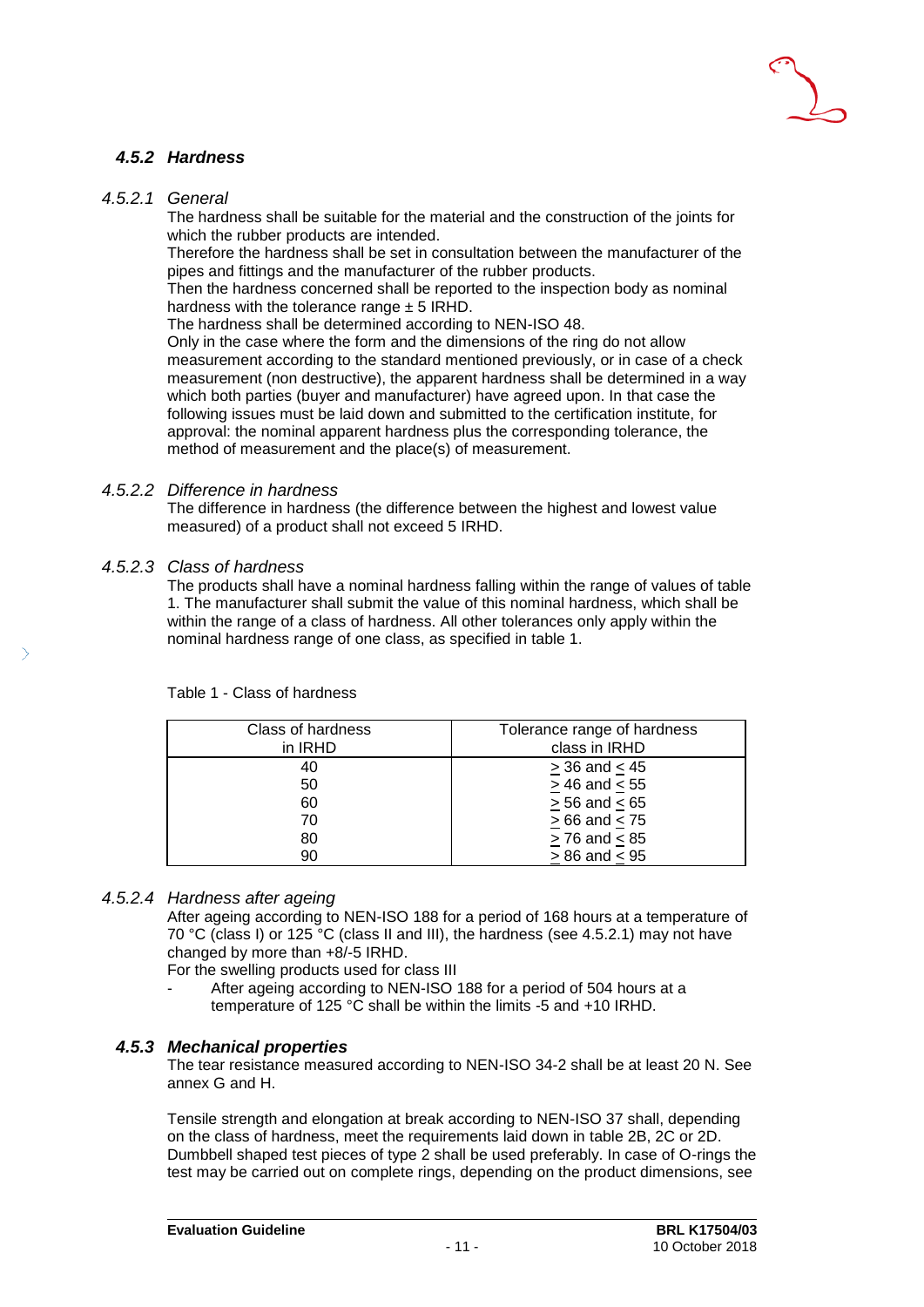

annex G and H. The test report shall state the test piece that is used (dumbbell type or complete ring).

After ageing for 168 hours according to NEN-ISO 188 at a temperature of 70 °C (class I) or 125 °C (class II):

- the tensile strength may not have decreased by more than 20%, and
- the elongation at break may not have increased by more than 10 % or decreased by more than 30% for rubbers having a hardness up till 80 IRHD. Harder rubbers are allowed decrease maximum 40 %.

For the swelling products used for class III, it goes that after ageing according to NEN-ISO 188 for a period of 504 hours at a temperature of 125 °C:

- the change in tensile strength shall be maximum 25 %;
- the change in elongation at break shall be between  $-40$  and  $+10$ %.

| Table 2B: | Tensile strength and elongation at break for class I rubbers. |
|-----------|---------------------------------------------------------------|
|           |                                                               |

| Hardness class<br><b>IRHD</b> | Tensile strength<br>MPa | Elongation at break<br>% |
|-------------------------------|-------------------------|--------------------------|
| 40                            |                         | 400                      |
| 50                            |                         | 375                      |
| 60                            |                         | 300                      |
| 70                            |                         | 200                      |
| 80                            |                         | 125                      |
| 90                            |                         | 100                      |

|  | Table 2C: | Tensile strength and elongation at break for class II rubbers. |
|--|-----------|----------------------------------------------------------------|
|--|-----------|----------------------------------------------------------------|

| Hardness class<br><b>IRHD</b> | Tensile strength<br>MPa | Elongation at break<br>% |
|-------------------------------|-------------------------|--------------------------|
| 50                            |                         | 250                      |
| 60                            |                         | 200                      |
| 70                            |                         | 150                      |
| 80                            |                         | 100                      |
| 90                            |                         | 100                      |

Table 2D: Tensile strength and elongation at break for class III rubbers.

| Hardness class | Tensile strength | Elongation at break % |             |
|----------------|------------------|-----------------------|-------------|
| <b>IRHD</b>    | MPa              | on sheet              | on products |
| 60             |                  | 200                   | 175         |
|                |                  | 150                   | 130         |
|                |                  | 100                   | 100         |

### *4.5.4 Compression set*

<span id="page-12-0"></span>The compression set of the rubber determined according to NEN-ISO 815 (small test pieces or O-rings, see annex G and H) using the test conditions of table 3 (A or B) shall not exceed the values given in the table.

The low temperature value determined after 30 minutes of recovery.

Where the cross section is too small to obtain compression set buttons from the product, as an alternative to moulding buttons or sheets, the tension set may be determined using the method specified in ISO 2285 with a strain of 50%. For this alternative test method the same test conditions (except strain) and requirements apply as used for the determination of the compression set.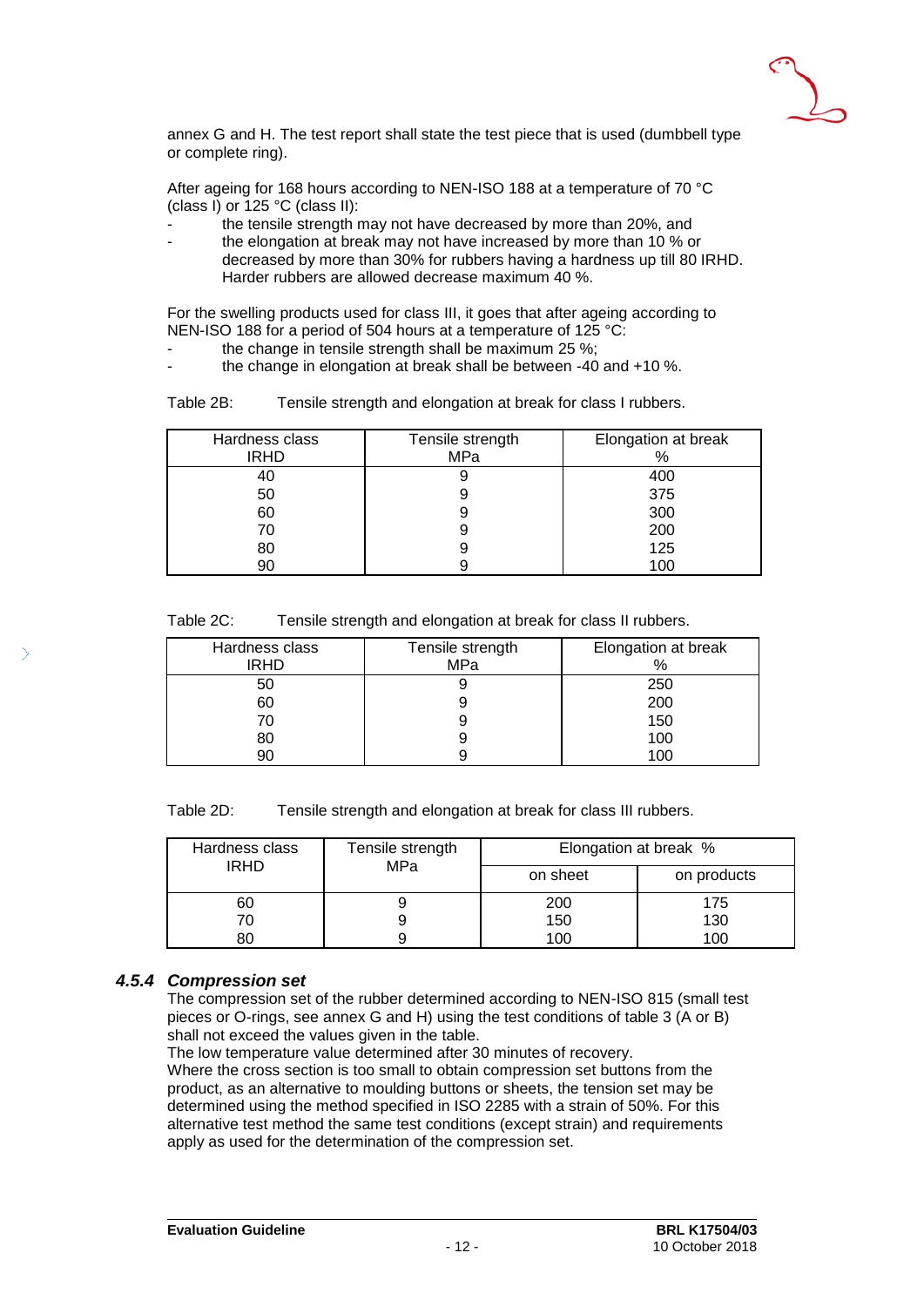

| Table 3A: | Compression set for class I rubbers. |  |
|-----------|--------------------------------------|--|
|-----------|--------------------------------------|--|

|             | Test conditions              |           | to the compression in % | Maximum permanent deformation in relation<br>at a nominal hardness in IRHD |           |
|-------------|------------------------------|-----------|-------------------------|----------------------------------------------------------------------------|-----------|
| Temperature | Duration of<br>compression h | $40 - 50$ | 60                      | 70                                                                         | $80 - 90$ |
| $-10$       | 72                           | 40        | 50                      | 50                                                                         | 60        |
| 23          | 72                           | 12        | 12                      | 15                                                                         | 15        |
|             | 24                           | 20        |                         | 20                                                                         |           |

### Table 3B: Compression set for class II and III rubbers.

|                            | Test condition               | Maximum permanent<br>Deformation in relation to the<br>Compression in % |
|----------------------------|------------------------------|-------------------------------------------------------------------------|
| Temperature<br>$^{\circ}C$ | Duration of<br>compression h |                                                                         |
| 23<br>125                  | 72<br>24                     | 15<br>20                                                                |

### *4.5.5 Compression set in water (class III rubbers only)*

<span id="page-13-0"></span>The compression set determined using the method given in EN 681-1 annex B shall be maximal 40 % after 10000 hours in water at a temperature of 110 °C. If the result after 3000 hours is below 20% the test can be stopped and the material is OK for this aspect. If the result after 3000 hours is above 30% the test can be stopped and the material is not OK for this aspect.

### *4.5.6 Stress relaxation*

<span id="page-13-1"></span>The stress relaxation shall be determined in accordance with ISO 3384 (compression, method A, cylindrical test pieces or O-rings, see annex G and H) or ISO 6914 (tension, test pieces or O-rings from product group A, see annex D, G and H). Minimum measurements shall be taken after 3 hrs, 1, 3, 7 days for the 7 day test and after 3 hrs, 1, 3, 7, 30, 100 days for the 100 days test. The values obtained by regression shall not exceed the maximum values given in table 4 (A to C).

The 100 days test shall be considered as a type approval test. The requirement in respect of relaxation per logarithmic decade shall also be regarded as a type approval requirement.

The best fit straight line shall be determined by regression analysis using a logarithmic time scale. The 7 and 100 days requirements are those derived from this straight line.

If the test piece is taken from a product, the measurement shall be carried out as far as possible in the direction of compression of the product in service.

Where the cross section is too small to obtain compression buttons from the product, as an alternative to moulding buttons, the stress relaxation in tension of the product may be determined, at a temperature of 23 °C, using method A specified in ISO 6914 with the same requirements as for stress relaxation in compression.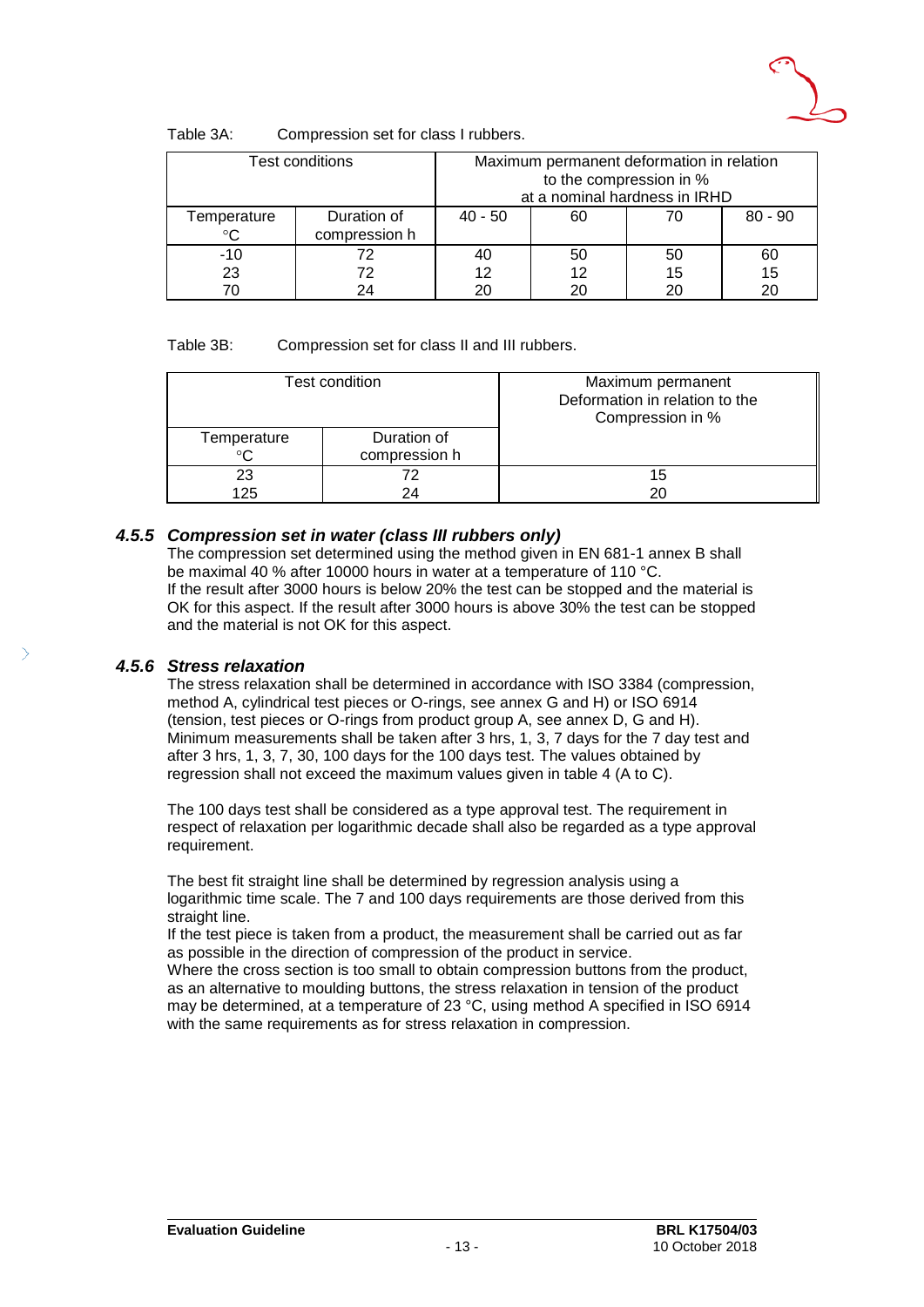

| Hardness class<br><b>IRHD</b> | Stress relaxation in % after<br>(ISO 3384 or ISO 6914) |                            | Stress relaxation<br>in % per logarithmic<br>decade |
|-------------------------------|--------------------------------------------------------|----------------------------|-----------------------------------------------------|
|                               | 7 days at 23 °C                                        | 100 days at 23 $\degree$ C |                                                     |
| 40                            | 13                                                     | 19                         | 5,1                                                 |
| 50                            | 14                                                     | 20                         | 5,5                                                 |
| 60                            | 15                                                     | 22                         | 5,9                                                 |
| 70                            | 16                                                     | 23                         | 6,3                                                 |
| 80                            |                                                        | 25                         | 6.                                                  |
| 90                            | 18                                                     | 26                         |                                                     |

| Stress relaxation for class II rubbers. | Table 4B: |  |  |  |  |  |  |
|-----------------------------------------|-----------|--|--|--|--|--|--|
|-----------------------------------------|-----------|--|--|--|--|--|--|

| Hardness class |              | Stress relaxation in % after<br>(ISO 3384 or ISO 6914) |                    |
|----------------|--------------|--------------------------------------------------------|--------------------|
| <b>IRHD</b>    | 7 days at 23 | 100 days at 23                                         | 7 days at 125 °C * |
|                | °C           | ∘∩                                                     |                    |
| 50             | 15           | 20                                                     | 30                 |
| 60             | 15           | 22                                                     | 30                 |
| 70             | 15           | 23                                                     | 30                 |
| 80             | 18           | 25                                                     | 30                 |
| 90             | 18           | 26                                                     | 30                 |

Table 4C: Stress relaxation for class III rubbers.

|                | Stress relaxation in % after |                        |                           |                             |
|----------------|------------------------------|------------------------|---------------------------|-----------------------------|
| Hardness class |                              | (ISO 3384 or ISO 6914) |                           | (ISO 6914)                  |
| <b>IRHD</b>    | 7 days at 23 °C              | 100 days at            | 7 days at 125 $\degree$ C | 4 weeks at 140 $^{\circ}$ C |
|                |                              | 23 °C                  |                           |                             |
| 60, 70, 80     | 15                           | ົດ                     | 30                        | 55                          |

<span id="page-14-0"></span>\* These tests do not comply for swelling seals.

### *4.5.7 Resistance to ozone attack*

This requirement does not need to be tested for 100 % EPM/EPDM or IIR compounds.

The rubber shall show no cracks when tested in accordance with NEN-ISO 1431-1 method A under conditions as given in table 5A and table 5B.

The resistance class to be used shall be established by mutual agreement between the manufacturer, the client and the inspection body depending on the intended use (see the explanatory notes under table 5).

| Table 5A - Resistance to ozone attack |  |
|---------------------------------------|--|
|---------------------------------------|--|

| Class of<br>resistance | Ozone concentration<br>[pphm] | Period of exposure | Temperature<br>$\mathrm{C}$ |
|------------------------|-------------------------------|--------------------|-----------------------------|
|                        | 50                            | 120                |                             |
|                        | 50                            | 48                 |                             |
|                        | 25                            | 48                 |                             |

 $\mathcal{P}$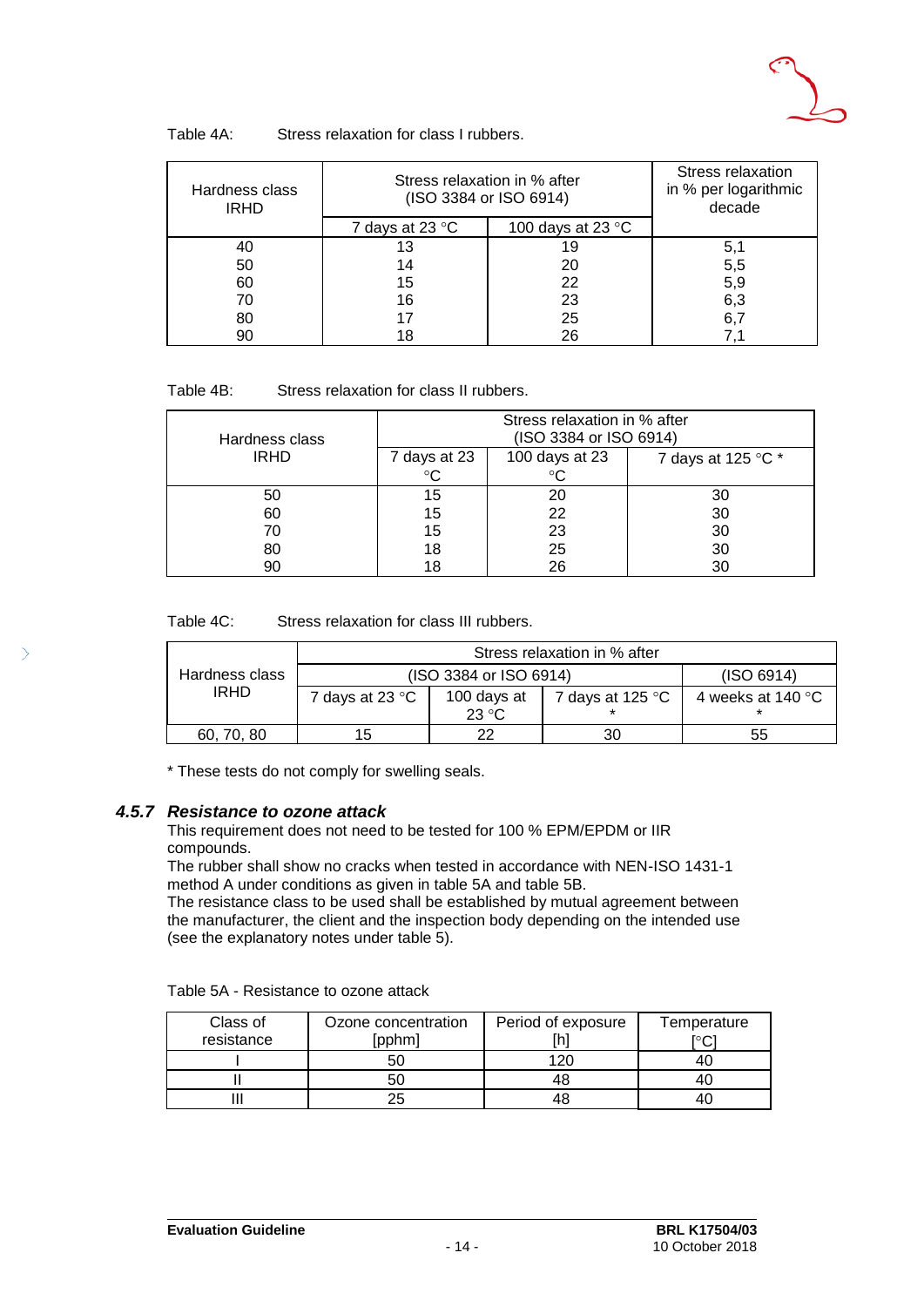

Table 5B - Elongation to be used in the ozone test

| Hardness class | Elongation in % |
|----------------|-----------------|
| $40 - 70$      | 20 %            |
| 8C             | 15 %            |
| 90             | 10%             |

### **Explanatory notes**

**Class of resistance I** is intended for products with a high risk of attack by ozone, for instance in case of separately supplied products without sufficient packaging or in case of connections with preinstalled rubbers.

**Class of resistance II** is intended for products for which a normal resistance to ozone is required.

**Class of resistance III** is only permissible for rubbers which are never (partly) exposed to the open air when they are in tension. Transport shall always take place in sealed packages.

### *4.5.8 Swelling in water*

<span id="page-15-0"></span>The change in volume after immersion for 168 hours at 70°C (class I) or 95°C (class II and III) in accordance with NEN-ISO 1817 shall be within the limits  $-1$  and  $+8\%$  (v/v). For swelling seals it also goes that the change in volume after immersion for 10 weeks at 150°C in accordance with NEN-ISO 1817 shall be more than 10% (v/v). After the immersion the samples shall be intact and it must be possible to handle them without problems before the measurements.

### <span id="page-15-2"></span><span id="page-15-1"></span>**4.6 Properties for special types of products**

#### *4.6.1 General requirements*

A ring made of rubber which has been vulcanized in advance shall not contain more than one weld, separate from eventual joints between compounds, except by agreement between the manufacturer and the client. A ring made from two compounds shall not contain more than one weld in the direction of the outline of the products.

### <span id="page-15-3"></span>*4.6.2 Behaviour at elongation*

#### *4.6.2.1 Massive products with a weld*

Elongate each rubber product with a weld with a tensile speed of 500 mm/min to 100% elongation, unless a reduced elongation has been agreed upon by both the buyer and the manufacturer. This must be reported to the inspection body. Keep the rings in an elongated state for at least 30 seconds. When tested the weld shall not crack or contract.

#### *4.6.2.2 Products made from two compounds*

Elongate test pieces containing the joint between the two materials with a tensile speed of 500 mm/min to 100% elongation. Keep the test pieces in an elongated state for at least 30 seconds. When tested the joint shall not crack or contract.

#### *4.6.2.3 Elongation test for welded products after ageing*

After ageing for 168 hours at  $70 \pm 2^{\circ}$ C in accordance with NEN-ISO 188 the test of 4.6.2.1 or 4.6.2.2 is repeated. When tested the weld or joint shall not crack or contract.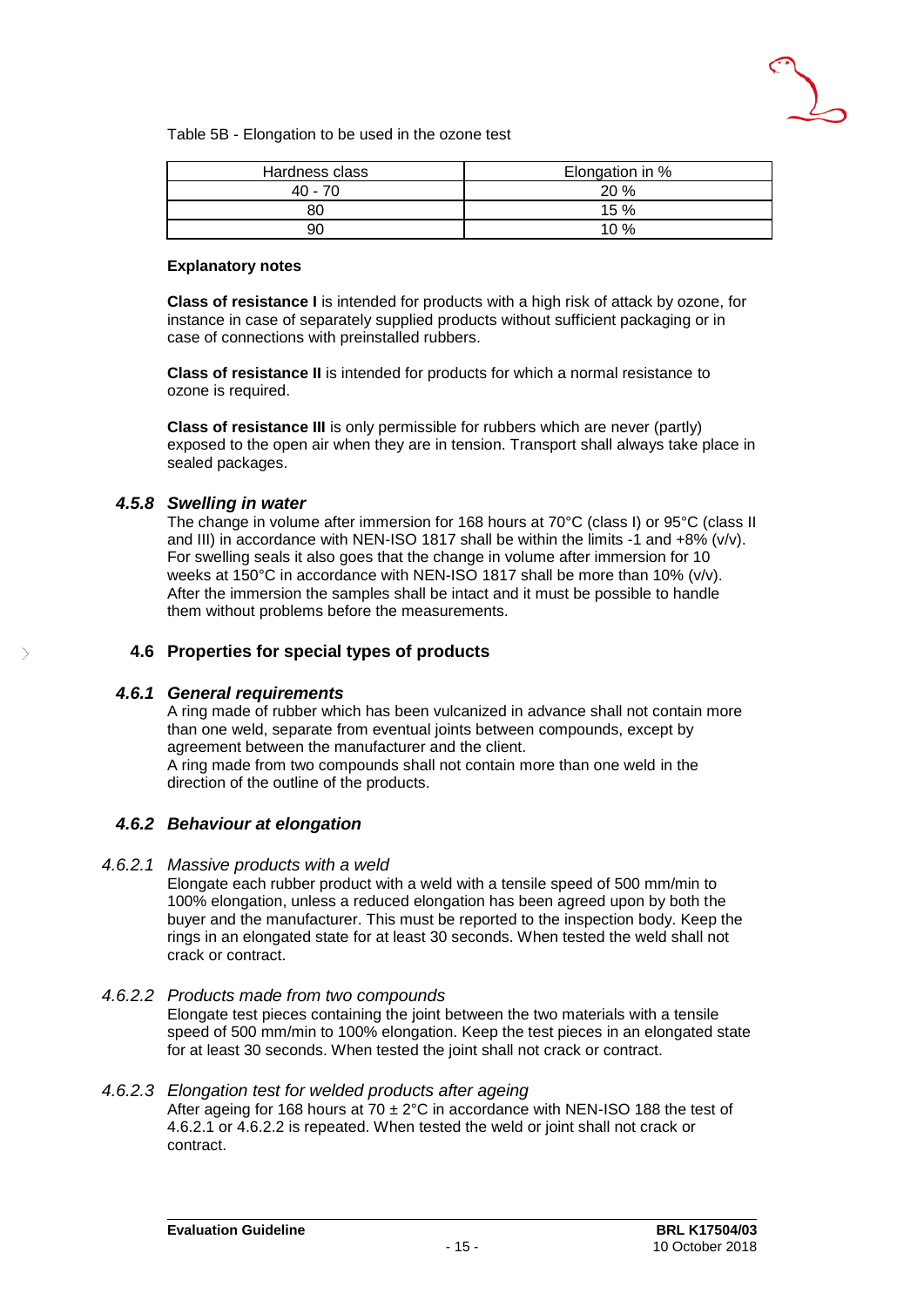### <span id="page-16-1"></span><span id="page-16-0"></span>**4.7 Sampling, test material and test pieces**

### *4.7.1 Sampling*

<span id="page-16-2"></span>The sample shall be representative for the product to be checked and been taken out of a normal production lot.

### *4.7.2 Test material*

### *4.7.2.1 Test pieces from products*

If the dimensions of the rubber products are such that it is possible to take out the test pieces from them, the tests shall be carried out on such test pieces. Depending on the dimensions of the products it is allowed and can be necessary to take test pieces with other (smaller) dimensions then those prescribed in the standards. A guideline for this preparation is given in annex G or annex H.

### *4.7.2.2 Test piece of complete product*

In carrying out the tests according to 4.3.4 and 4.4.1 up to 4.4.3 inclusive a complete rubber product or an unmachined part of a rubber product shall be used.

### *4.7.2.3 Test pieces from test plates*

If the dimensions of the rubber products are such that the test pieces required cannot be manufactured from them, test plates produced in the manufacturer's own laboratory shall be used. Care has to be taken that the vulcanisation conditions for the sheets are similar to those for the products to obtain matching properties. Details with respect to the vulcanisation and the direction of milling shall be given to the inspection body.

### *4.7.3 Test pieces*

<span id="page-16-3"></span>The test pieces required shall, in accordance with ISO 23529, be made out of the products (see 4.7.2.1) or out of the test sheets (see 4.7.2.3).

By preparing test pieces out of actual products it is unavoidable that some deviations from the standards are allowed. For details see 4.7.2 and Annex G. In case the products are O-rings a more product specific approach is chosen. For such products the procedure as mentioned in Annex H has to be followed.

In cases where test sheets are used, the test pieces for tensile strength and elongation at break, as well as those for tear resistance, shall be taken perpendicular to the direction of milling and compression moulding or the direction of injection moulding flow.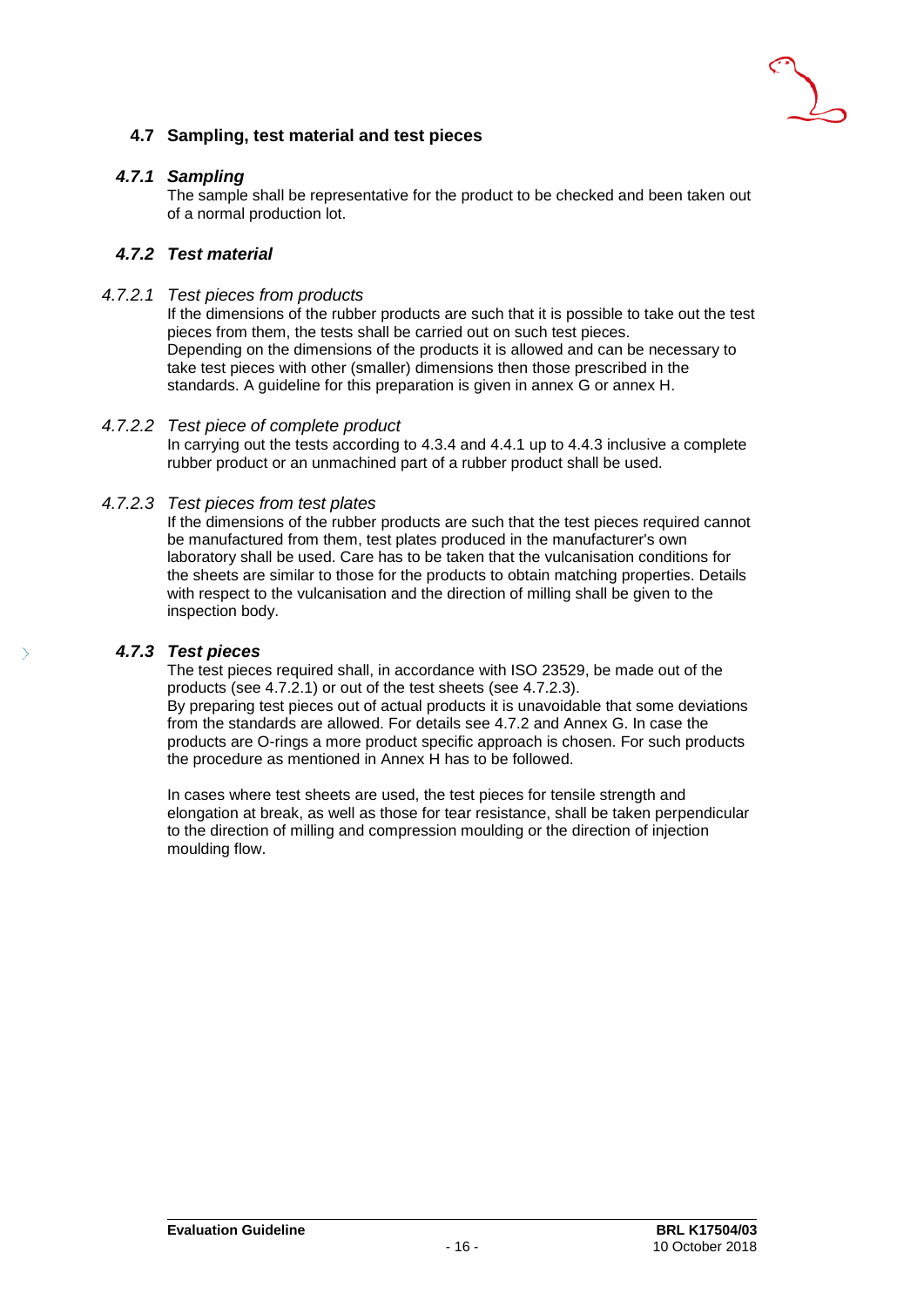### <span id="page-17-0"></span>**5 Marking**



### <span id="page-17-1"></span>**5.1 Certification mark**

After concluding a Kiwa certification agreement the certified products shall, beside the marks indicated in the respective standards, be indelible marked with:

- name of manufacturer or the deposited trade mark;
- the wordmark "KIWA" and additionally the Kiwa watermark  $\mathcal{F}_1$
- the nominal dimension or dimensions;
- the nominal hardness;
- the year of manufacturing and preferably the quarter;
- the type of rubber applied by means of the letter codes of the nomenclature according to ISO 1629;
- temperature class (I, II or III)
- on products from blends, the letter B ("blend") shall be placed behind de first letter code;
- the ozone resistance class ("Ozone I, II or III"). For rubber rings made from two compounds the compound with the lowest class is valid.

If the dimensions of the products are such that the indications applied to them may impair the product, the products may be marked per package in consultation with the manufacturer, the buyer and the inspection body.

Products produced by cutting or die cutting out of sheets may be marked per package.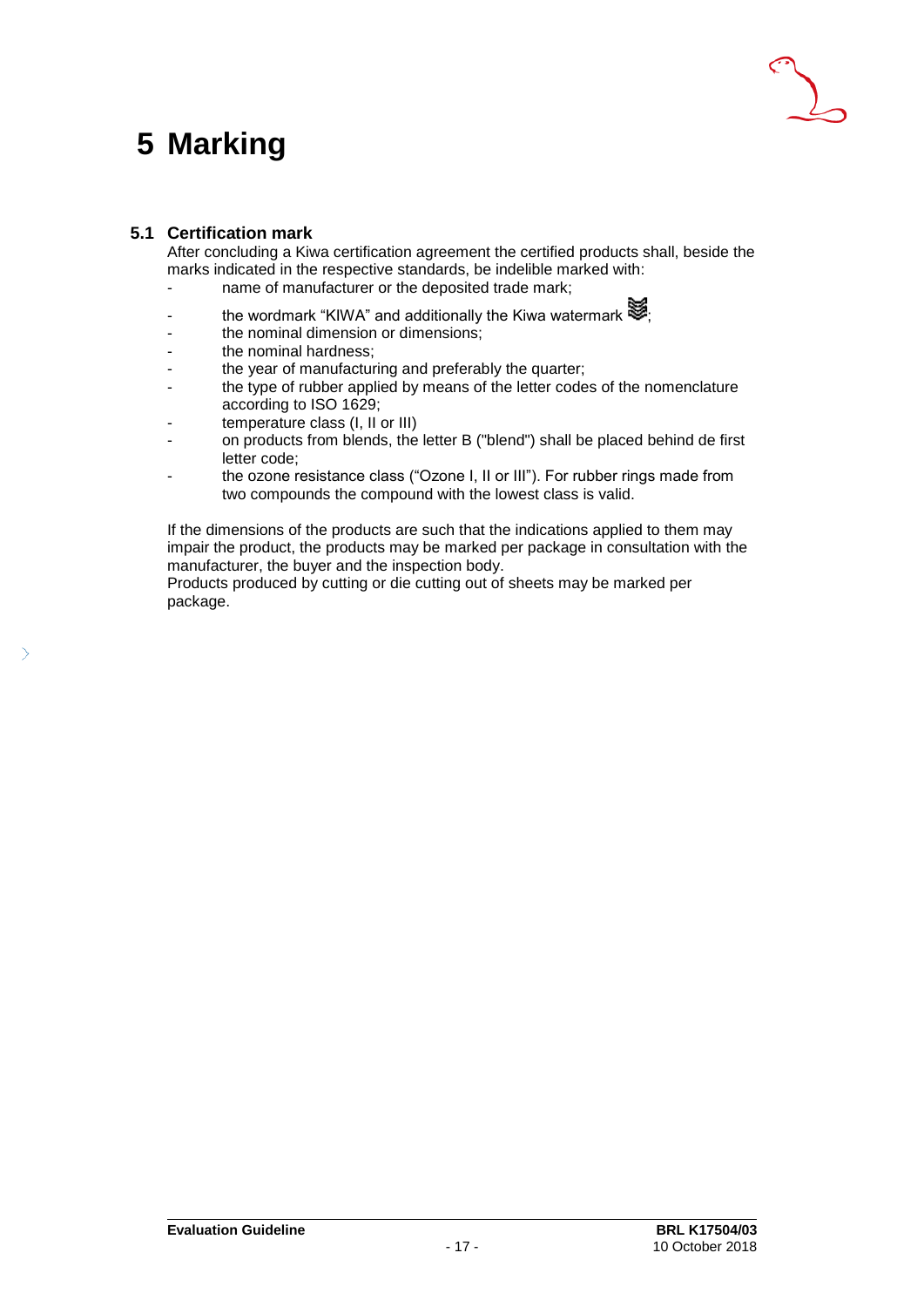

### <span id="page-18-0"></span>**6 Requirements in respect of the quality system**

<span id="page-18-1"></span>This chapter contains the requirements which have to be met by the supplier's quality system.

### **6.1 Manager of the quality system**

<span id="page-18-2"></span>Within the supplier's organizational structure an employee must have been appointed who is in charge of managing the supplier's quality system.

### **6.2 Internal quality control/quality plan**

The supplier shall have an internal quality control scheme (IQC scheme) which is applied by him.

The following must have been demonstrably recorded in this IQC scheme:

- what aspects are checked by the producer;
- according to what methods such inspections are carried out;
- how often these inspections are carried out;
- in what way the inspection results are recorded and kept.

<span id="page-18-3"></span>This IQC scheme should at least be an equivalent derivative of the model IQC scheme included in the addendum.

### **6.3 Procedures and working instructions**

The supplier shall be able to submit the following:

- procedures for:
	- o dealing with products showing deviations;
	- o corrective actions to be taken if non-conformities are found;
	- o dealing with complaints about products and/or services delivered;
	- the working instructions and inspection forms used
- <span id="page-18-4"></span>instructions for packaging and closing off of products during storage and transport.

### **6.4 Quality control of rubber products**

The following routine tests shall be carried out according to the test methods mentioned in this evaluation guideline:

- a. dimensions
- b. surface imperfections
- c. hardness
- d. tensile strength and elongation at break
- e. compression set for 24 hours at 70 °C

The product control tests shall be carried out on lots of finished components using sampling procedures in accordance with either:

a) ISO 2859-l with a specified inspection level of S2 and an AQL of 2,5 % for attributes; or

b) ISO 3951 with a specified inspection level of S3 and an AQL of 2,5 % for variables.

These requirements do not preclude the use by the manufacturer of more stringent combinations of inspection levels and AQL values from ISO 2859-1 and ISO 3951.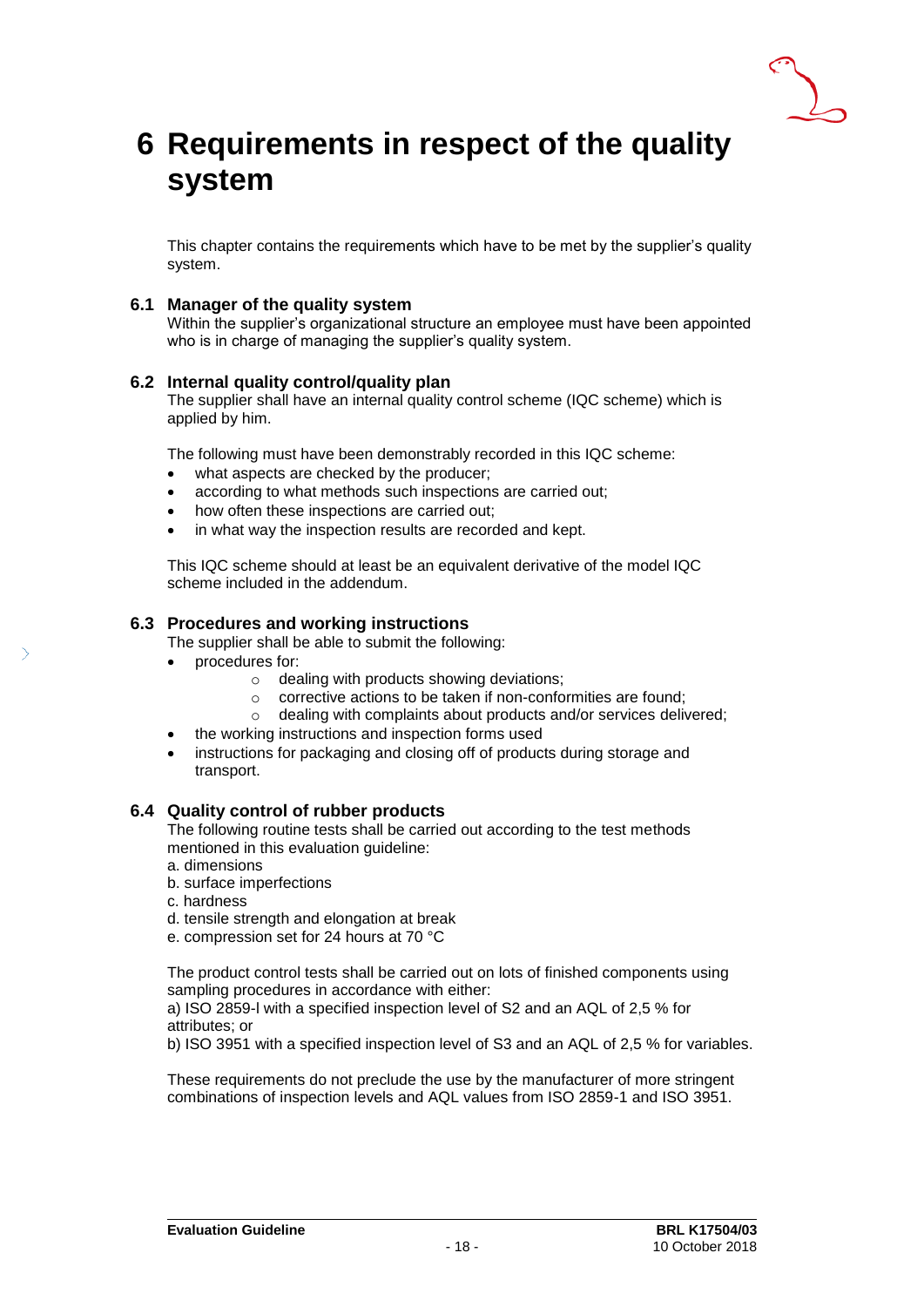

### <span id="page-19-0"></span>**7 Summary of tests and inspections**

This chapter contains a summary of the following tests and inspections to be carried out in the event of certification:

- Pre-certification tests;
- Inspection test as to toxicological requirements and product requirements;
- Inspection of the quality system.

<span id="page-19-1"></span>The frequency with which Kiwa will carry out inspection tests is also stated in the summary.

### **7.1 Test matrix**

| <b>Description of requirement</b>                                | <b>Article</b> |                         | Tests within the scope of                                      |                                |
|------------------------------------------------------------------|----------------|-------------------------|----------------------------------------------------------------|--------------------------------|
|                                                                  | <b>BRL</b>     | Pre-<br>certification   | <b>Supervision by Kiwa</b><br>after granting of<br>certificate |                                |
|                                                                  |                |                         | Inspection <sup>1</sup>                                        | <b>Frequency</b><br>(no./year) |
| Fitness for contact with drinking water                          | 4.3.2          | X                       | X                                                              | 1x year                        |
| Resistance to chemicals                                          | 4.3.3          | X                       |                                                                |                                |
| Effect of rubber products on the pipe<br>and/or fitting material | 4.3.4          | $\overline{\mathsf{x}}$ |                                                                |                                |
| Appearance                                                       | 4.4.1          | X                       | $X^{2)}$                                                       | 1x year                        |
| Homogeneity                                                      | 4.4.2          | X                       | $X^{2)}$                                                       | 1x year                        |
| <b>Dimensions</b>                                                | 4.4.3          | X                       | $X^3$                                                          | 1x year                        |
| Hardness                                                         | 4.5.2          | X                       | X                                                              | 1x year                        |
| Hardness after ageing                                            | 4.5.2.4        | $\overline{\mathsf{x}}$ | X                                                              | 1x year                        |
| Tear resistance                                                  | 4.5.3          | $\overline{\mathsf{x}}$ |                                                                |                                |
| Tensile strength                                                 | 4.5.3          | $\overline{\mathsf{x}}$ | X                                                              | 1x year                        |
| Tensile strength after ageing                                    | 4.5.3          | $\overline{\mathsf{x}}$ | $\overline{X}$                                                 | 1x year                        |
| Elongation at break                                              | 4.5.3          | $\overline{\mathsf{x}}$ | X                                                              | 1x year                        |
| Elongation at break after ageing                                 | 4.5.3          | $\overline{\mathsf{x}}$ | $\overline{X}$                                                 | 1x year                        |
| Compression set                                                  | 4.5.4          | X                       | X                                                              | 1x year                        |
| Compression set in water (class III<br>rubbers only)             | 4.5.5          | $\overline{\mathsf{x}}$ |                                                                |                                |
| Stress relaxation                                                | 4.5.6          | X                       | $X^{4)}$                                                       | 1x year                        |
| Resistance to ozone attack                                       | 4.5.7          | $\overline{X^{5}}$      | $X^{5}$                                                        | 1x year                        |
| Swelling in water                                                | 4.5.8          | X                       |                                                                |                                |
| Behaviour at elongation                                          | 4.6.2          | $\overline{\mathsf{x}}$ | X                                                              | 1x year                        |
| Certification mark                                               | 5.1            | X                       | $X^{3}$                                                        | 1x year                        |

- **1)** In case of significant changes of the product or production process, compliance of the product to the performance requirements shall be determined. Properties not marked in the table for inspection shall be tested by the manufacturer at least once per 5 years, to be verified by the inspector during inspections.
- **2)** These product properties are only visually controlled during the inspection. In case of reasonably doubt samples will be taken and send to an accredited test laboratory for determination of these properties.
- **3)** These product properties are determined during the inspection.
- **4)** Only 7 days test; at 23 °C for class I and II rubbers and at 125 °C for class III rubbers.
- **5)** Not for EPM/EPDM or IIR.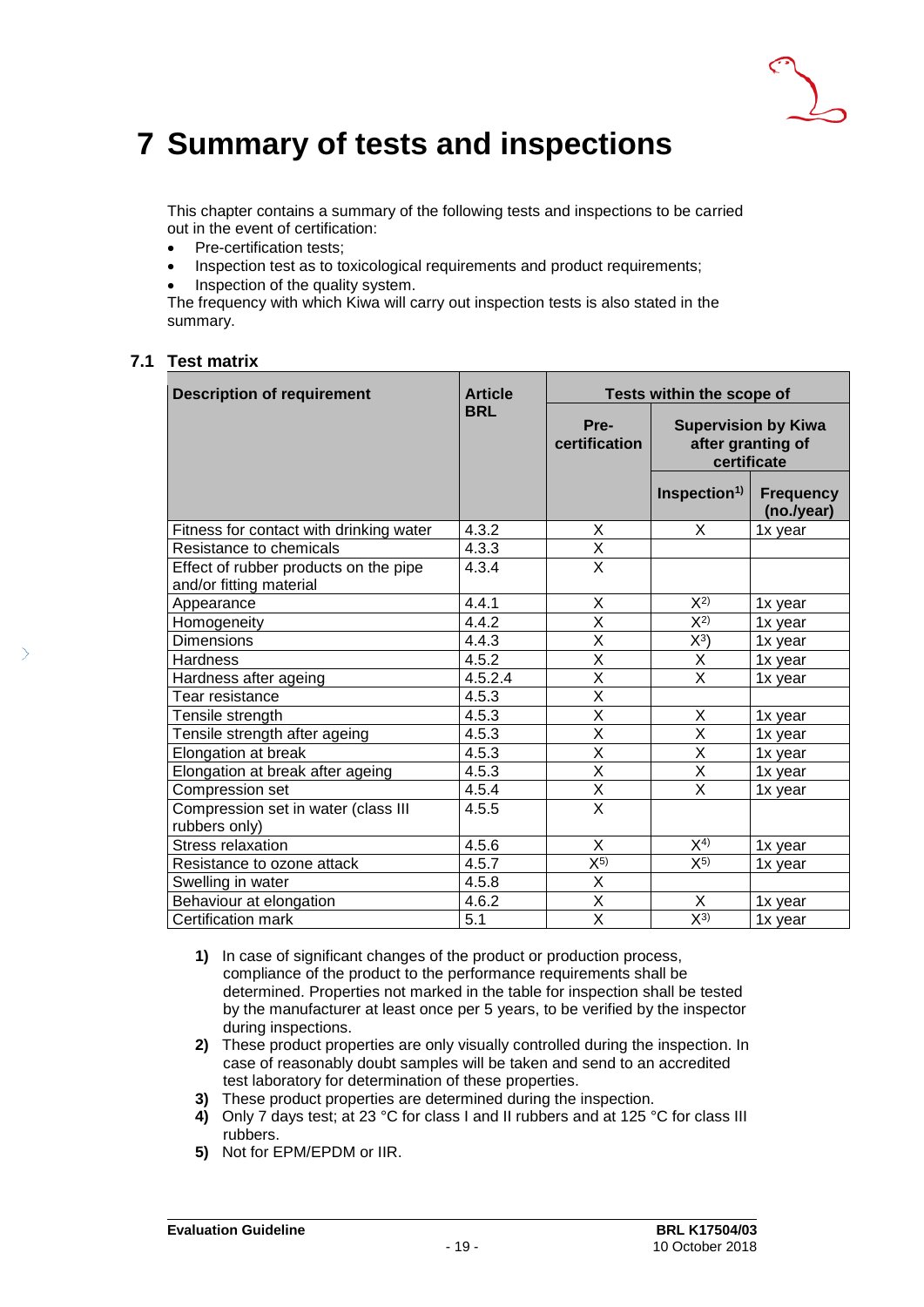

### **7.2 Inspection of the quality system**

<span id="page-20-0"></span>The quality system will be checked by Kiwa on the basis of the IQC scheme. The inspection contains at least those aspects mentioned in the Kiwa Regulations for Certification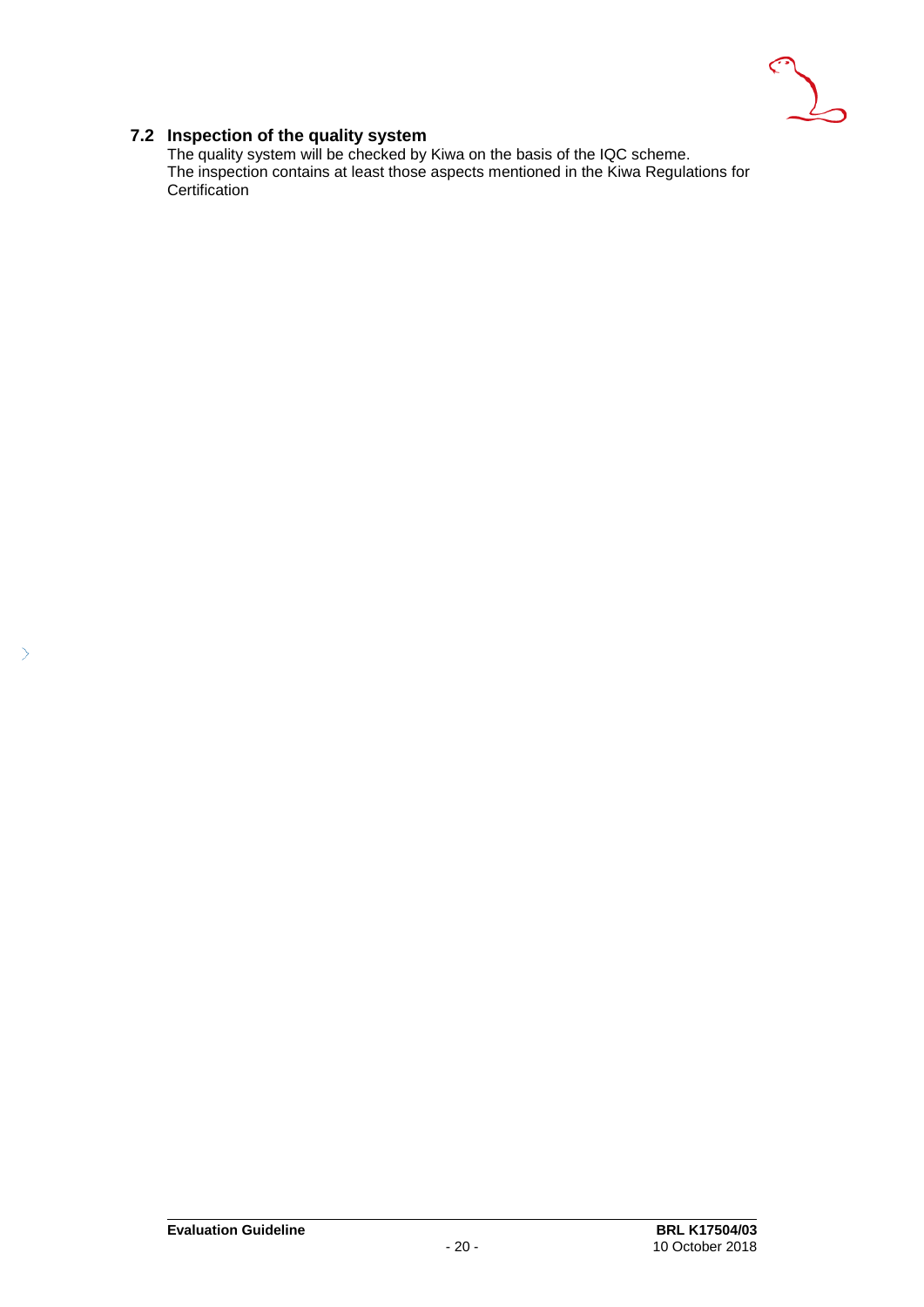

### <span id="page-21-0"></span>**8 Agreements on the implementation of certification**

### **8.1 General**

<span id="page-21-1"></span>Beside the requirements included in these evaluation guidelines, also the general rules for certification as included in the Kiwa Regulations for Certification apply.

These rules are in particular

- The general rules for conducting the pre-certification tests, to be distinguished in:
	- o the way suppliers are to be informed about an application is being handled,
	- o how the test are conducted,
	- o the decision to be taken as a result of the pre certification tests.
- The general directions for conducting inspections and the aspects to be audited,
- The measurements to be taken by Kiwa in case of Non Conformities,
- Measurements taken by Kiwa in case of improper Use of Certificates, Certification Marks, Pictograms and Logos,
- Terms for termination of the certificate,
- <span id="page-21-2"></span>• The possibility to lodge an appeal against decisions of measurements taken by Kiwa.

### **8.2 Certification staff**

The staff involved in the certification may be sub-divided into:

- certification assessor/reviewer: in charge of review of the by the supplier supplied or to be supplied construction drawings and documents, admissions, reviewing of applications and the review of conformity assessments;
- site assessor: in charge of carrying out external inspections at the supplier's works;
- decision-makers: in charge of taking decisions in connection with the precertification tests performed, continuing the certification in connection with the inspections performed and making decisions on the need of corrective actions.

### *8.2.1 Qualification requirements*

<span id="page-21-3"></span>The following qualification requirements have been set by the Board of Experts for the subject matter of this Evaluation Guideline:

| <b>ISO/IEC 17065</b>        | <b>Certification Expert</b>                                                                                                                                  | Inspector                                                                                                                                                    | <b>Decision maker</b>                                                                                                                                  |
|-----------------------------|--------------------------------------------------------------------------------------------------------------------------------------------------------------|--------------------------------------------------------------------------------------------------------------------------------------------------------------|--------------------------------------------------------------------------------------------------------------------------------------------------------|
| <b>Education - general</b>  | Technical higher-<br>$\bullet$<br>level professional<br>education<br>Internal training<br>$\bullet$<br>certification and<br>Kiwa policy<br>Training auditing | Intermediate-level<br>$\bullet$<br>professional<br>education<br>Internal training<br>٠<br>certification and<br>Kiwa policy<br>Training auditing<br>$\bullet$ | Higher level<br>$\bullet$<br>professional<br>education<br>Internal training<br>$\bullet$<br>certification and<br>Kiwa policy<br>Training auditing<br>٠ |
| <b>Education - specific</b> | specific studies<br>and training<br>(know-how and<br>skills)                                                                                                 | specific studies<br>$\bullet$<br>and training<br>(know-how and<br>skills)                                                                                    | not applicable<br>$\bullet$                                                                                                                            |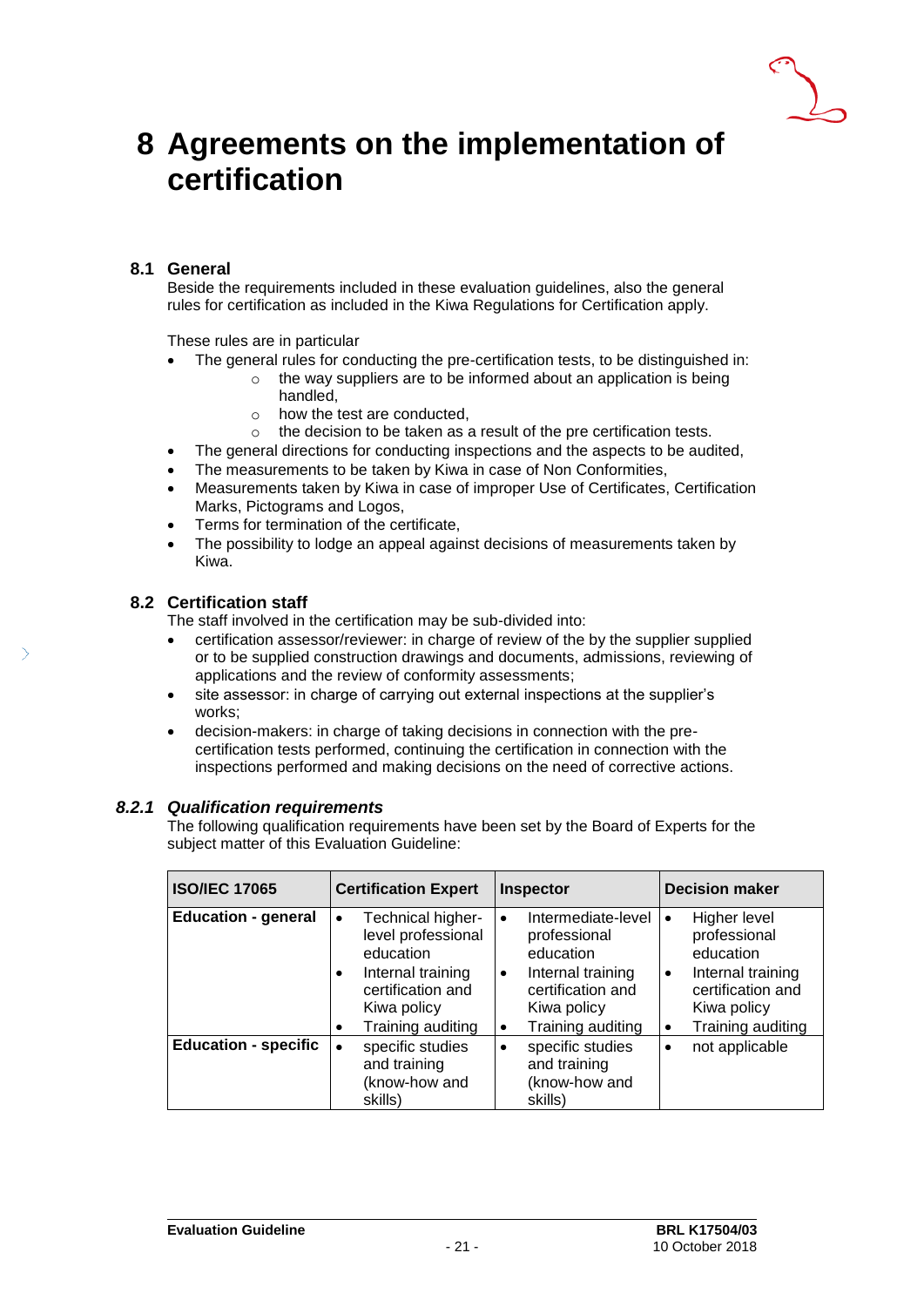

| <b>ISO/IEC 17065</b>            | <b>Certification Expert</b>                                                                                                                                                           | Inspector                                                                                                                                                                     | <b>Decision maker</b>                                                                             |
|---------------------------------|---------------------------------------------------------------------------------------------------------------------------------------------------------------------------------------|-------------------------------------------------------------------------------------------------------------------------------------------------------------------------------|---------------------------------------------------------------------------------------------------|
| <b>Experience - general</b>     | 1 year of relevant<br>$\bullet$<br>work experience<br>with at least 4 pre<br>certification tests<br>of which one<br>carried out<br>independent<br>under<br>supervision.               | 1 year of relevant<br>$\bullet$<br>work experience<br>with at least 4<br>inspections of<br>which one carried<br>out independent<br>under supervision                          | 4 year of relevant<br>$\bullet$<br>work experience<br>with at least 1<br>year in<br>certification |
| <b>Experience -</b><br>specific | Detailed<br>$\bullet$<br>knowledge of the<br>evaluation<br>guideline and 4<br>certification tests<br>carried out on the<br>basis of the<br>evaluation<br>guideline or one<br>related. | Detailed<br>$\bullet$<br>knowledge of the<br>evaluation<br>guideline and 4<br>inspections<br>carried out on the<br>basis of the<br>evaluation<br>guideline or one<br>related. | general<br>$\bullet$<br>knowledge of the<br>evaluation<br>guideline                               |

<span id="page-22-0"></span>The level of education and the experience of the certification staff involved shall be demonstrably recorded.

### *8.2.2 Qualification*

The qualification of the Certification staff shall be demonstrated by means of assessing the education and experience to the requirements mentioned before. In case staff is to be qualified on the basis of deflecting criteria, written records shall be kept.

The authority to qualify staff is dedicated to:

- decision makers: qualification of certification experts and inspectors,
- <span id="page-22-1"></span>Management of Kiwa: qualification of decision makers.

### **8.3 Report Pre certification tests**

Kiwa records the results of the pre certification tests in a report. This report shall comply with the following requirements:

- completeness: the reports verdicts about all requirements included in the evaluation guideline,
- traceability: the findings on which the verdicts have been based shall be recorded traceable,
- <span id="page-22-2"></span>• basis for decision: the decision maker shall be able to base his decision on the findings included in the report.

### **8.4 Decision for granting the certificate**

The decision for granting the certificate shall be made by a qualified decision maker which has not been involved in the pre certification tests. The decision shall be recorded traceable.

### <span id="page-22-3"></span>**8.5 Lay out of quality declaration**

<span id="page-22-4"></span>The product certificate shall be conform the model included as an annex

### **8.6 Nature and frequency of external inspections**

The certification body shall carry out inspections at the supplier at regular intervals to check whether the supplier complies with his obligations. About the frequency of inspections the Board of Experts decides.

At the time of validation of this Evaluation Guideline, the frequency was set at 4 inspection visits per year.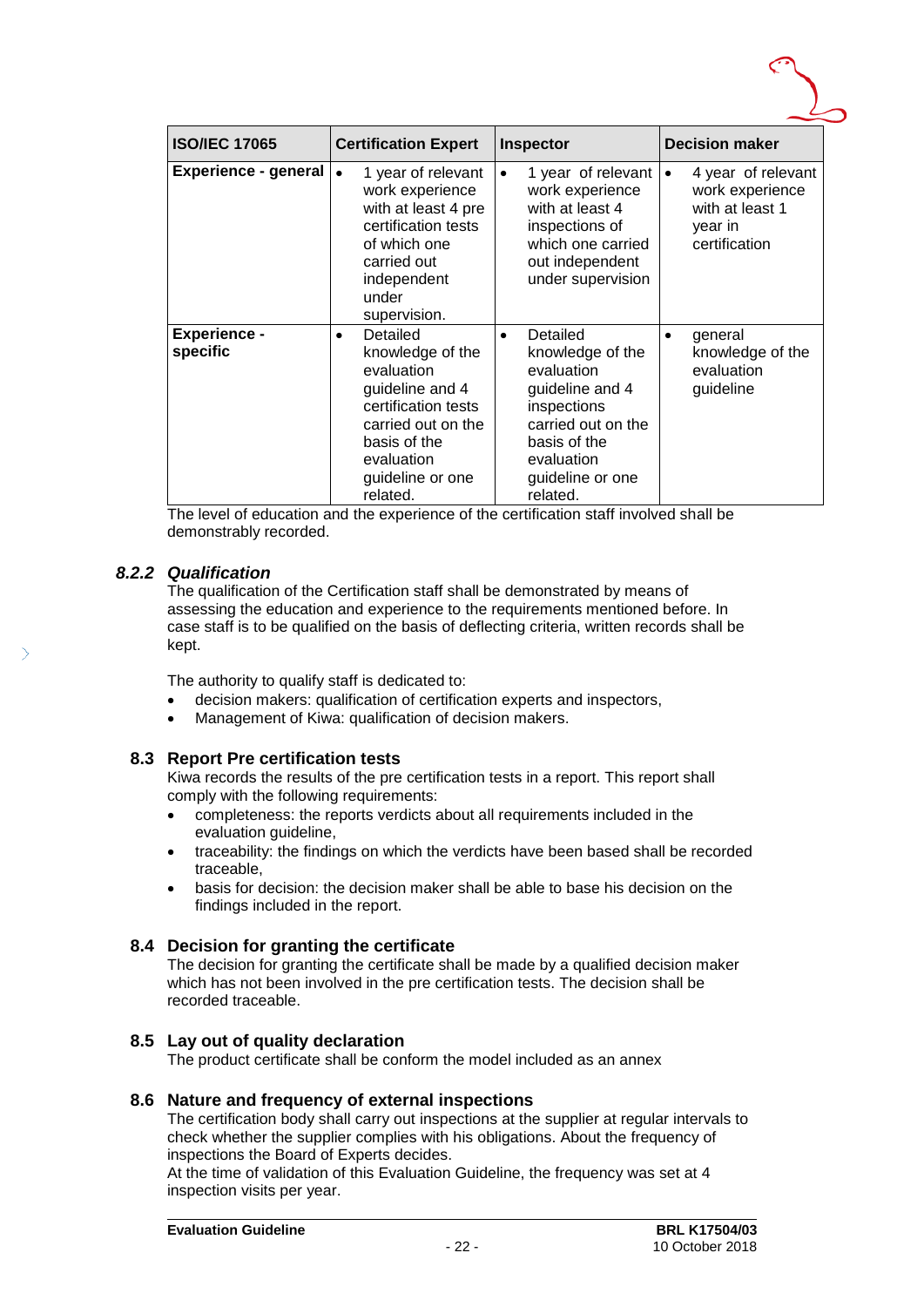

If the supplier has a proven well-functioning quality system based on a ISO 9001 or IATF 16494 certificate and additional specific aspects with respect to the production processes involved, the frequency can be reduced to 2 inspection visits per year.

Inspections shall invariably include:

- The product specifications laid down in the quality declaration;
- The production process of the supplier;
- The IQC-scheme of the supplier and the results of tests carried out by the supplier
- The correct marking of the certified products:
- The compliance with the required procedures.

<span id="page-23-0"></span>The findings of each inspection shall be traceable recorded in a report.

### **8.7 Interpretation of requirements**

<span id="page-23-1"></span>The Board of Experts may record the interpretation of requirements of these evaluation guidelines in a separate interpretation document.

### **8.8 Sanction policy**

The sanction policy and the weighing of shortcomings is available on the service page on the website of the certification body, which has formulated this quality assessment.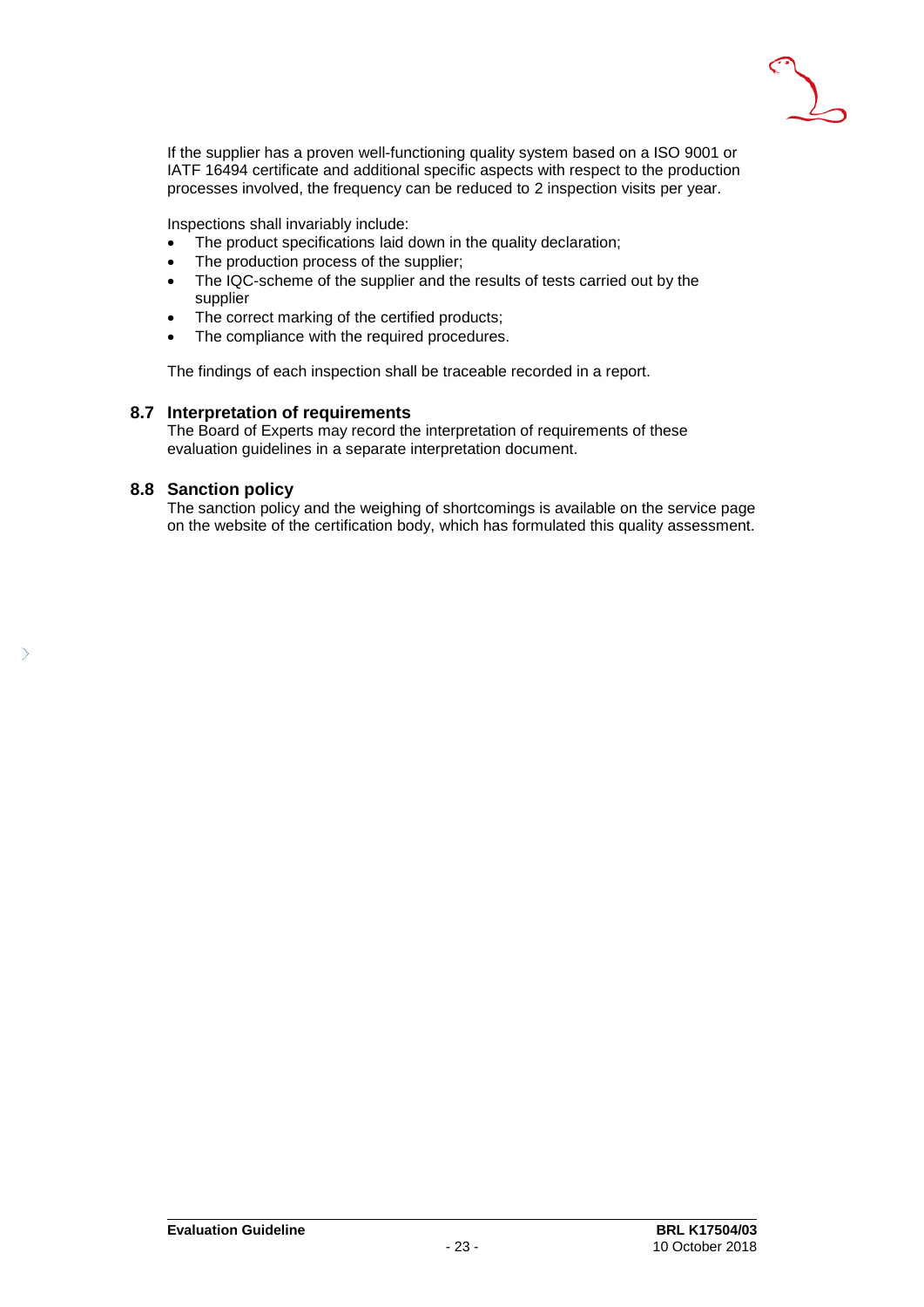### <span id="page-24-0"></span>**9 Titles of standards**

| <b>NEN-ISO 10508</b>                      | Plastics piping systems for hot and cold water installations -<br>Guidance for classification and design                                                                          |
|-------------------------------------------|-----------------------------------------------------------------------------------------------------------------------------------------------------------------------------------|
| <b>NEN-EN 681-1</b>                       | Elastomeric seals - Materials requirements for pipe joint seals<br>used in water and drainage applications - Part 1: Vulcanised<br>rubber                                         |
| Amendment sheet NEN-EN<br>681-1/A1        | Elastomeric seals - Materials requirements for pipe joint seals<br>used in water and drainage applications - Part 1: Vulcanised<br>rubber                                         |
| Amendment sheet<br><b>NEN-EN 681-1/A2</b> | Elastomeric seals - Materials requirements for pipe joint seals<br>used in water and drainage applications - Part 1: Vulcanised<br>rubber                                         |
| Corrigendum<br>NEN-EN 681-1/C1            | Elastomeric seals - Materials requirements for pipe joint seals<br>used in water and drainage applications - Part 1: Vulcanised<br>rubber                                         |
| <b>NEN-EN 806-2</b>                       | Specification for installations inside buildings conveying water for<br>human consumption - Part 2: Design                                                                        |
| <b>NEN EN 1420-1</b>                      | Influence of organic materials on water intended for human<br>consumption - Determination of odour and flavour assessment of<br>water in piping systems -<br>Part 1: Test method  |
| <b>NEN EN 1622</b>                        | Water analysis - Determination of the threshold odour number<br>(TON) and threshold flavour number (TFN)                                                                          |
| <b>NEN EN 13052-1</b>                     | Influence of materials on water intended for human consumption -<br>Organic materials - Determination of colour and turbidity of water in<br>piping systems - Part 1: Test method |
| NEN EN ISO 7887                           | Water quality - Examination and determination of colour                                                                                                                           |
| <b>NEN-ISO 34-2</b>                       | Determination of the tear strength of small test pieces (Delft test<br>pieces)                                                                                                    |
| NEN-ISO 37                                | Rubber, vulcanised or thermoplastic - Determination of tensile<br>stress - strain properties                                                                                      |
| NEN-ISO 48                                | Rubber, vulcanised or thermoplastic - Determination of hardness<br>(hardness between 30 and 85 IRHD)                                                                              |
| <b>NEN-ISO 188</b>                        | Rubber, vulcanised - Accelerated ageing or heat-resistance tests                                                                                                                  |
| <b>NEN-ISO 813</b>                        | Rubber, vulcanised - Determination of adhesion to metal: one-<br>plate method                                                                                                     |
| <b>NEN-ISO 815</b>                        | Rubber, vulcanised or thermoplastic - Determination of<br>compression set at ambient, elevated or low temperatures                                                                |
| NEN-ISO 1431-1                            | Rubber, vulcanised or thermoplastic - Resistance to ozone<br>cracking - Part 1: Static strain test                                                                                |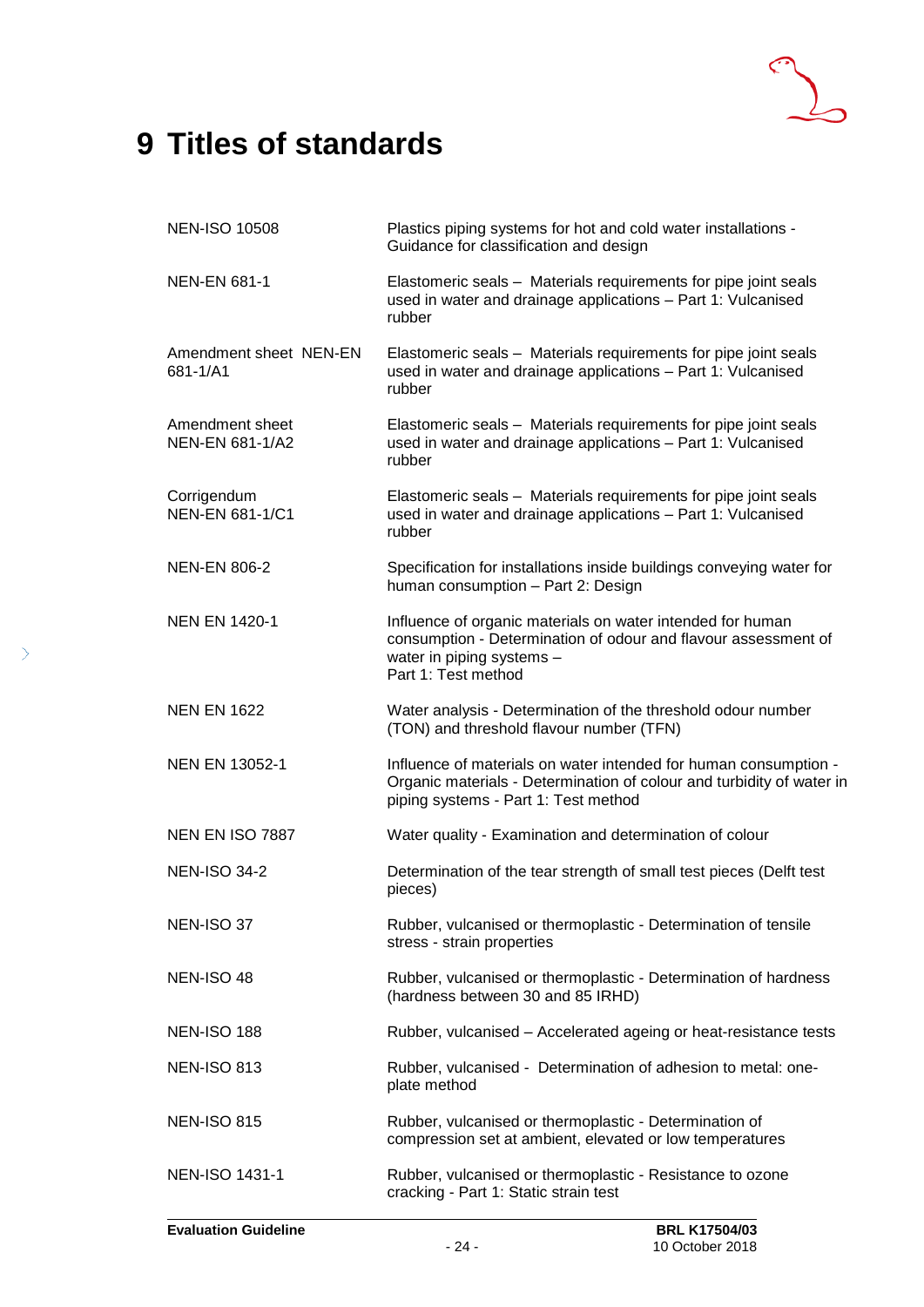

| <b>NEN-ISO 1817</b>   | Rubber, vulcanised - Determination of the effect of liquids                                                                          |
|-----------------------|--------------------------------------------------------------------------------------------------------------------------------------|
| <b>NEN-ISO 2285</b>   | Rubber, vulcanised or thermoplastic - Determination of tension set<br>at normal and high temperatures                                |
| <b>NEN-ISO 3302</b>   | Rubber - Dimensional tolerances for use with products                                                                                |
| <b>NEN-ISO 3384</b>   | Rubber, vulcanised or thermoplastic - Determination of stress<br>relaxation in compression at ambient and at elevated temperatures   |
| NEN-ISO 3601-1        | Hydrauliek en pneumatiek - O-ringen - Deel 1: Inwendige<br>middellijnen, doorsneden, toleranties en codes voor de aanduiding         |
| <b>NEN-ISO 3601-3</b> | Fluid power systems - O-rings - Part 3: Quality acceptance criteria                                                                  |
| <b>NEN-ISO 3865</b>   | Rubber, vulcanized or thermoplastic - Methods of test for staining<br>in contact with organic material                               |
| <b>NEN-ISO 4661</b>   | Rubber, vulcanised or thermoplastic - Preparation of samples and<br>test pieces                                                      |
| <b>NEN-ISO 6914</b>   | Rubber, vulcanized; Determination of ageing characteristics by<br>measurement of stress at a given elongation                        |
| <b>NEN-ISO 9691</b>   | Rubber – Recommendation for the workmanship of pipe joint rings<br>- Description and classification of imperfections                 |
| <b>NEN-ISO 23529</b>  | Rubber – General procedures for preparing and conditioning test<br>pieces for physical test methods                                  |
| <b>IATF 16949</b>     | Technical Specification Quality management system requirements<br>for automotive production and relevant service parts organisations |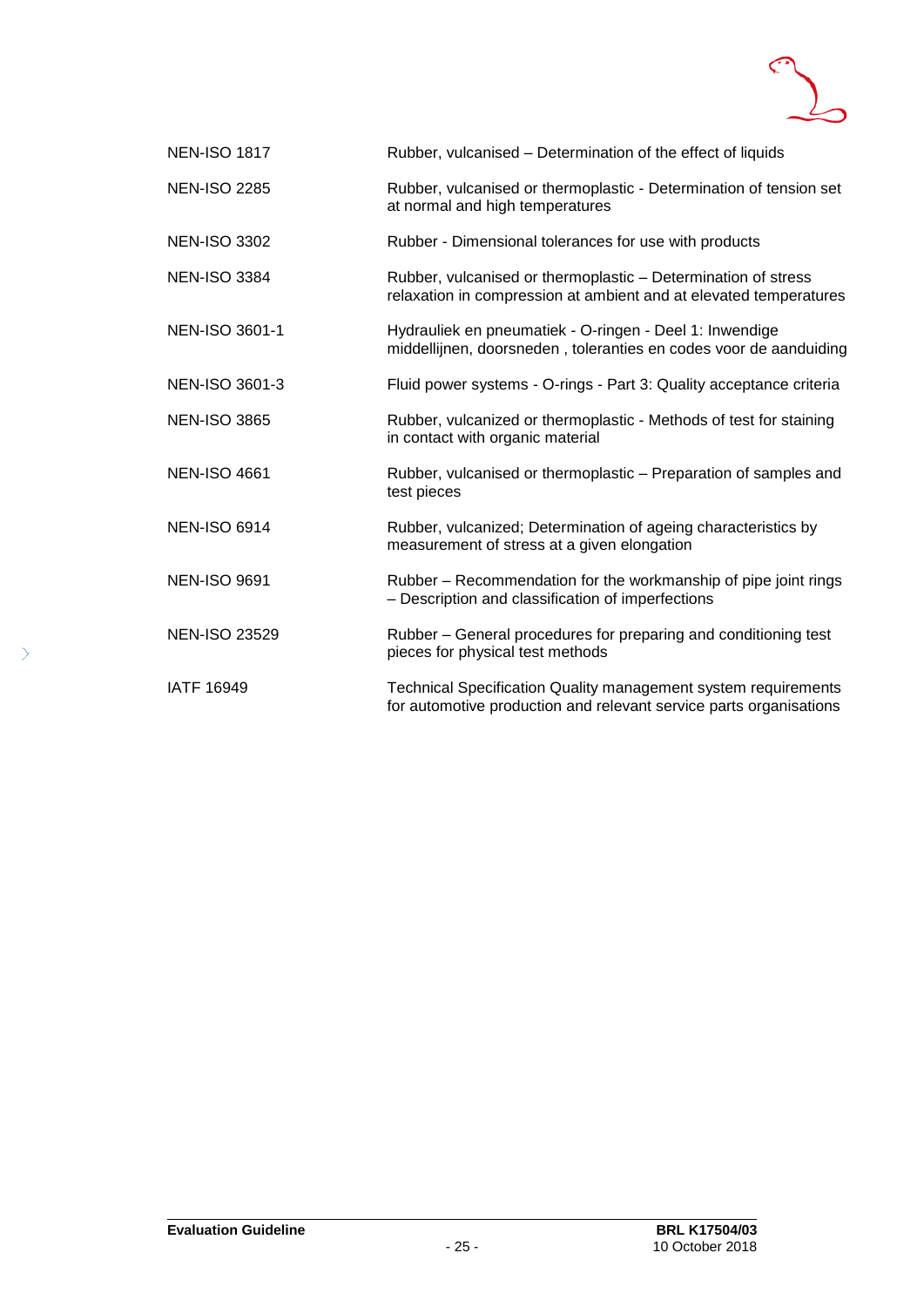

### <span id="page-26-0"></span>**Annex A. Summary of the material requirements for rubber products and rubber sheets**

Table 7: Summary of the requirements for class I rubber products

| <b>Property</b>                | <b>Units</b>  | <b>Method</b>   | <b>Requirement for hardness classes</b> |            |            |             |            |            |
|--------------------------------|---------------|-----------------|-----------------------------------------|------------|------------|-------------|------------|------------|
|                                |               |                 | 40                                      | 50         | 60         | 70          | 80         | 90         |
| Hardness (a)*                  | <b>IRHD</b>   | <b>ISO 48</b>   | ± 5                                     | ± 5        | ± 5        | ± 5         | ± 5        | ± 5        |
| Tear resistance                | N             | <b>ISO 816</b>  | 20, 25 or                               | 20, 25 or  | 20, 25 or  | $20, 25$ or | 20, 25 or  | 20, 25 or  |
| minimum                        |               |                 | 55                                      | 55         | 55         | 55          | 55         | 55         |
| Tensile strength               | MPa           | <b>ISO 37</b>   | $\geq 9$                                | $\geq 9$   | $\geq 9$   | $\geq 9$    | $\geq 9$   | $\geq 9$   |
| on sheet test piece            |               |                 |                                         |            |            |             |            |            |
| Tensile strength               | MPa           | <b>ISO 37</b>   | $\geq 9$                                | $\geq 9$   | $\geq 9$   | $\geq 9$    | $\geq 9$   | $\geq 9$   |
| on product test                |               |                 |                                         |            |            |             |            |            |
| piece (a)*                     |               |                 |                                         |            |            |             |            |            |
| Elongation at                  | $\frac{1}{2}$ | <b>ISO 37</b>   | $\geq 400$                              | $\geq 375$ | $\geq 300$ | $\geq 200$  | $\geq 125$ | $\geq 100$ |
| break on sheet                 |               |                 |                                         |            |            |             |            |            |
| test piece                     |               |                 |                                         |            |            |             |            |            |
| Elongation at                  | $\frac{9}{6}$ | <b>ISO 37</b>   | $\geq 400$                              | $\geq 375$ | $\geq 300$ | $\geq 200$  | $\geq 125$ | $\geq 100$ |
| break on product               |               |                 |                                         |            |            |             |            |            |
| test piece (a)*                |               |                 |                                         |            |            |             |            |            |
| Ageing 168 hours               |               | <b>ISO 188</b>  |                                         |            |            |             |            |            |
| in air at 70°C                 |               |                 |                                         |            |            |             |            |            |
| - change hardness              | <b>IRHD</b>   | <b>ISO 48</b>   | $+8/ -5$                                | $+8/-5$    | $+8/-5$    | $+8/-5$     | $+8/-5$    | $+8/ -5$   |
| - change tensile               | %             | <b>ISO 37</b>   | $-20$                                   | $-20$      | $-20$      | $-20$       | $-20$      | $-20$      |
| strength                       |               |                 |                                         |            |            |             |            |            |
| - change                       | $\%$          | <b>ISO 37</b>   | $+10/-30$                               | $+10/-30$  | $+10/-30$  | $+10/-30$   | $+10/-30$  | $+10/-30$  |
| elongation                     | $\frac{1}{2}$ | <b>ISO 815</b>  |                                         |            |            |             |            |            |
| Compression set                |               |                 | $\leq 40$                               | $\leq 40$  | $\leq 50$  | $\leq 50$   | $\leq 60$  | $\leq 60$  |
| - 72 h, -10°C<br>- 72 h, 23°C  |               |                 | $\leq 12$                               | $\leq 12$  | $\leq 12$  | $\leq 15$   | $\leq 15$  | $\leq 15$  |
| $-$ 24 h, 70 $^{\circ}$ C (a)* |               |                 | $\leq 20$                               | $\leq 20$  | $\leq 20$  | $\leq 20$   | $\leq 20$  | $\leq 20$  |
| Stress relaxation              | %             | <b>ISO 6914</b> |                                         |            |            |             |            |            |
| - 168 h at 23°C                |               | or              | $\leq 13$                               | ≤ 14       | $\leq 15$  | $≤ 16$      | $\leq 17$  | $\leq 18$  |
| $(a^*)$                        |               | <b>ISO 3384</b> | $\leq 19$                               | $\leq 20$  | $\leq$ 22  | $\leq 23$   | $\leq 25$  | $\leq 26$  |
| $-100$ days at 23 $\degree$ C  |               |                 |                                         |            |            |             |            |            |
| Ozone resistance               |               | <b>ISO</b>      |                                         |            |            |             |            |            |
| $(a)^*$                        |               | 1431/1          | 20 %                                    | 20 %       | 20%        | 20%         | 15 %       | 10 %       |
| Class I                        |               |                 | <b>No</b>                               | <b>No</b>  | <b>No</b>  | <b>No</b>   | <b>No</b>  | <b>No</b>  |
| 120h, 40°C, 50                 |               |                 | cracks                                  | cracks     | cracks     | cracks      | cracks     | cracks     |
| pphm                           |               |                 | 20 %                                    | 20 %       | 20 %       | 20 %        | 15 %       | 10 %       |
| Class II                       |               |                 | <b>No</b>                               | No         | No         | No          | No         | <b>No</b>  |
| 48 h, 40°C, 50                 |               |                 | cracks                                  | cracks     | cracks     | cracks      | cracks     | cracks     |
| pphm                           |               |                 | 20 %                                    | 20 %       | 20%        | 20 %        | 15 %       | 10 %       |
| Class III                      |               |                 | No                                      | No         | No         | No          | No         | <b>No</b>  |
| 48 h, 40°C, 25                 |               |                 | cracks                                  | cracks     | cracks     | cracks      | cracks     | cracks     |
| pphm                           |               |                 |                                         |            |            |             |            |            |
| Swelling in water              | $\%$          | <b>ISO 1817</b> |                                         |            |            |             |            |            |
| $-168$ h at 70 $^{\circ}$ C    | (v/v)         |                 |                                         | $+8/-1$    | $+8/-1$    | $+8/-1$     | $+8/-1$    | $+8/ -1$   |

a) Properties marked with (\*) will be determined for a (reduced) test on product test pieces.

 $\overline{\phantom{1}}$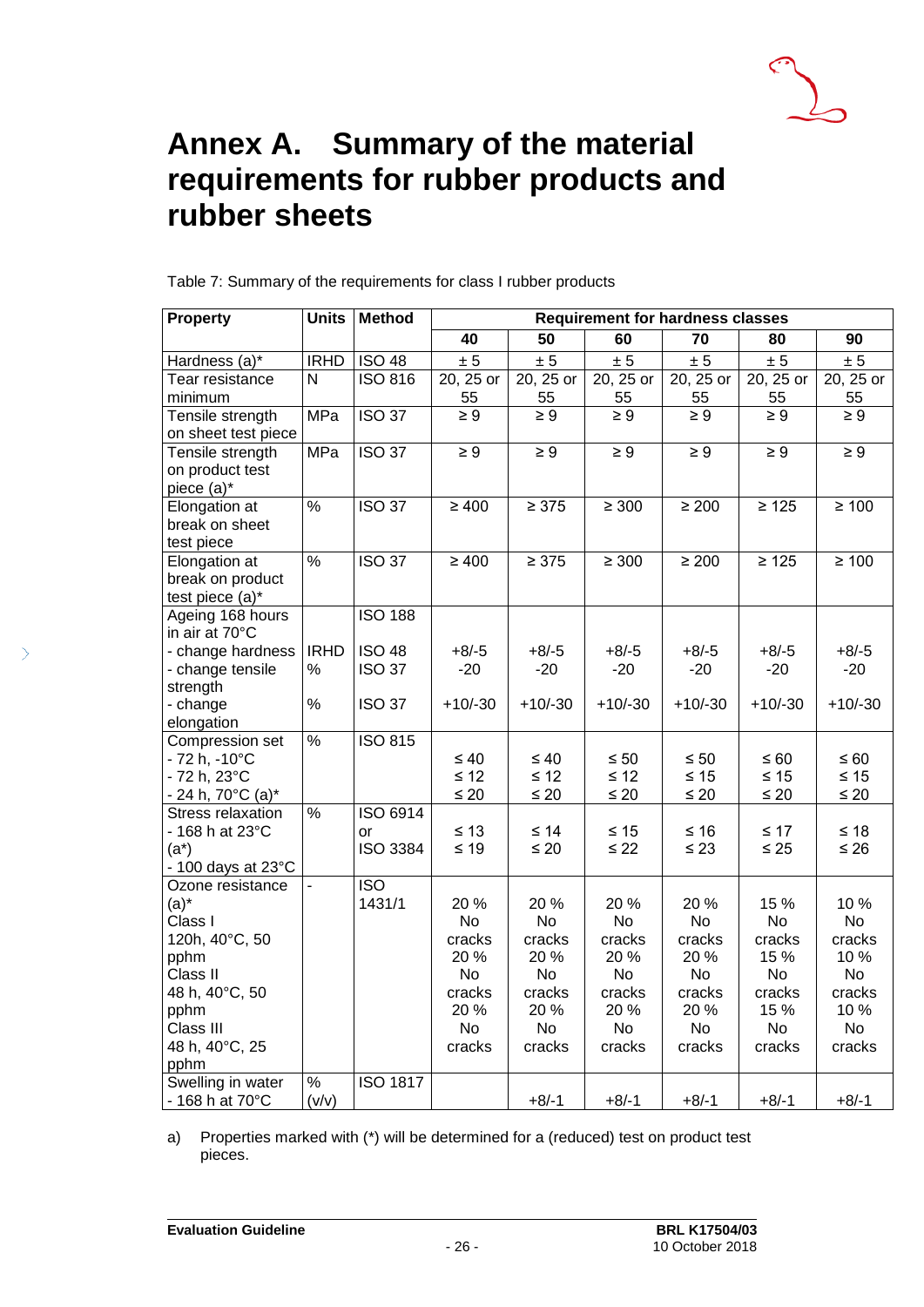

Table 8: Summary of the requirements for class II rubber products

| <b>Property</b>    | <b>Units</b>  | <b>Method</b>    | <b>Requirement for hardness classes</b> |            |            |            |            |
|--------------------|---------------|------------------|-----------------------------------------|------------|------------|------------|------------|
|                    |               |                  | 50                                      | 60         | 70         | 80         | 90         |
| Hardness (a)*      | <b>IRHD</b>   | <b>ISO 48</b>    | $\pm\,5$                                | ± 5        | ± 5        | ± 5        | ± 5        |
| Tear resistance,   | $\mathsf{N}$  | <b>ISO 816</b>   | 20, 25 or                               | 20, 25 or  | 20, 25 or  | 20, 25 or  | 20, 25 or  |
| minimum            |               |                  | 55                                      | 55         | 55         | 55         | 55         |
| Tensile strength   | MPa           | <b>ISO 37</b>    | $\geq 9$                                | $\geq 9$   | $\geq 9$   | $\geq 9$   | $\geq 9$   |
| on sheet test      |               |                  |                                         |            |            |            |            |
| piece              |               |                  |                                         |            |            |            |            |
| Tensile strength   | MPa           | <b>ISO 37</b>    | $\geq 9$                                | $\geq 9$   | $\geq 9$   | $\geq 9$   | $\geq 9$   |
| on product test    |               |                  |                                         |            |            |            |            |
| piece (a)*         |               |                  |                                         |            |            |            |            |
| Elongation at      | $\frac{1}{2}$ | <b>ISO 37</b>    | $\geq 250$                              | $\geq 200$ | $\geq 150$ | $\geq 100$ | $\geq 100$ |
| break on sheet     |               |                  |                                         |            |            |            |            |
| test piece         |               |                  |                                         |            |            |            |            |
| Elongation at      | $\frac{9}{6}$ | <b>ISO 37</b>    | $\geq 250$                              | $\geq 200$ | $\geq 150$ | $\geq 100$ | $\geq 100$ |
| break on product   |               |                  |                                         |            |            |            |            |
| test piece (a)*    |               |                  |                                         |            |            |            |            |
| Ageing 168 hours   |               | <b>ISO 188</b>   |                                         |            |            |            |            |
| in air at 125°C    |               |                  |                                         |            |            |            |            |
| - change           | <b>IRHD</b>   | <b>ISO 48</b>    | $+8/ -5$                                | $+8/-5$    | $+8/ -5$   | $+8/ -5$   | $+8/ -5$   |
| hardness           | $\%$          | <b>ISO 37</b>    | $\leq 20$                               | $\leq 20$  | $\leq 20$  | $\leq 20$  | $\leq 20$  |
| - change tensile   | $\%$          | <b>ISO 37</b>    | $+10/-30$                               | $+10/-30$  | $+10/-30$  | $+10/-40$  | $+10/-40$  |
| strength           |               |                  |                                         |            |            |            |            |
| - change           |               |                  |                                         |            |            |            |            |
| elongation         |               |                  |                                         |            |            |            |            |
| Compression set    | $\%$          | <b>ISO 815</b>   |                                         |            |            |            |            |
| - 72 h, 23°C       |               |                  | $\leq 15$                               | $\leq 15$  | $\leq 15$  | $\leq 15$  | $\leq 15$  |
| - 24 h, 125°C (a*) |               |                  | $\leq 20$                               | $\leq 20$  | $\leq 20$  | $\leq 20$  | $\leq 20$  |
| Stress relaxation  | %             | $\overline{ISO}$ |                                         |            |            |            |            |
| - 7 days at 23°C   |               | 6914             | $\leq 15$                               | $\leq 15$  | $\leq 15$  | $≤ 18$     | $≤ 18$     |
| $(a^*)$            |               | or               | $\leq 20$                               | $\leq 22$  | $\leq 23$  | $\leq 25$  | $\leq 26$  |
| - 100 days at      |               | <b>ISO</b>       | $\leq 30$                               | $\leq 30$  | $\leq 30$  | $\leq 30$  | $\leq 30$  |
| $23^{\circ}$ C     |               | 3384             |                                         |            |            |            |            |
| - 7 days at 125°C  |               |                  |                                         |            |            |            |            |
| Ozone resistance   |               | <b>ISO</b>       |                                         |            |            |            |            |
| $(a)^*$            |               | 1431/1           | 20%                                     | 20 %       | 20%        | 15 %       | 10%        |
| Class I- 120 h,    |               |                  | No cracks                               | No cracks  | No cracks  | No cracks  | No cracks  |
| 40°C, 50 pphm      |               |                  | 20%                                     | 20 %       | 20%        | 15 %       | 10%        |
| Class II- 48 h,    |               |                  | No cracks                               | No cracks  | No cracks  | No cracks  | No cracks  |
| 40°C, 50 pphm      |               |                  | 20%                                     | 20 %       | 20 %       | 15 %       | 10%        |
| Class III- 48 h,   |               |                  | No cracks                               | No cracks  | No cracks  | No cracks  | No cracks  |
| 40°C, 25 pphm      |               |                  |                                         |            |            |            |            |
| Swelling in water  | % (v/v)       | <b>ISO</b>       |                                         |            |            |            |            |
| - 168 h at 95°C    |               | 1817             | $+8/ -1$                                | $+8/ -1$   | $+8/ -1$   | $+8/ -1$   | $+8/ -1$   |

a) Properties marked with (\*) will be determined for a (reduced) test on product test pieces.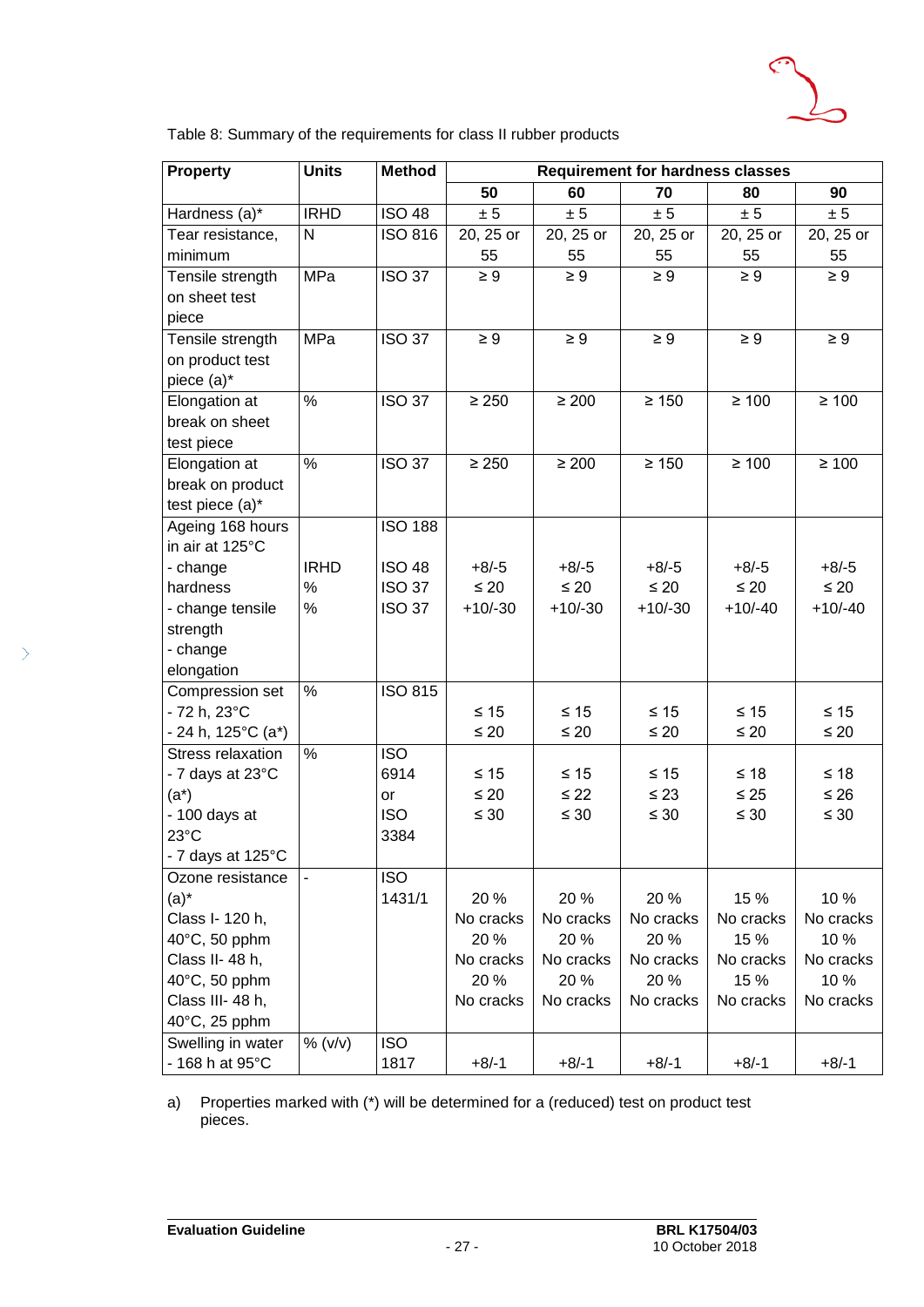

Table 9: Summary of the requirements for class III rubber products

| <b>Property</b>                 | <b>Units</b>             | <b>Method</b>  | <b>Requirement for hardness</b><br>classes |                |                |  |
|---------------------------------|--------------------------|----------------|--------------------------------------------|----------------|----------------|--|
|                                 |                          |                | 60                                         | 70             | 80             |  |
| Hardness (c*)                   | <b>IRHD</b>              | <b>ISO 48</b>  | ± 5                                        | ± 5            | ± 5            |  |
| Tear resistance                 | N                        | <b>ISO 816</b> | $\geq 20$                                  | $\geq 20$      | $\geq 20$      |  |
| Tensile strength on             | MPa                      | <b>ISO 37</b>  | $\geq 9$                                   | $\geq 9$       | $\geq 9$       |  |
| sheet test piece (c*)           |                          |                |                                            |                |                |  |
| Tensile strength on             | <b>MPa</b>               | <b>ISO 37</b>  | $\geq 9$                                   | $\geq 9$       | $\geq 9$       |  |
| product test piece (a*)         |                          |                |                                            |                |                |  |
| Elongation at break on          | $\%$                     | <b>ISO 37</b>  | $\geq 200$                                 | $\geq 150$     | $\geq 100$     |  |
| sheet test piece (c*)           |                          |                |                                            |                |                |  |
| Elongation at break on          | $\%$                     | <b>ISO 37</b>  | $\geq 175$                                 | $\geq 130$     | $\geq 100$     |  |
| product test piece (a*)         |                          |                |                                            |                |                |  |
| Ageing 168 hours in air         |                          | <b>ISO 188</b> |                                            |                |                |  |
| at 125°C (c*)                   |                          |                |                                            |                |                |  |
| -change hardness                | <b>IRHD</b>              | <b>ISO 48</b>  | $+8/ -5$                                   | $+8/-5$        | $+8/5$         |  |
| -change tensile strength        | $\%$                     | <b>ISO 37</b>  | $\leq 20$                                  | $\leq 20$      | $\leq 20$      |  |
| -change elongation              | %                        | <b>ISO 37</b>  | $+10/-30$                                  | $+10/-30$      | $+10/-30$      |  |
| Compression set                 | %                        | <b>ISO 815</b> |                                            |                |                |  |
| - 72 h, 23°C                    |                          |                | $\leq 15$                                  | $\leq 15$      | $\leq 15$      |  |
| $-24 h$ , 125°C (a*)            |                          |                | $\leq 20$                                  | $\leq 20$      | $\leq 20$      |  |
| Stress relaxation               | $\%$                     | <b>ISO</b>     |                                            |                |                |  |
| - 168 h at 23 $^{\circ}$ C (a*) |                          | 6914           | $≤ 15$                                     | $\leq 15$      | ≤ 15           |  |
| $-100$ days at 23 $\degree$ C   |                          | or             | $\leq 22$                                  | $\leq 22$      | $\leq 22$      |  |
| - 168 h at 125°C                |                          | <b>ISO</b>     | $\leq 30$                                  | $\leq 30$      | $\leq 30$      |  |
| $(d^*)$                         |                          | 3384           | $\leq 55$                                  | $\leq 55$      | $\leq 55$      |  |
| - 4 weeks at 140°C              |                          |                |                                            |                |                |  |
| $(d^*)$                         |                          |                |                                            |                |                |  |
| Ozone resistance (a)*           | $\overline{\phantom{a}}$ | <b>ISO</b>     |                                            |                |                |  |
| Class I- 120 h, 40°C,           |                          | 1431/1         | 20 %                                       | 20 %           | 15 %           |  |
| 50 pphm                         |                          |                | No cracks                                  | No cracks      | No cracks      |  |
| Class II- 48 h, 40°C,           |                          |                | 20 %                                       | 20 %           | 15 %           |  |
| 50 pphm                         |                          |                | No cracks                                  | No cracks      | No cracks      |  |
| Class III- 48 h, 40°C,          |                          |                | 20 %                                       | 20 %           | 15 %           |  |
| 25 pphm                         |                          |                | No cracks                                  | No cracks      | No cracks      |  |
| Volume change                   | %                        | <b>ISO</b>     |                                            |                |                |  |
| - 168 h, water at 95°C          |                          | 1817           | $+8/ -1$                                   | $+8/-1$        | $+8/ -1$       |  |
| Compression set in              |                          | <b>ISO 815</b> |                                            |                |                |  |
| water                           | %                        | EN 681         | $\leq 40$                                  | $\leq 40$      | $\leq 40$      |  |
| - 10000 h 110 °C (a, b)*        | %                        | Annex B        | (≤ 20 / 30)                                | (≤ 20 / 30)    | (≤ 20 / 30)    |  |
| $(-3000 h 110 °C)$              |                          |                | p <sub>0</sub>                             | p <sub>0</sub> | p <sub>0</sub> |  |
|                                 |                          |                |                                            |                |                |  |

a) Properties marked with (\*) will be determined for a (reduced) test on product test pieces.

b) If the result after 3000 hours is below 20% the test can be stopped and the material is OK for this aspect; if the result after 3000 hours is above 30% the test can be stopped and the material is not OK for this aspect.

c) Requirements for swelling seals are given in table 10

d) This requirement and test does not comply for swelling seals.

 $\mathcal{P}$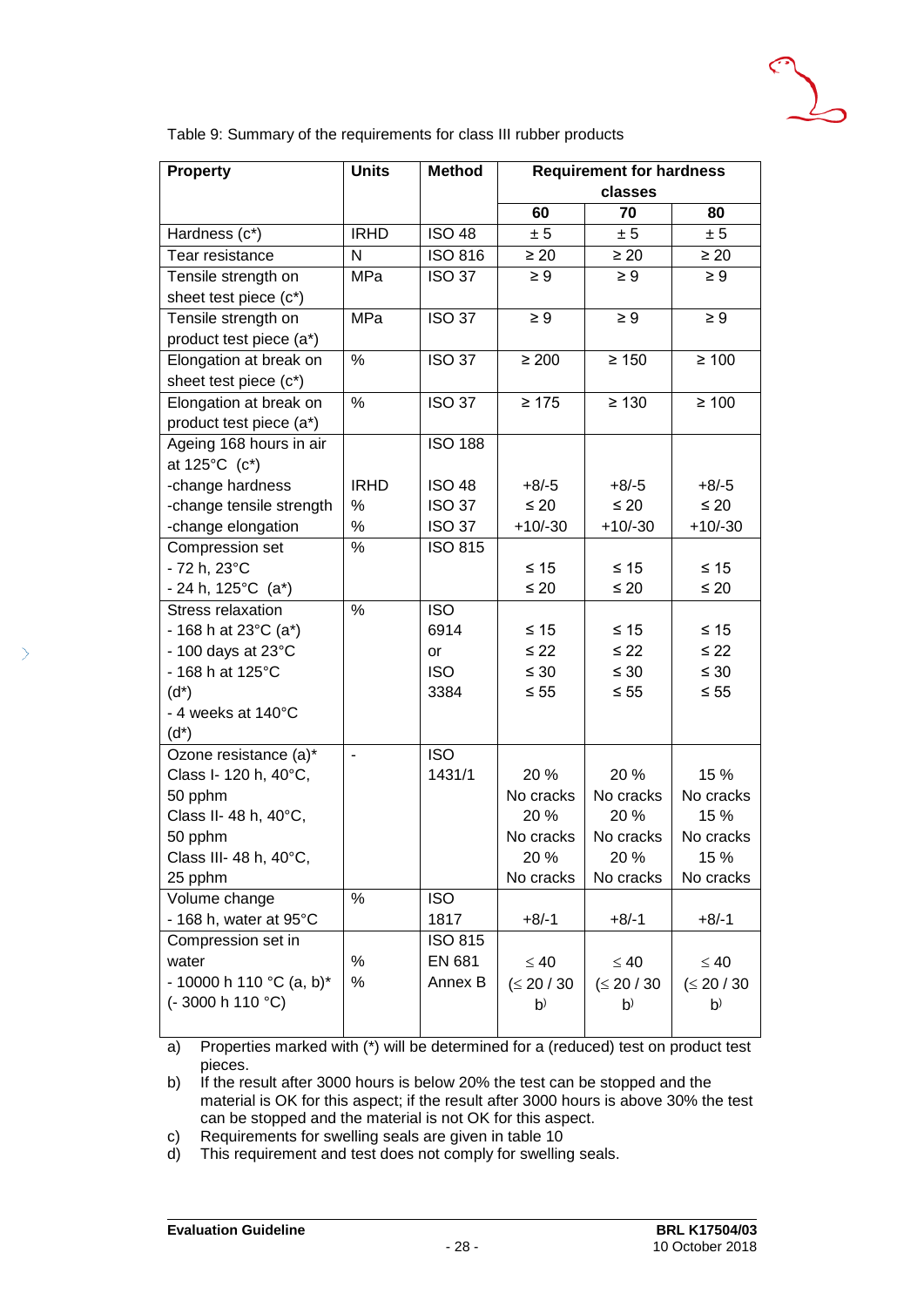

Table 10: Requirements for swelling seals only, class III

| <b>Property</b>                | <b>Units</b> | <b>Method</b>   | <b>Requirement</b> |
|--------------------------------|--------------|-----------------|--------------------|
| Aging 3 weeks at 125 °C        |              | <b>ISO 188</b>  |                    |
| - change hardness              | <b>IRHD</b>  |                 | $+10/-5$           |
| - change tensile strength      | ℅            |                 | $\leq 25$          |
| - change elongation at break   | ℅            |                 | $+10/-40$          |
| Changes after immersion in hot | %            | <b>ISO 1817</b> | $>10^*$            |
| water for 10 weeks at 150 °C   |              |                 |                    |

\* After the immersion the samples shall still be intact and it must be possible to handle them without problems for the measurements.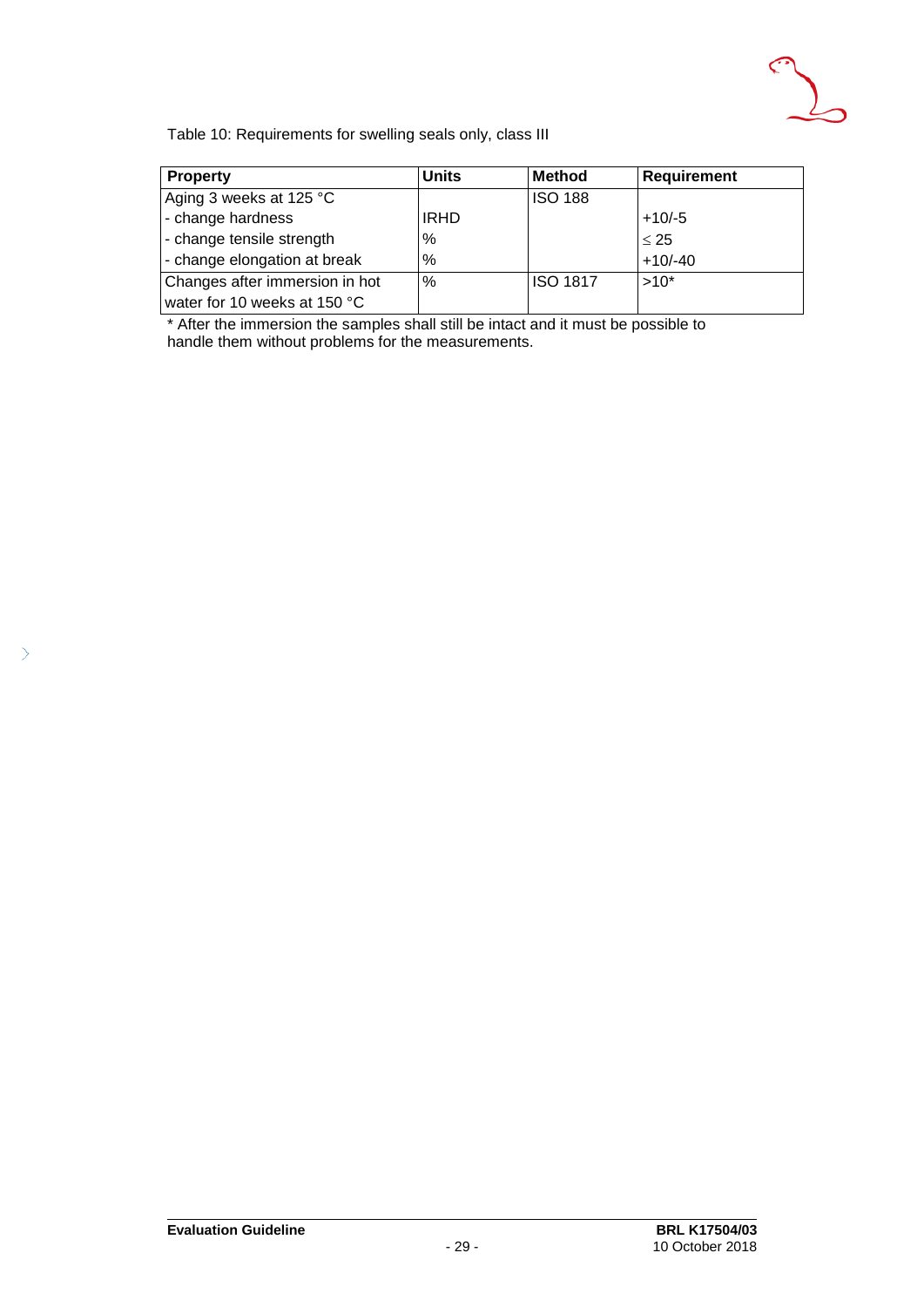

### <span id="page-30-0"></span>**Annex B. Categorisation of O-ring sizes**

Table 11: Categorisation of O-ring sizes in groups

| <b>Groups of products</b> | <b>Cross section diameter</b> |              |  |
|---------------------------|-------------------------------|--------------|--|
|                           | Minimum [mm]                  | Maximum [mm] |  |
|                           | -                             | 2.75         |  |
|                           | 2.75                          | 6.0          |  |
|                           | 6.0                           |              |  |
|                           |                               | 25           |  |
|                           | > 25                          |              |  |

 $\left\langle \right\rangle$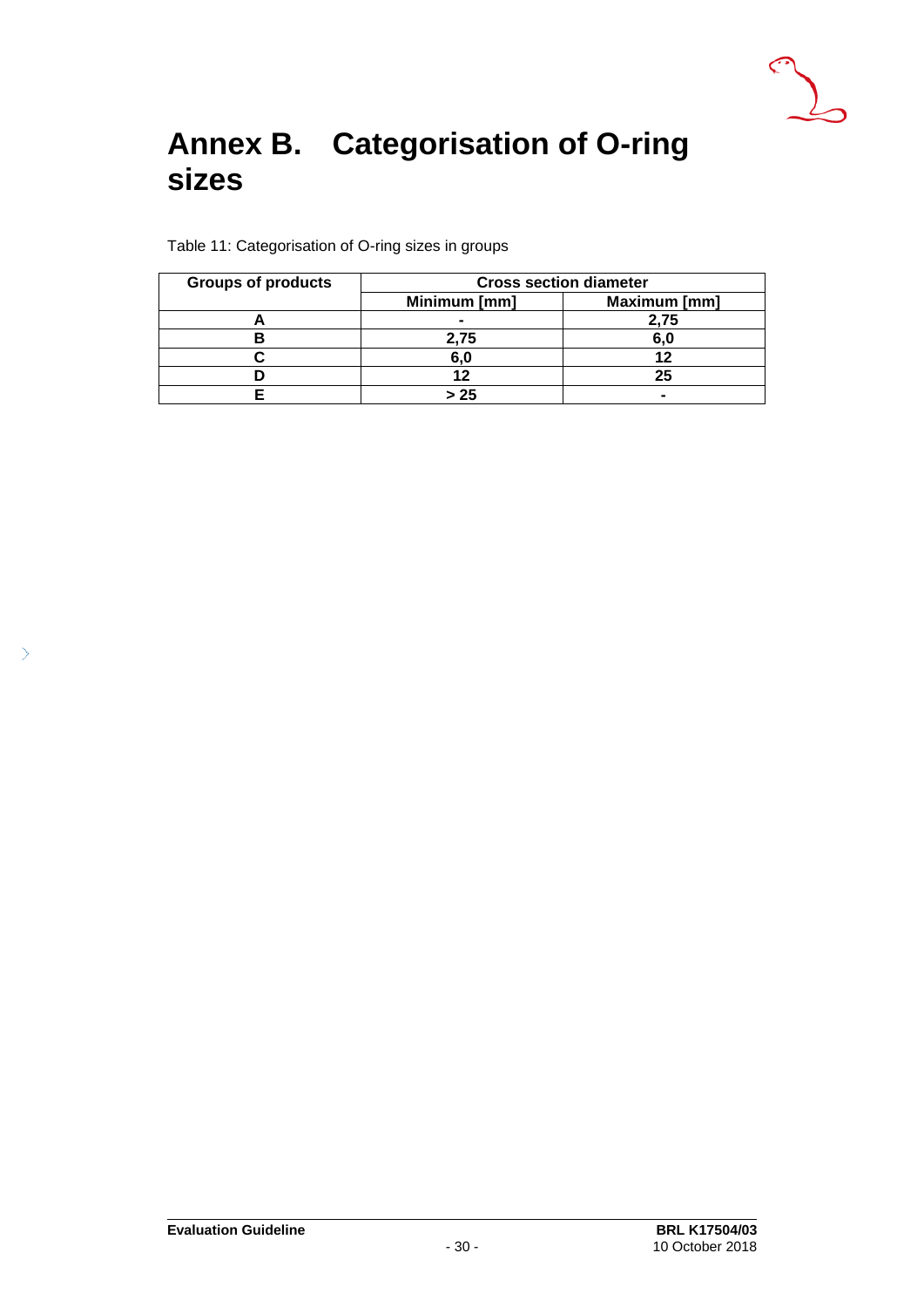

## <span id="page-31-0"></span>**Annex C. Explanations (informative)**

### **C.1 Explanations**

### *C.1.1. Permanent seal under load*

When applying seals in pipe joints it must be kept in mind that under the load and the own weight of the pipe, after a certain lapse of time the deformation of the ring may be such that the seal is no longer sufficient on the opposite side. The pipe manufacturer is recommended to take measures to prevent this.

### *C.1.2. Recommendations of a general nature*

#### *C.1.2.1. Percentage of compression*

The extent, to which different types of rubber are compressed in the joints, varies. General rules cannot be given. The following factors affect the acceptable percentage of compression:

- the type of rubber and the way the rings are manufactured;
- the construction of the joint;

the conditions (temperature, pressure, medium and additional assembly tensions). Therefore, the type of rubber to be used must always be determined in consultation with the buyer, the pipe manufacturer and the rubber manufacturer.

#### *C.1.2.2. Additional requirements*

Sometimes it is necessary to have additional requirements, e.g. with regards to rigidity. Also, it may be useful to demand better resistance against ozone when longterm storage under extreme conditions is planned.

If additional requirements are judged necessary, the manufacturer of the pipes or attachments shall inform the rubber manufacturer and the inspection body of such requirements.

### *C.1.2.3. Application*

TR 7620 can be used as a first reference of application of the various types of rubber.

### **C.2. Recommendations for the storage and use of rubber products**

During storage and use of rubber products, appropriate measures must be taken to shield off environment influences (light, air, humidity and temperature). The preservation of quality is aided as follows.

### *C.2.1. Storage in a warehouse or temporary indoor storage*

a. Preferably, use a separate and closed room:

- screened against artificial and day light;
- ventilated with air containing as little ozone as possible (ozone is produced e.g. by generators, electric motors and arc welding);
- with an ambient temperature between 5 and 25  $^{\circ}$ C;
- with a relative humidity between 40% and 70%;

free of oil, grease and other hydrocarbons and/or vapours emanating from these.

b. Keep the storage time as short as possible.

Apply the "first in - first out" method.

In the case of indoor storage for a period exceeding 6 months, extra measures are required despite good conditions. These include airtight package, female ends of pipes, attachments or fittings.

Hanging or stacking may cause extra load -pressure, elongation or tensile- and thus the formation of cracks.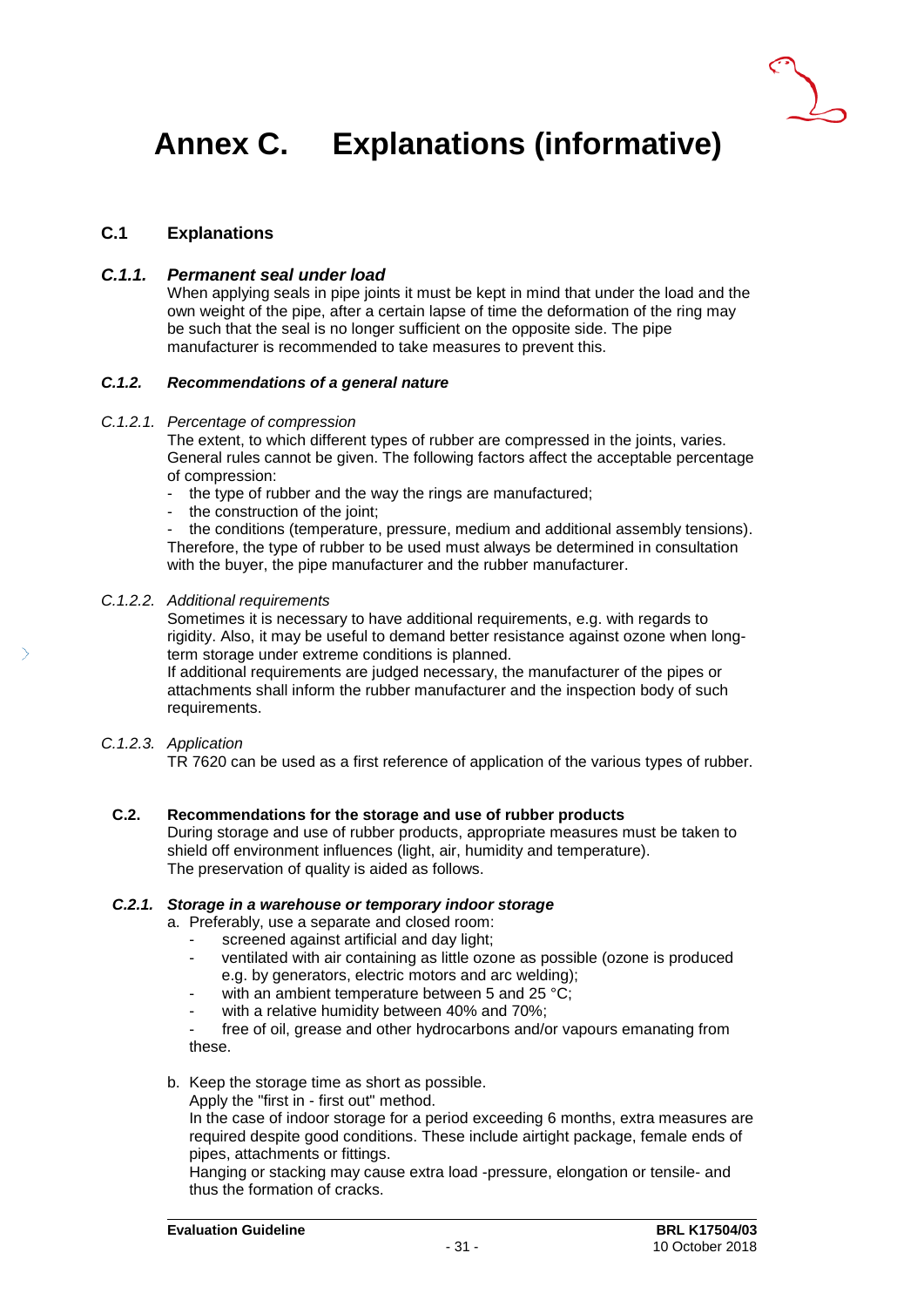

### *C.2.2. Outdoor transport and storage*

It is recommended to protect the rubber products as much as possible during transport or outdoor storage.

- a. Keep exposure to influences of weather as short as possible and certainly protect against frost (temperature below -5 °C).
- b. In the case of exposure to outdoor conditions for a period exceeding 2 weeks, extra measures are required such as packing, covering and screening against weather influences.

Always prefer indoor storage or covered outdoor storage.

### **C.2.3. Processing**

Some general preventive rules for processing are:

- a. Keep attachments and ends free of dust, sand and dirt in order to prevent damage at assembly.
- b. At assembly, loose products shall be processed directly from the possibly temporary - package.
- c. Rubber products are susceptible to mechanical damage caused by sharp objects, burrs, cutting edges and undue elongation, distortion and forcing. Check the male ends of the pipes for burrs etc. prior to assembly.
- d. In the case of repeated of long term arc welding in ambient air, the rubbers shall be protected.
- e. Avoid contact with oil, grease, petrol, etc. and their vapours.
- f. Cleaning with chemical products varies for many applications; follow the instructions of the manufacturer.
- g. Application of lubricants shall take place strictly according to the instructions of the manufacturer or supplier.
- h. After processing, make sure the joint is not exposed to frost; therefore cover in time.

#### **C.2.4. Products in aboveground installations**

Rubber products in aboveground installations or in permanent contact with atmospheric conditions require extra attention with regard to long term resistance. Not all rubber compounds and/or types are suitable for long term aboveground applications. The choice of a rubber compound shall therefore be well-considered.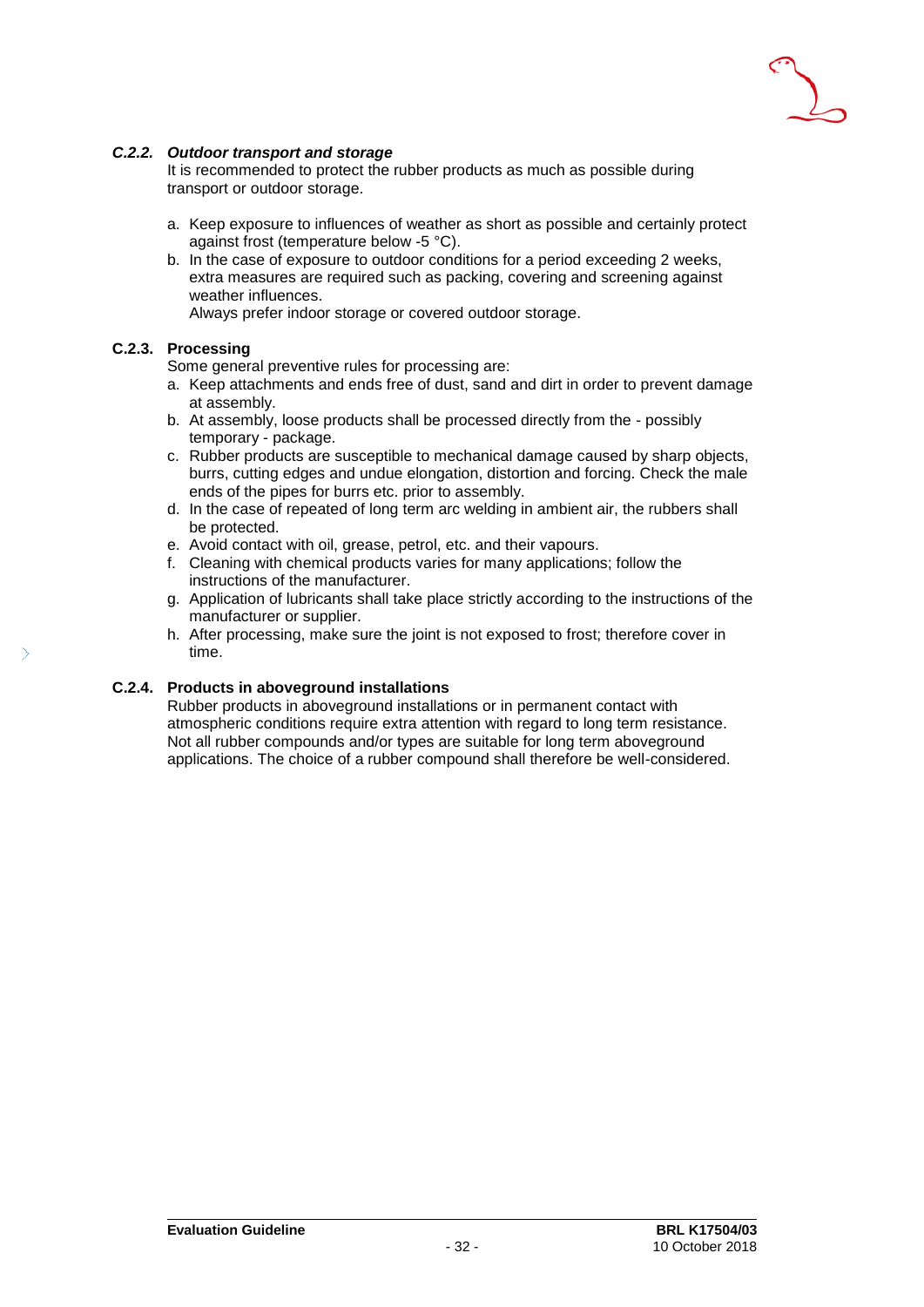### **Annex D. Model certificate**

### Product certificate **K12345**

**Issued**

**Replaces**

**Page** *33 of 44*

### **Vulcanised rubber products for cold and hot drinking water applications**

#### STATEMENT BY KIWA

With this product certificate, issued in accordance with the Kiwa Regulations for Certification, Kiwa declares that legitimate confidence exists that the products supplied by

### **Company**

as specified in this product certificate and marked with the Kiwa®-mark in the manner as indicated in this product certificate may, on delivery, be relied upon to comply with Kiwa evaluation guideline BRL-K17504 "vulcanised rubber products for cold and hot drinking water applications" **dated [dd-mm-yyyy]** inclusive amendment sheet dated dd-mm-yyyy.

Luc Leroy Kiwa

#### **Kiwa Nederland B.V.**

5

Sir Winston Churchilllaan 273 Postbus 70 2280 AB RIJSWIJK The Netherlands Tel. +31 88 998 44 00 Fax +31 88 998 44 20 info@kiwa.nl www.kiwa.nl

*Publication of this certificate is allowed. Advice: consult www.kiwa.nl in order to ensure that this certificate is still valid.*

**Company**

Tel. Fax

287/171015

287/171015



**Certification process consists of initial and regular assessment of:** • **quality system** • **product**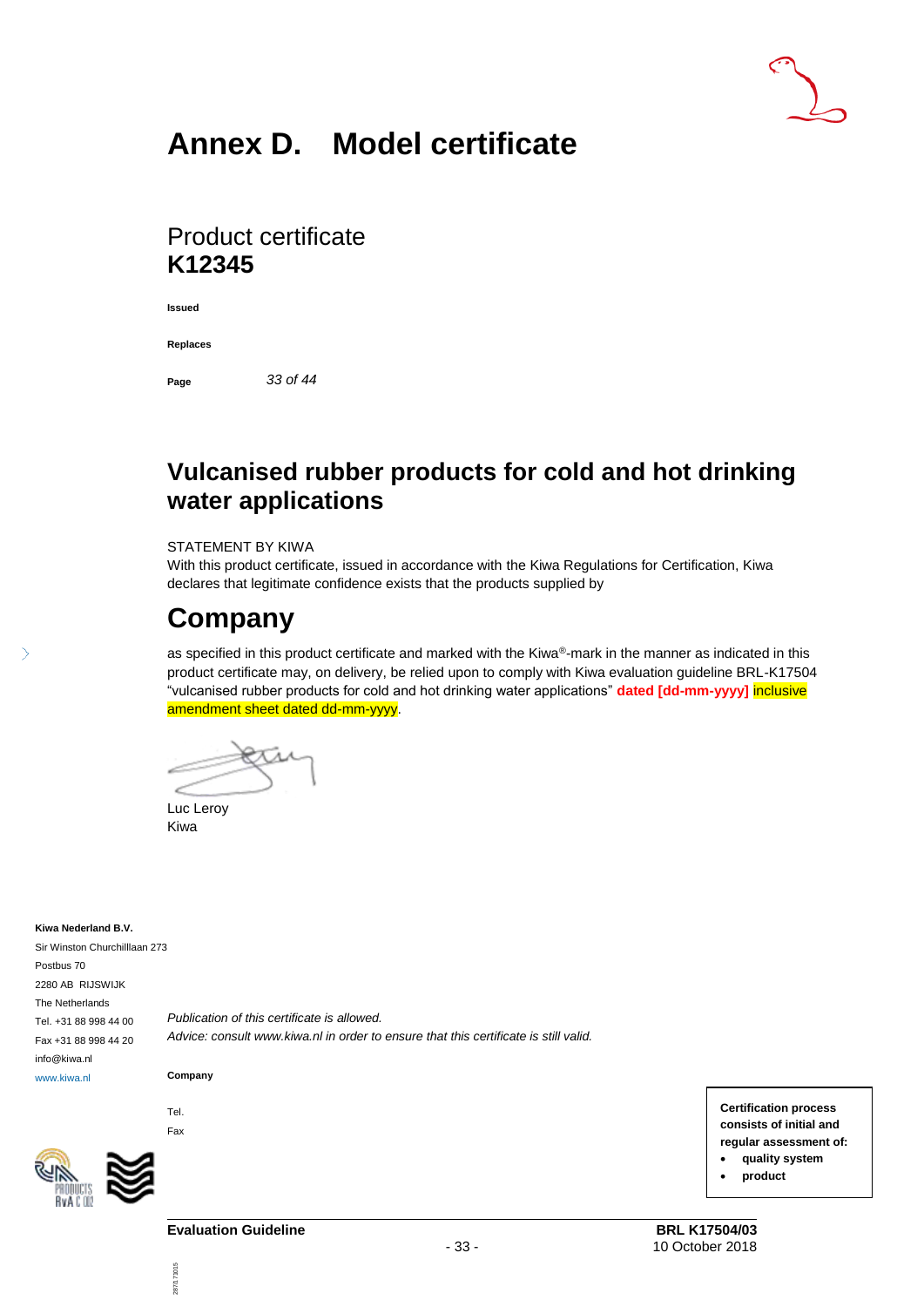

# Kiwa® Product certificateK12345

Page 38 of 48

### Vulcanised rubber products for cold and hot drinking water applications

#### **PRODUCT SPECIFICATION**

The products as specified in the table below fulfil the requirements of BRL-K17504. BRL-K17504 covers the requirements of EN 681-1, "Elastomeric seals - Materials requirements for pipe joint seals used in water and drainage applications - Part 1: Vulcanized rubber".

| <b>IECHNICAL SPECIFICATION OF THE PRODUCT</b> |                                      |                     |                                               |                          |                                      |                               |                        |
|-----------------------------------------------|--------------------------------------|---------------------|-----------------------------------------------|--------------------------|--------------------------------------|-------------------------------|------------------------|
| Rubber<br>Compound                            | Nominal<br><b>Hardness</b><br>[IRHD] | Ozone<br>$class1$ : | Field of<br>application<br>class <sup>2</sup> | Cross<br>Section<br>[mm] | Nominal<br><b>Dimensions</b><br>[mm] | Product                       | Remarks or<br>Drawings |
| Type<br>Code                                  | XX                                   |                     | - WA                                          | $XX-XX$                  | XX-XX                                | O-ring of naam van<br>product |                        |
| Type<br>Code                                  | XX                                   |                     | - WA                                          | $XX-XX$                  | XX-XX                                | O-ring of naam van<br>product |                        |
| Type<br>Code                                  | XX                                   |                     | - WA                                          | $XX-XX$                  | XX-XX                                | O-ring of naam van<br>product |                        |

### **TECHNICAL SPECIFICATION OF THE PRODUCT**

1 Ozone resistance class according to BRL-K17504:

For products with a high risk of attack by ozone, for instance in case of separately supplied products without sufficient packaging or in case of connections with preinstalled rubbers under strain.

II For products for which a normal resistance to ozone is required.

III For rubbers which are never (partly) exposed to the open air when they are in tension. Transport shall always take place in sealed packages.

#### 2 Field of application class according to BRL –K17504:

- Water supply at temperatures up to 50 °C;
- II Water supply at temperatures intermittently up to 110 °C, or water supply up to 110 °C in serviceable piping systems;
- III Hot water circulation systems based on the classification class 2 in ISO 10508;

Field of application class according to EN 681-1:

- WA As in BRI-K17504 class I<sup>t</sup>
- WB As in BRL-K17504 class II;
- WE As in BRL-K17504 class II, for IIR-copolymer.

Details of the products are included in the drawing list, which forms a part of the IQC schedule. Kiwa authenticates this list. A copy of this list can be obtained from the producer.

#### **Fitness for contact with drinking water**

This product is approved on the basis of the requirements for hygienic aspects set in the "Regeling materialen en chemicaliën drink- en warm tapwatervoorziening" ("Materials and chemicals in the supply of drinking water and warm tap water Regulation"; published in the Government

Gazette).

These hygienic aspects are based on two main criteria. The product shall permanently comply with: The product recipe approved during the assessment procedure. This recipe is not to be changed without prior approval by Kiwa according to the Kiwa approval procedure for the hygienic aspects;

Specific product requirements for the hygienic aspects.

The recipe and specific product requirements are laid down in the for confidentiality reasons undisclosed 'appendix hygienic aspects' to this certificate.

### **MARKING**

The following marks and indications must be provided on each product<sup>#</sup> and product packaging in a clear, legible and indelible way:

- the name of manufacturer or the deposited trade mark;
- The Kiwa®-mark products are marked with the word mark "KIWA". / "KIWA
- the nominal dimension or dimensions:
- the nominal hardness:
- the year of manufacturing and preferably the quarter;
- type of rubber applied by means of the letter codes of the nomenclature according to ISO 1629;
- the application class (I, II or III);
- on products from blends, the letter B ("blend") shall be placed behind the first letter code;
- the ozone resistance class ("Ozone I, II or III"). For rubber rings made from two compounds the compound with the lowest class is valid.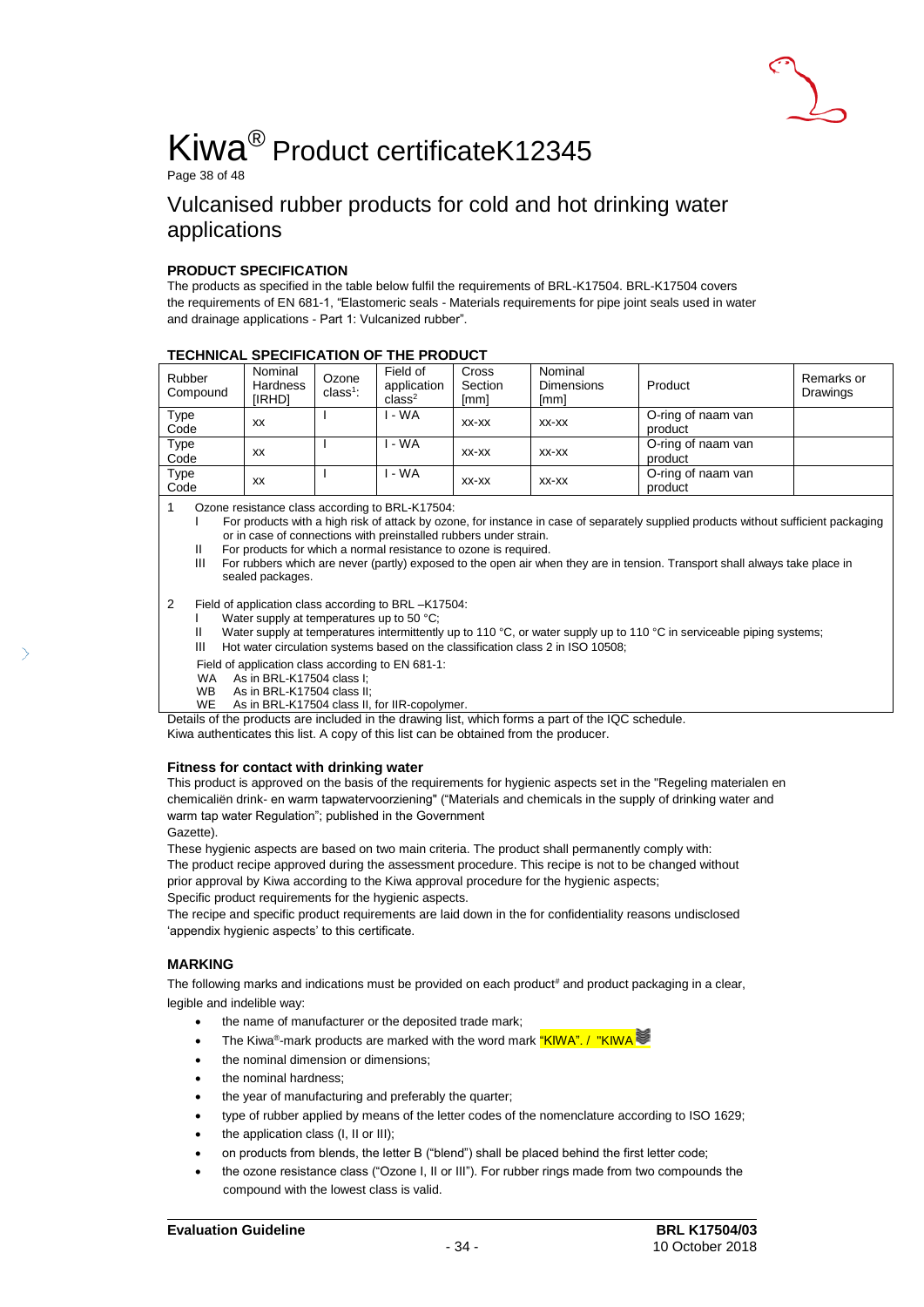

# If the dimensions of the products are such that the indications applied to them may impair the product, the products may be marked per package in consultation with the manufacturer, the buyer and Kiwa. Products produced by cutting or die cutting out of sheets may be marked per package.

### **APPLICATION AND USE**

xxxxx

#### **RECOMMENDATIONS FOR CUSTOMERS**

Check at the time of delivery whether:

- the supplier has delivered in accordance with the agreement;
- the mark and the marking method are correct;
- the products show no visible defects as a result of transport etc.

If you should reject a product on the basis of the above, please contact:

**Company** and, if necessary,

 $\overline{\phantom{0}}$ 

Kiwa Nederland B.V.

Consult the supplier's processing guidelines for the proper storage and transport methods.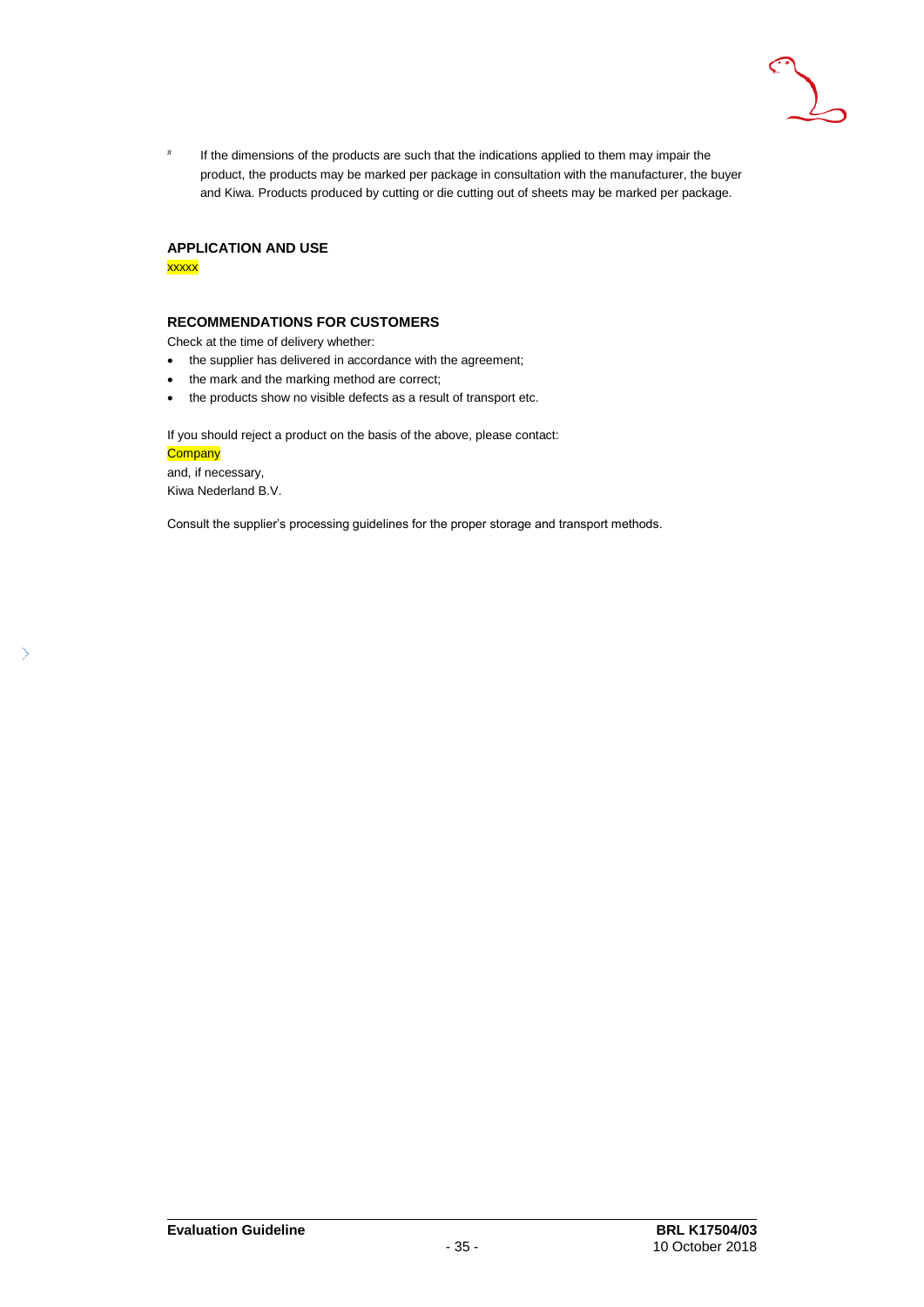

## <span id="page-36-0"></span>**Annex E. Model IQC schedule**

See next pages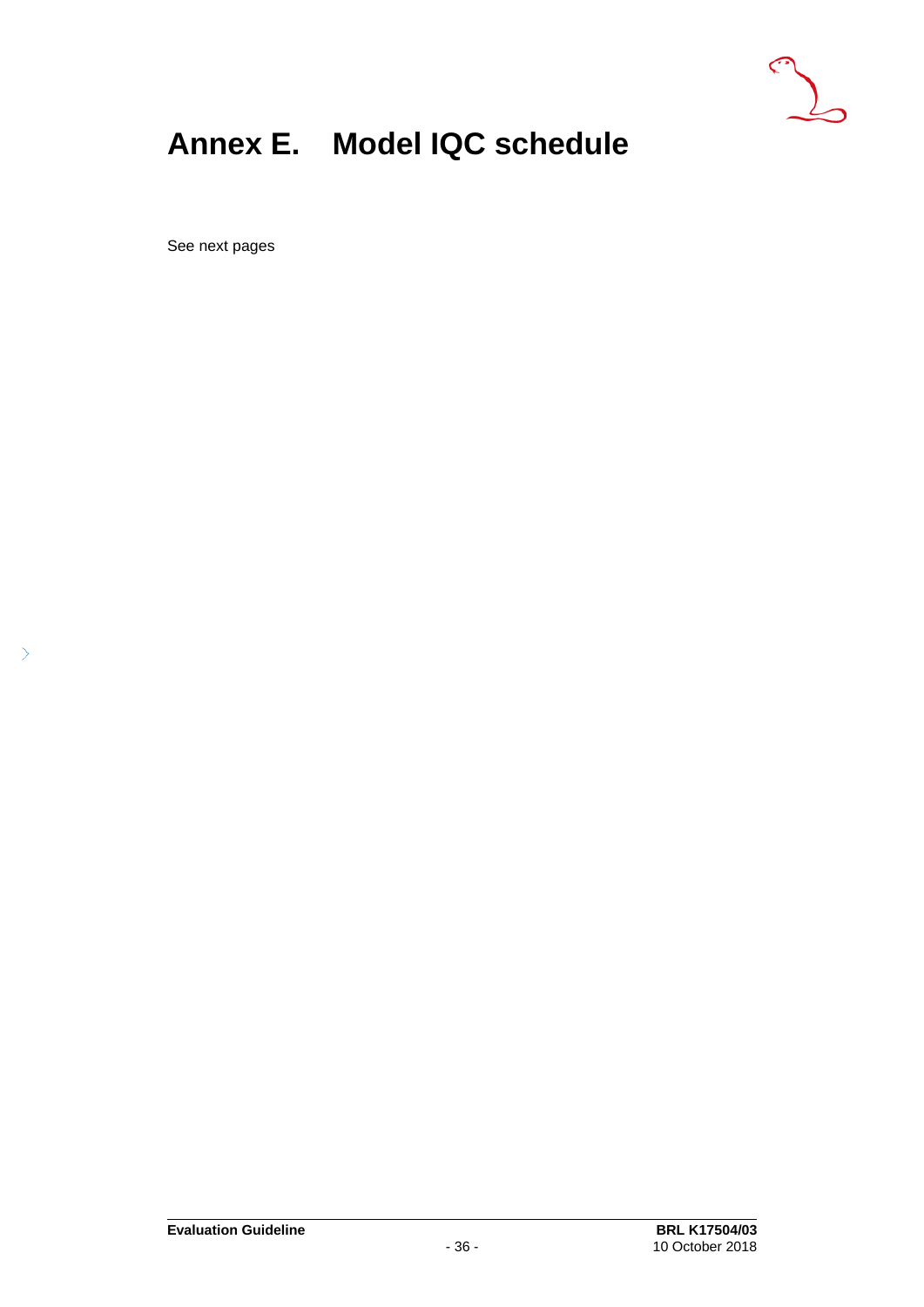

| IQC-schedule<br><b>INTERNAL QUALITY PLAN</b>                                                                                                                                                             | Manufacturer / supplier :<br>Production location address |                                                                                                                                                                                                                                                                                                        | Number of<br>appendices: |  |  |  |
|----------------------------------------------------------------------------------------------------------------------------------------------------------------------------------------------------------|----------------------------------------------------------|--------------------------------------------------------------------------------------------------------------------------------------------------------------------------------------------------------------------------------------------------------------------------------------------------------|--------------------------|--|--|--|
| Field(s) of application                                                                                                                                                                                  |                                                          |                                                                                                                                                                                                                                                                                                        |                          |  |  |  |
| <b>According Evaluation Guideline(s)</b>                                                                                                                                                                 |                                                          |                                                                                                                                                                                                                                                                                                        |                          |  |  |  |
| Number of production shifts:                                                                                                                                                                             |                                                          | Quality manual, procedures and working instructions                                                                                                                                                                                                                                                    |                          |  |  |  |
| <b>Quality Control</b><br>Total number of employees in QC department :<br>Number of QC-operators per shift                                                                                               |                                                          | Is the Quality Management System (QMS) certified according to ISO 9001 <sup>1</sup> ?<br>If yes, by which certification body:<br>If yes, is the certification body accredited for the particular scope of certification?                                                                               |                          |  |  |  |
| If no QC-inspections are carried out during night shifts, state the QC<br>procedure(s)/instruction(s) to be followed:<br>Inspection and test records<br>All records shall be maintained for a minimum of | , documented in:<br>years.                               | In case the QMS is not certified according to ISO 9001:<br>Working instructions, test instructions and procedures are documented as<br>$\bullet$<br>follows:<br>The following procedure for dealing with complaints applies:<br>$\bullet$<br>The following procedure for nonconformity review applies: |                          |  |  |  |
| Specific agreements/comments/explanations                                                                                                                                                                |                                                          | Signature of the manufacturer/supplier:                                                                                                                                                                                                                                                                |                          |  |  |  |
|                                                                                                                                                                                                          |                                                          | Date:                                                                                                                                                                                                                                                                                                  |                          |  |  |  |

 $1)$  In case the QMS is ISO 9001 certified and covers the scope of the product certificate(s), reference to the applicable procedure(s) on the next pages is sufficient and the tables A till F do in principle not have to be further filled-out except for the frequency of tests/inspections (to be approved by Kiwa) in tables B, C and D.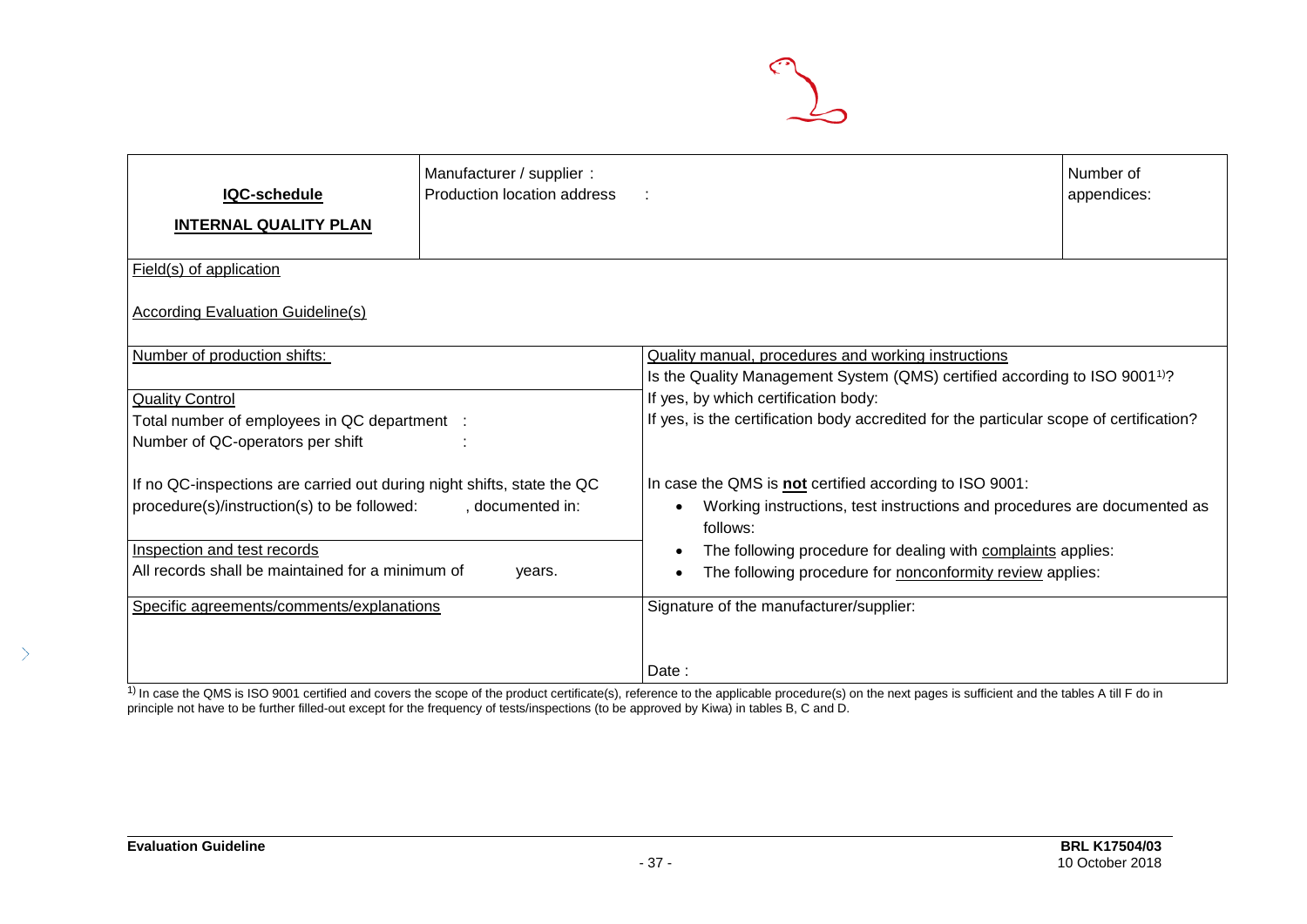

| А.<br>Applicable procedure(s) nr(s): | <b>Calibration of measuring and test equipment</b> |                    |                                   |                                         |  |  |  |
|--------------------------------------|----------------------------------------------------|--------------------|-----------------------------------|-----------------------------------------|--|--|--|
| Equipment to be calibrated           | Calibration aspect                                 | Calibration method | <b>Calibration</b><br>  frequency | Calibration file<br>(name and location) |  |  |  |
|                                      |                                                    |                    |                                   |                                         |  |  |  |
|                                      |                                                    |                    |                                   |                                         |  |  |  |
|                                      |                                                    |                    |                                   |                                         |  |  |  |

### **B. Raw material and additives**

Applicable procedure(s) nr(s):

### **B.1 Receipt**

For each delivery of raw material or additives data with respect to dates, producers, types and quantities are recorded as follows:

### **B.2 Entry control**

| Type of raw material | Inspection aspect | Inspection method | Inspection frequency | Registration file   |
|----------------------|-------------------|-------------------|----------------------|---------------------|
|                      |                   |                   |                      | (name and location) |
|                      |                   |                   |                      |                     |
|                      |                   |                   |                      |                     |

| Batch release tests per machine (including in-process and finished product testing)<br>C.<br>Applicable procedure(s) nr(s):<br>Production process(es): |              |             |                |                                          |  |  |
|--------------------------------------------------------------------------------------------------------------------------------------------------------|--------------|-------------|----------------|------------------------------------------|--|--|
| Type of product                                                                                                                                        | Type of test | Test method | Test frequency | Registration file<br>(name and location) |  |  |
|                                                                                                                                                        |              |             |                |                                          |  |  |
|                                                                                                                                                        |              |             |                |                                          |  |  |
|                                                                                                                                                        |              |             |                |                                          |  |  |

Specific agreements/comments/explanations:

 $\left\langle \right\rangle$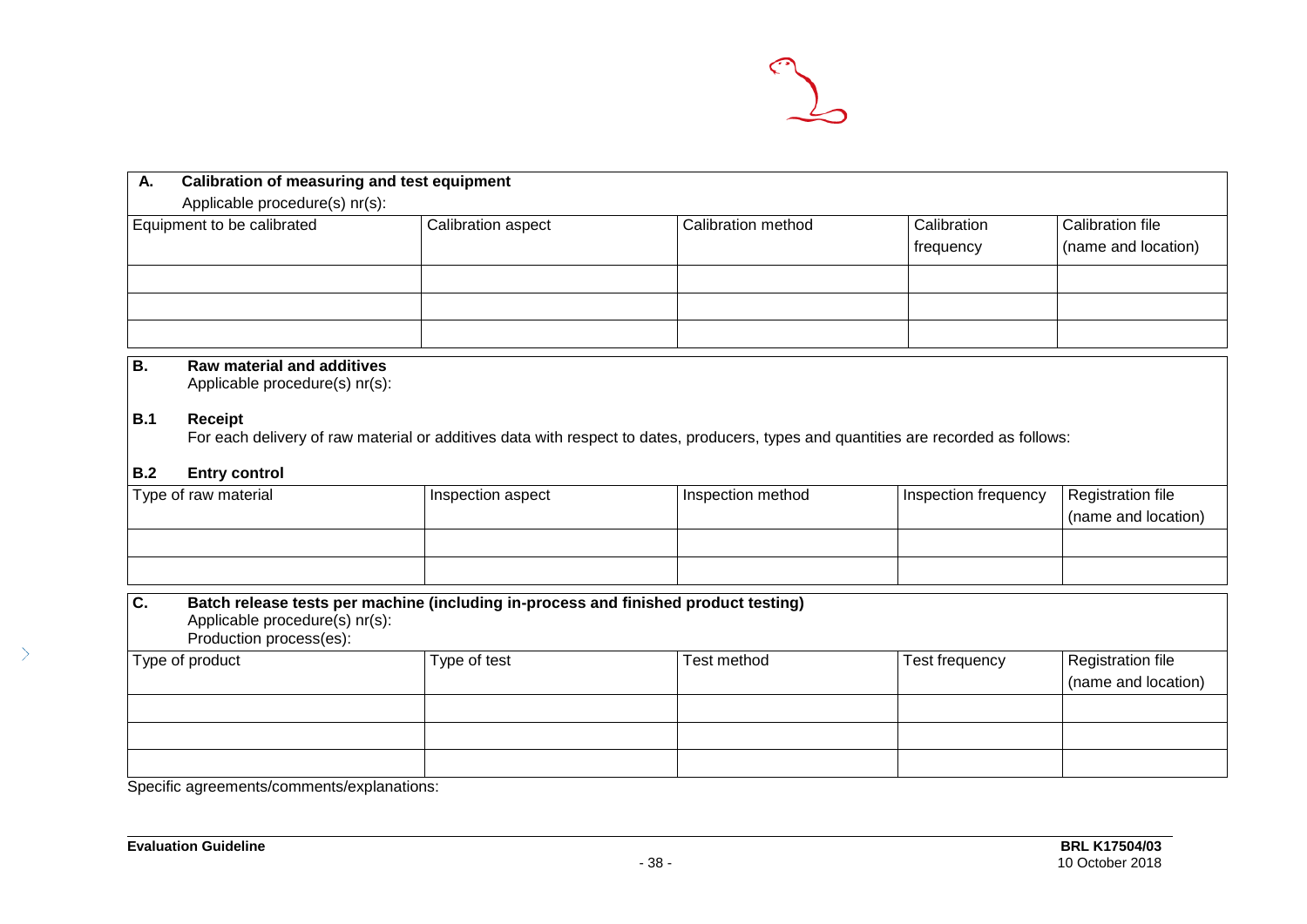

| D.  | <b>Process verification tests</b><br>Applicable procedure(s) nr(s): |                                                   |                                                                                         |                      |                                          |
|-----|---------------------------------------------------------------------|---------------------------------------------------|-----------------------------------------------------------------------------------------|----------------------|------------------------------------------|
|     | Type of product                                                     | Type of test                                      | <b>Test method</b>                                                                      | Test frequency       | Registration file<br>(name and location) |
|     |                                                                     |                                                   |                                                                                         |                      |                                          |
| E.  |                                                                     | Control of nonconforming and/or rejected products |                                                                                         |                      |                                          |
|     | Applicable procedure(s) nr(s):                                      |                                                   |                                                                                         |                      |                                          |
| E.1 | <b>Method of registration</b>                                       |                                                   |                                                                                         |                      |                                          |
| E.2 | <b>Method of identification</b>                                     |                                                   |                                                                                         |                      |                                          |
| E.3 |                                                                     | Method of nonconformity review and disposition    |                                                                                         |                      |                                          |
| F.  | Applicable procedure(s) nr(s):                                      |                                                   | Inspection with regard to packaging, storage and transportation of the finished product |                      |                                          |
|     | Inspection aspects                                                  |                                                   | Inspection method                                                                       | Inspection frequency | Registration file<br>(name and location) |
| F.1 | Packaging/storage/ transportation etc                               |                                                   |                                                                                         |                      |                                          |
|     |                                                                     |                                                   |                                                                                         |                      |                                          |
|     |                                                                     |                                                   |                                                                                         |                      |                                          |

Specific agreements/comments/explanations: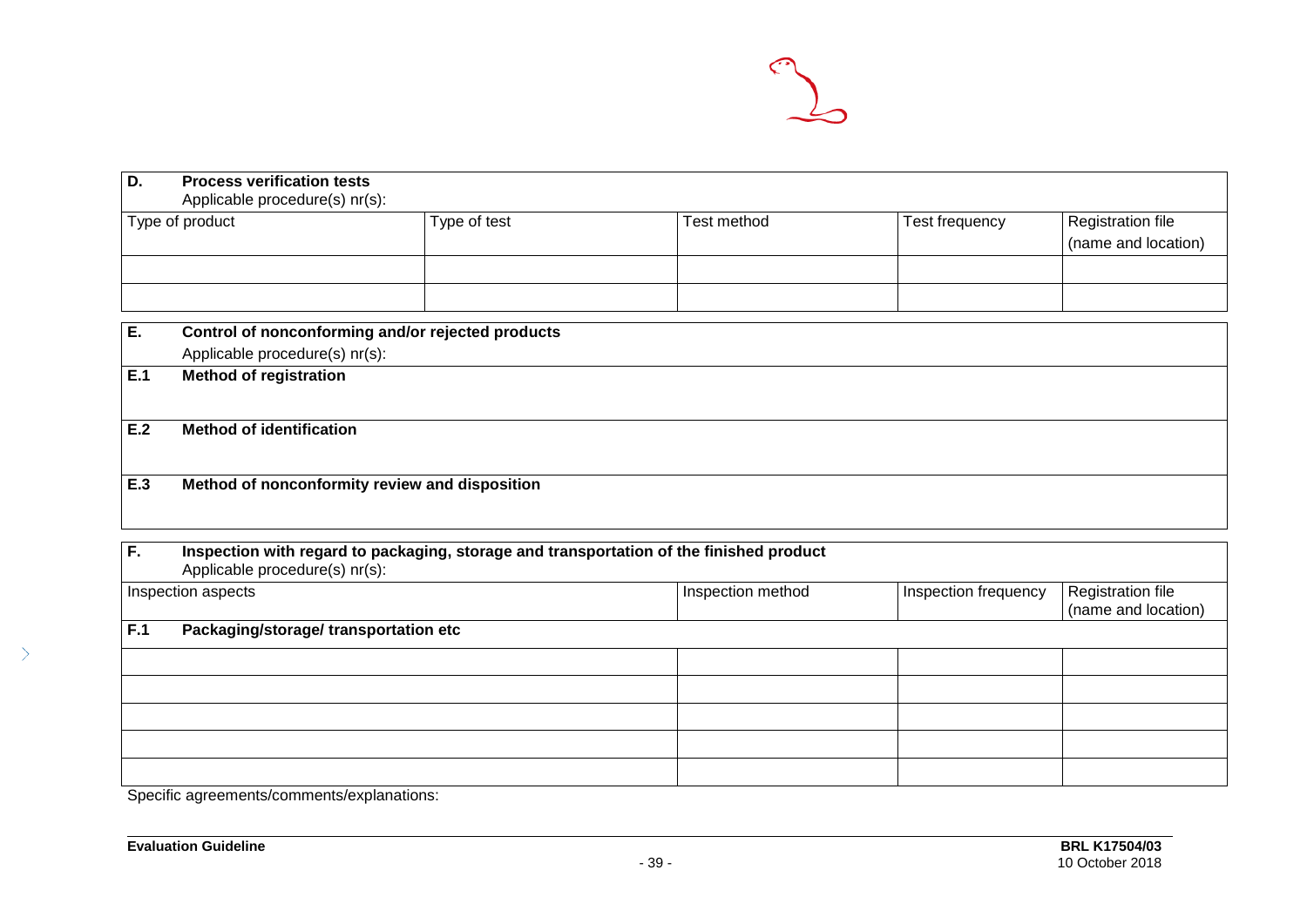

| Raw materials list                                                                                                                                                                                                                                                                                                                                                                                                                                                                                                                                                                                                                         | <b>Appendix I</b> |
|--------------------------------------------------------------------------------------------------------------------------------------------------------------------------------------------------------------------------------------------------------------------------------------------------------------------------------------------------------------------------------------------------------------------------------------------------------------------------------------------------------------------------------------------------------------------------------------------------------------------------------------------|-------------------|
| (not required to fill-out this appendix in case reference can be made to the Kiwa hygienic aspects part of the certification                                                                                                                                                                                                                                                                                                                                                                                                                                                                                                               | Date:             |
| agreement)                                                                                                                                                                                                                                                                                                                                                                                                                                                                                                                                                                                                                                 |                   |
| 1.1<br>The product is built-up of the following raw materials:<br>a) In case of products made from ready-made raw materials: listing of name and/or unique code of the raw material(s);<br>b) In case of products made from own compounded raw materials: reference to raw material/compound sheets which are (only) available at<br>the production location and which have to be authenticated by Kiwa (e.g. by the Kiwa inspector);<br>c) In case of composed products (e.g. plastics fitting body, with separate nut, clamp ring and rubber sealing ring): of each part a<br>specification according to a) or b) (whatever applicable). |                   |

| List of technical drawings |              |                          | <b>Appendix II</b><br>Date: |
|----------------------------|--------------|--------------------------|-----------------------------|
| Drawing title and number   | Drawing date | Drawing title and number | Drawing date                |
|                            |              |                          |                             |
|                            |              |                          |                             |
|                            |              |                          |                             |
|                            |              |                          |                             |
|                            |              |                          |                             |
|                            |              |                          |                             |
|                            |              |                          |                             |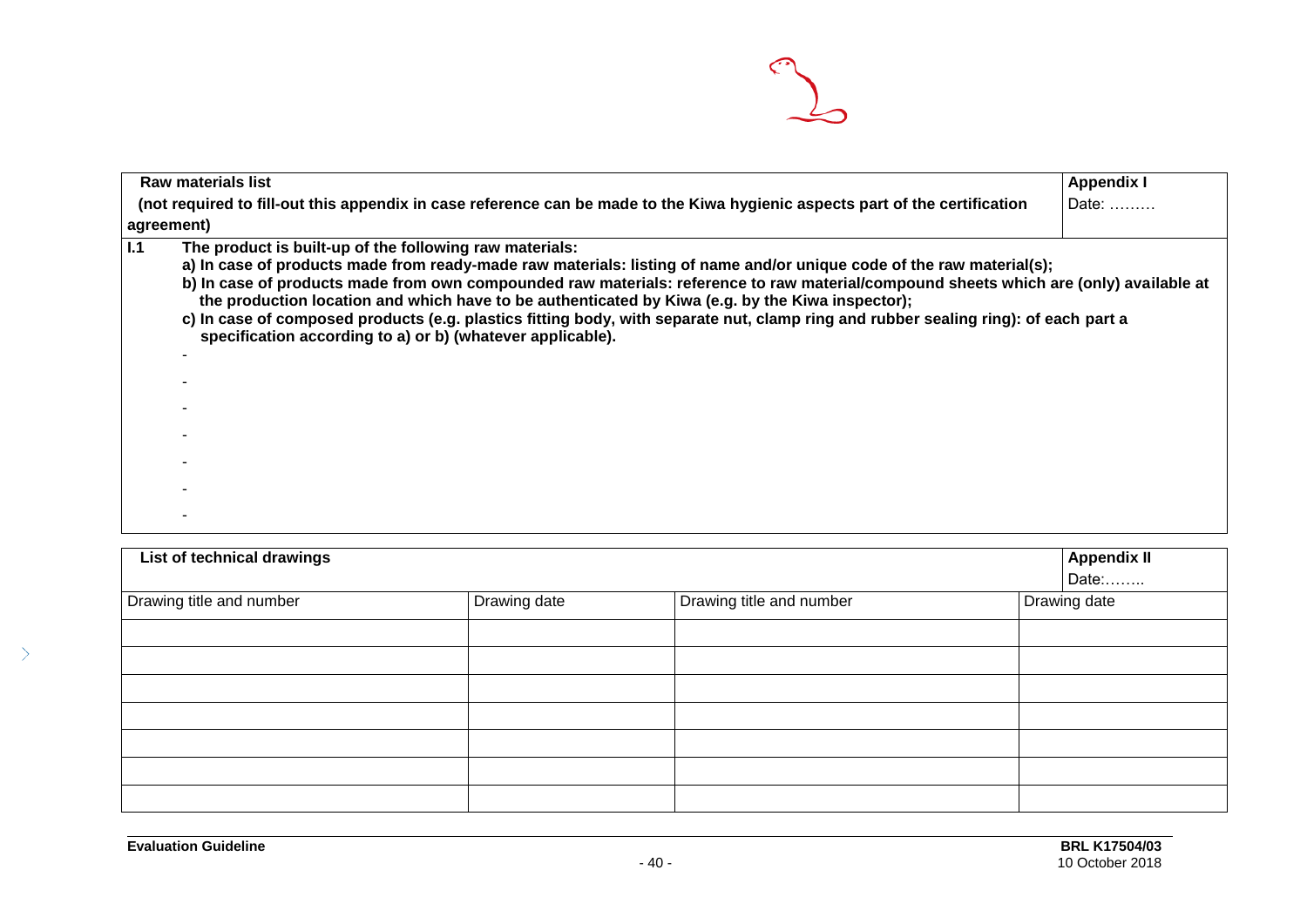

### <span id="page-41-0"></span>**Annex F. Difference between requirements on raw material and those on products (informative)**

In the table beneath an overview is given on what tests are applicable in case of starting the application for certification with the rubber compound and afterwards with the product manufactured from that compound.

|                                                                        | Raw material       | Product 1)   |
|------------------------------------------------------------------------|--------------------|--------------|
|                                                                        | (vulcanised sheet) |              |
| <b>Hardness</b>                                                        | X                  | X            |
| Tensile strength                                                       | X                  | X            |
| Elongation at break                                                    | X.                 | $\mathsf{X}$ |
| Compression set in air (Class I rubbers - cold)                        |                    |              |
| $-72h$ at 23 °C                                                        | X                  |              |
| - 24 h at 70 $^{\circ}$ C                                              | X                  | X            |
| - 72 h at -10 °C                                                       | X                  |              |
| Compression set in air (Class II and III rubbers - hot)                |                    |              |
| $-72h$ at 23 $°C$                                                      | X                  |              |
| $-24$ h at 125°C                                                       | X                  | X            |
| Compression set in water (Class III rubbers only)                      |                    |              |
| $-3000$ h at 110 °C                                                    | 2)                 | X            |
| $-10000$ h at 110 °C                                                   | 2)                 | X            |
| Swelling in water                                                      |                    |              |
| - 168 h in water at 70 °C (Class I rubbers)                            | X                  |              |
| - 168 h in water at 95 °C (Class II and III rubbers)                   | X                  |              |
| - 10 weeks in water at 150 °C (Class III rubbers, only swelling seals) | X                  |              |
| Stress relaxation                                                      |                    |              |
| - 168 h at 23 °C (Class I rubbers)                                     | X                  | X            |
| - 100 days at 23 $^{\circ}$ C                                          | X                  |              |
| - 168 h at 125 °C (Class II and III rubbers, not swelling seals)       | X                  | X            |
| - 672 h at 140 °C (Class III rubbers, not swelling seals)              | X                  |              |
| Ozone resistance (not for EPM/EPDM or IIR)                             | X                  | X            |
| Strength of bond or weld (if applicable)                               |                    | X            |

1) When dimensions of products are suitable.<br>2) Covered by test on product.

Covered by test on product.

 $\mathcal{P}$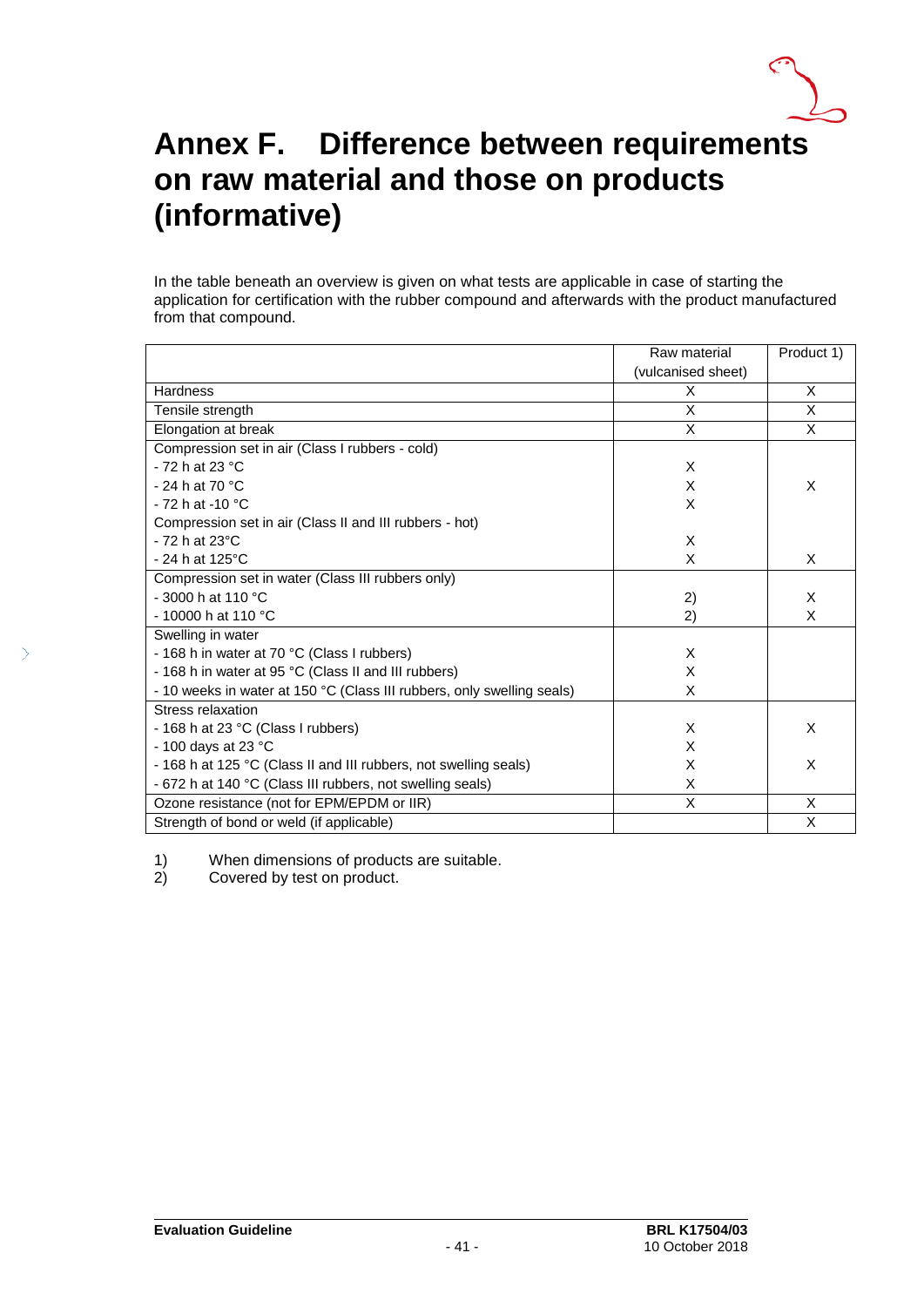

### <span id="page-42-0"></span>**Annex G. Test pieces from products**

Out of end products it is often not possible to prepare test pieces having all the dimensions as prescribed in the standard. Still knowing about the properties of the actual products is useful because they have to function well in practice. Therefore it is decided for this evaluation guideline that some deviations with respect to the dimensions are to be allowed.

Most end products are rings. There using a knife the rubber part can be separated from eventually present other materials. From that point further preparation can be done using the techniques given in ISO 23529. By selecting the appropriate shape and part of the product for preparing the test pieces the following things should be kept in mind:

- For hardness also small pieces can be used by taking the micro method of ISO 48
- For tensile strength and elongation, ISO 37 gives also smaller test pieces (type 3 and 4) and ring test pieces, but using type 2 is preferred. Furthermore having a constant cross section of the parallel section is the most important. Using thinner test pieces or missing a few parts of the clamping sections will hardly influence the results as long as failure stays within the parallel section. This combined with the possible smaller test pieces make that almost every end product can be tested.
- Compression set is a material property which is not very sensitive to dimensions of the test pieces. Taking rectangular test pieces lead to the same results. Combined with the possibility of stacking up to three layers almost every product can be tested. In case of too thin material available the test pieces can be scaled down to a smaller thickness. Then of course other spacers have to be applied to get a compression of about 25 %. More important then having a compression of exact 25 % is knowing the compressed height exactly. It is known that a compression between 20 and 30 % will lead to the same results.
- For the change in volume the thickness is more important then length or width. Also here it is not really necessary to have complete flat test pieces. Often parts of the full products can be used without having different results.
- For stress relaxation more or less the same applies as with compression set, although here knowing the exact deformation is of no importance at all.
- For ozone resistance it is important to have none machined surfaces. Here, for small products, taking full sections of the products is often better and giving more realistic results then trying to get the test pieces as mentioned in the standard.

For all preparations it goes that after preparation the test pieces should be conditioned at least 16 hours before testing.